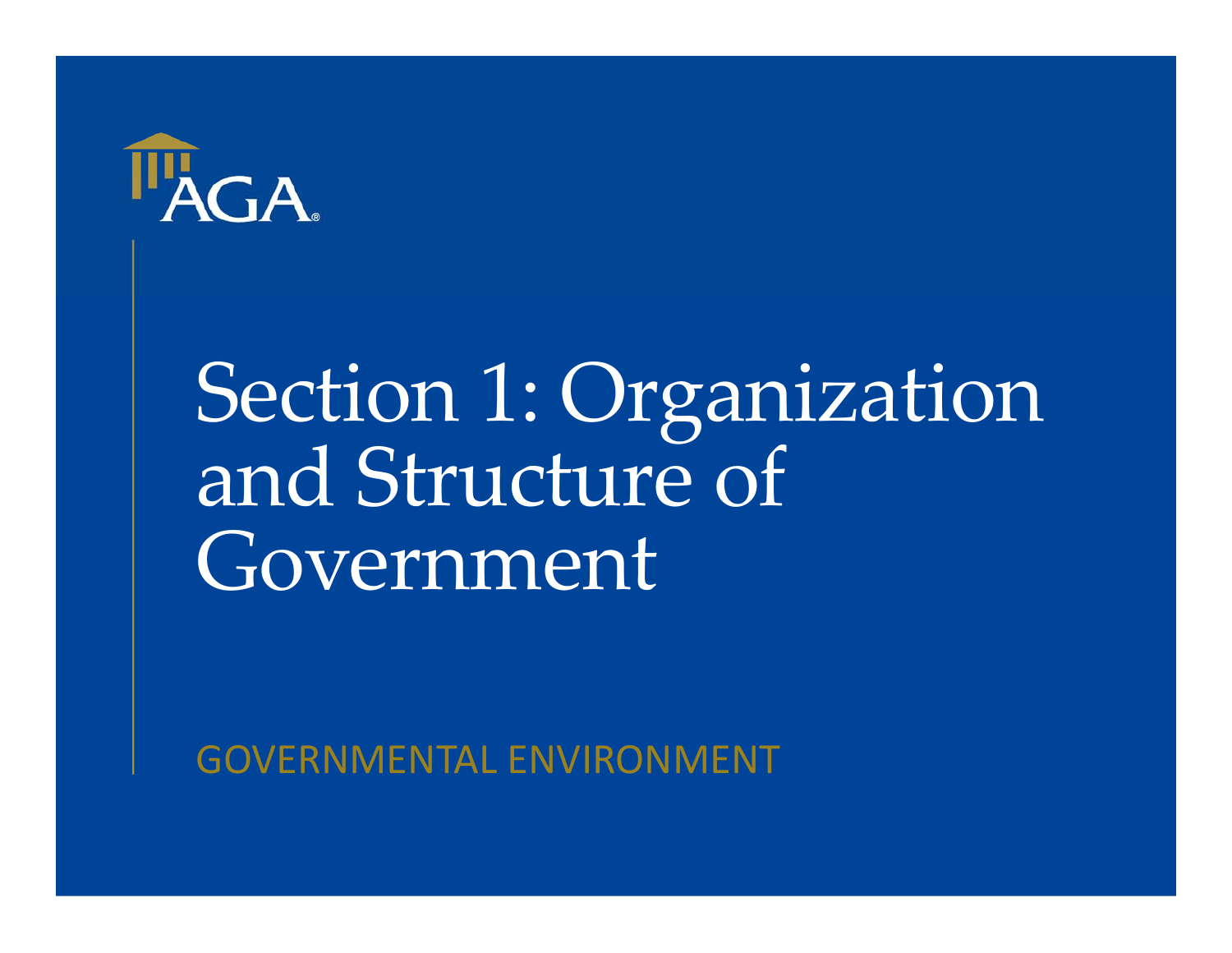### **Levels of Government**

- **Federalism** 
	- **Power is distributed among different levels of** government and that no one level of government has complete authority over all areas of public policy
- **Sovereignty**
- **Interrelationships among national, state, and local** levels



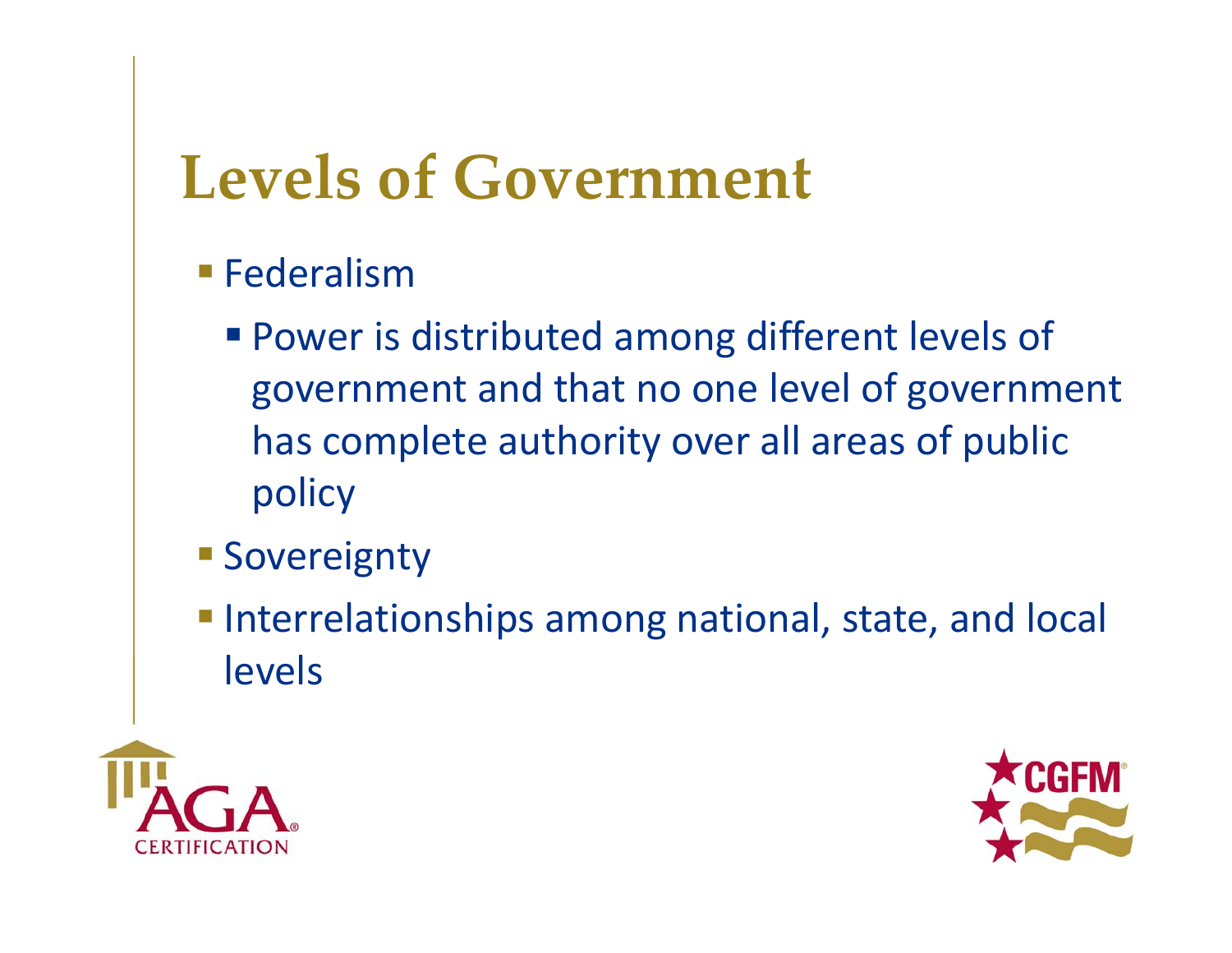### **Branches of Government**

- Legislative, executive and judicial
	- **Established by constitution at national and state levels**
	- **Municipal governments established by state statutes**
- Constitutional basis
	- Article I-Legislative
	- Article II-Executive
	- Article III-Judicial
- Separation of powers
	- **Example 12** Legislative branch passes laws; executive implements laws; and judicial settles constitutionality & disputes of laws



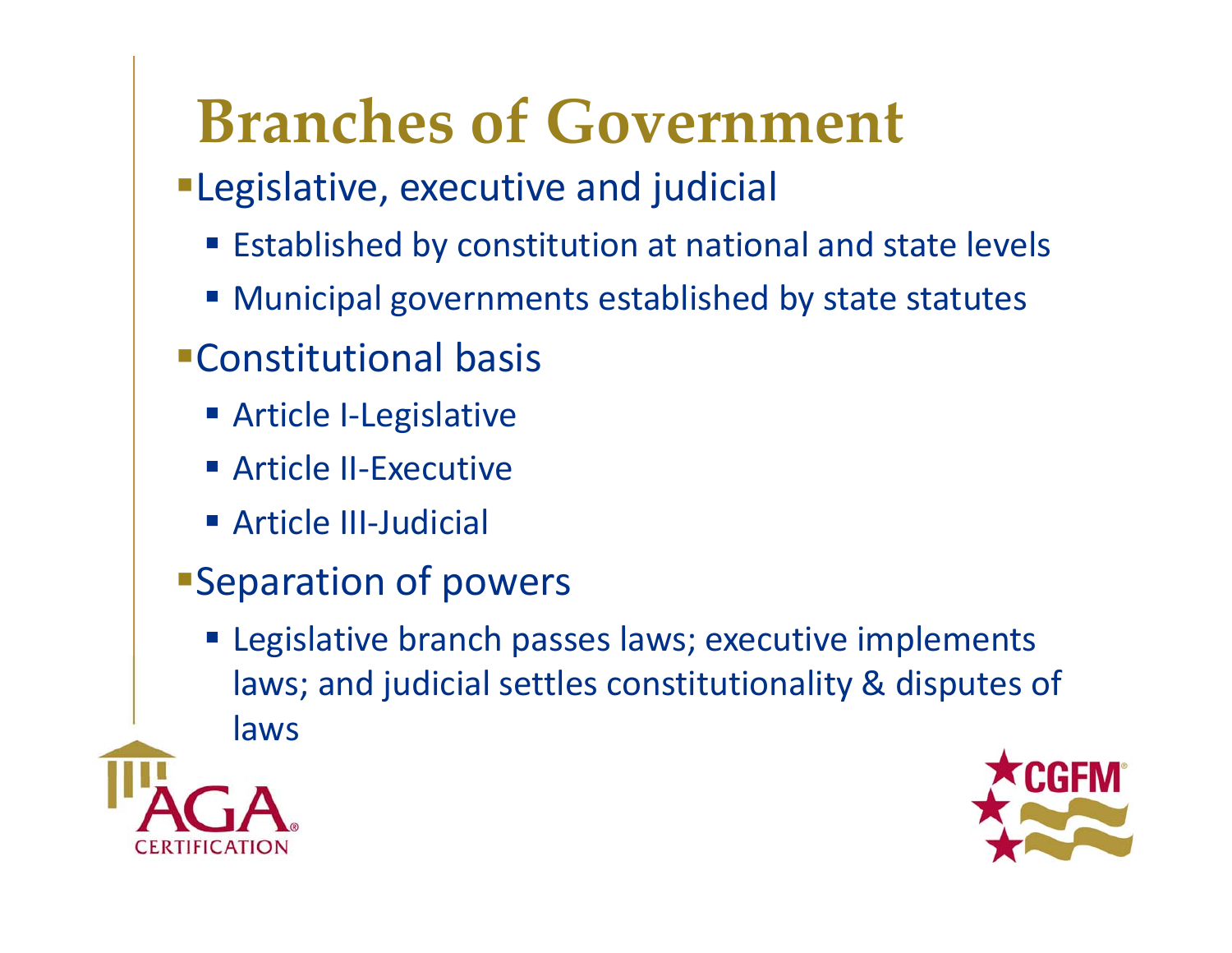### **Government Components**

#### Components in all branches

**ELegislative** 

House of Representatives

**Senate** 

**Executive** 

Judicial

Government commissions

Permanent

**Example Temporary** 



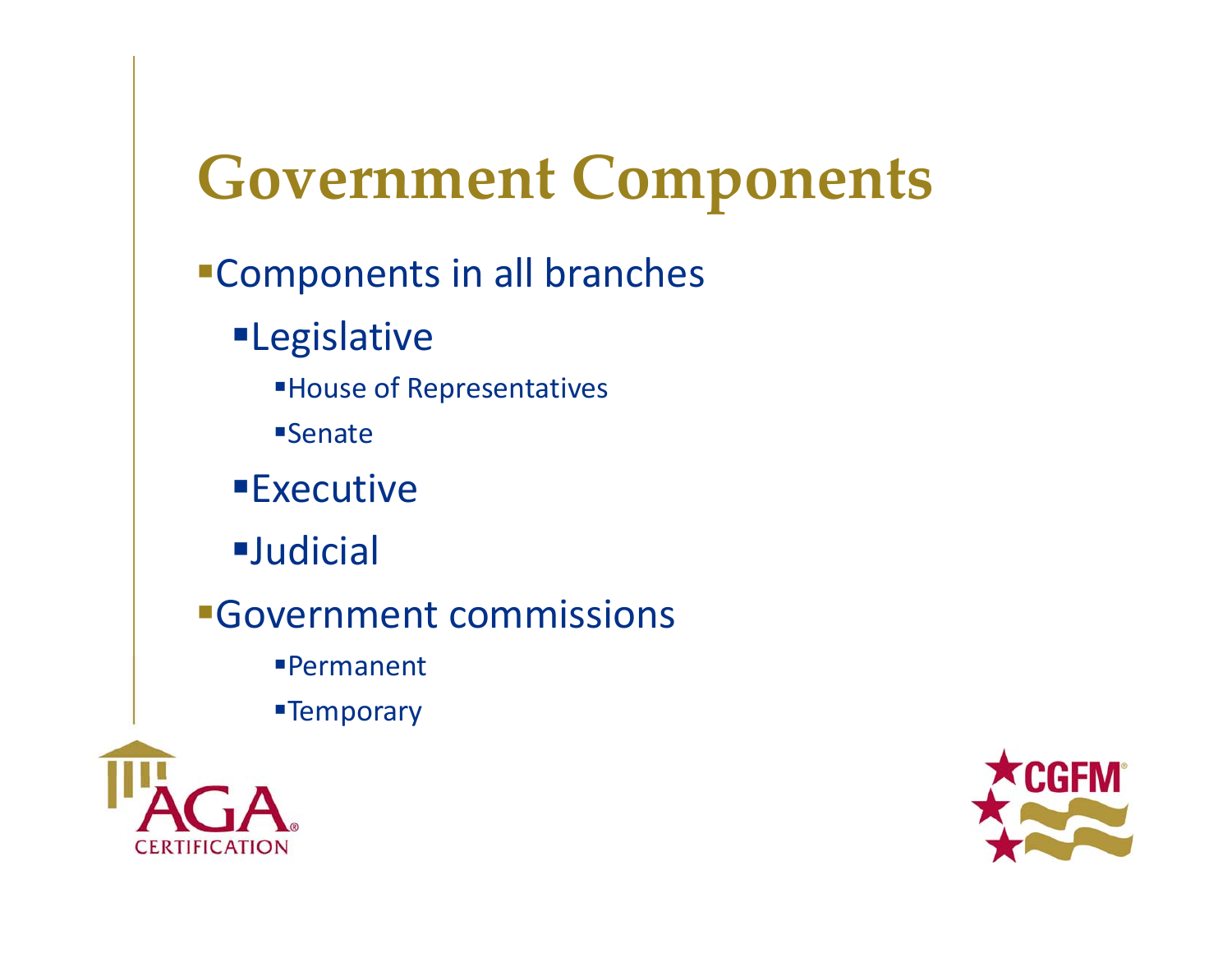### **Authorities and Responsibilities of Government**

**Bases and hierarchy of authority** 

- U.S. Constitution supreme
	- **Constitution**
	- Laws
	- Executive orders Bypass lengthy legislative process but subject to revocation
	- Rules and regulations
- **Integration and cooperation among levels**
- ■Direct-action authorities of citizens
	- $\blacksquare$ Initiative
	- Referendum
	- Recall



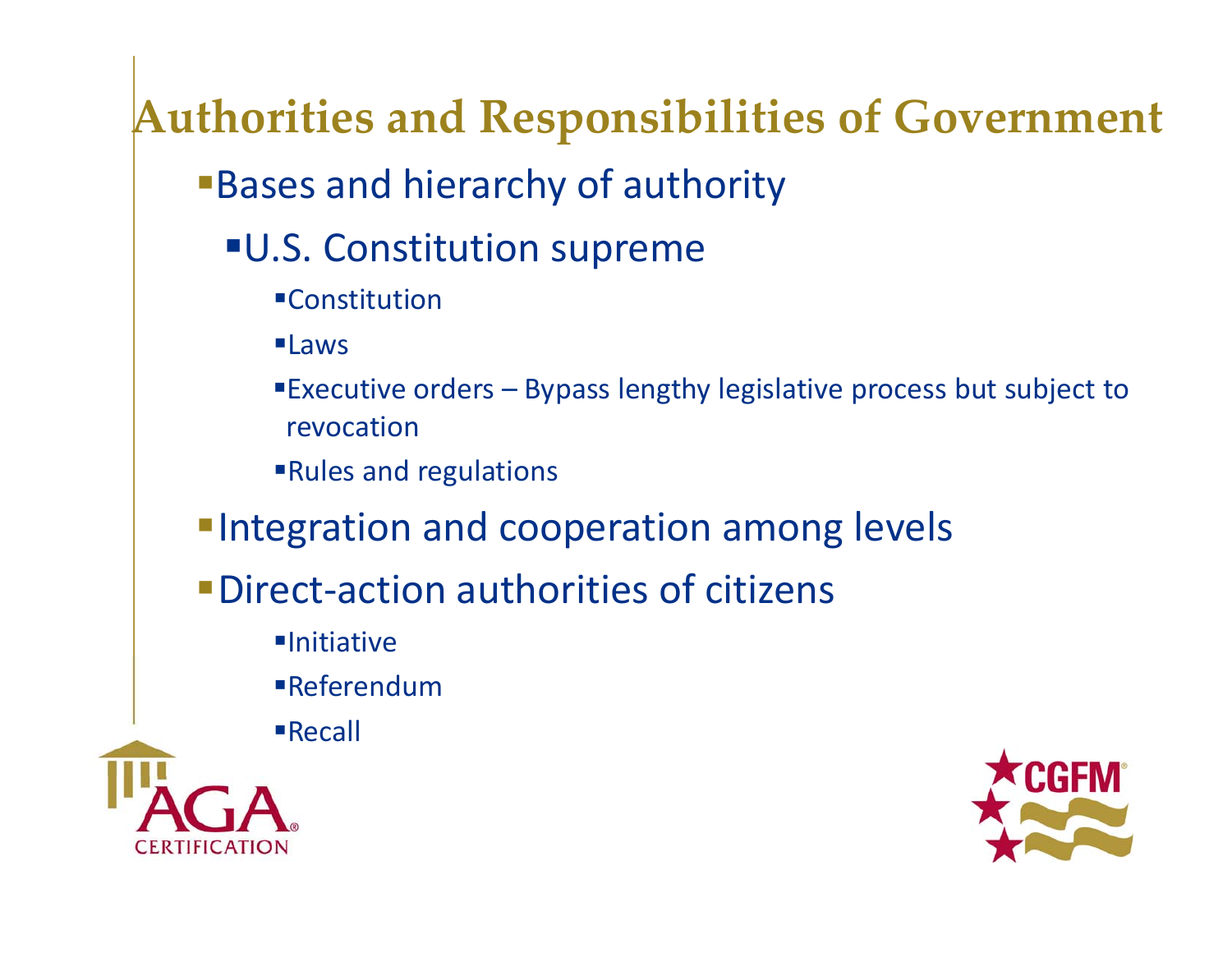### **Types of Government Entities**

#### General purpose

- Perform multiple functions such as public works, public safety, recreation, health and law enforcement
- Typical revenues are property taxes, income taxes, user fees, sales taxes, and state and federal aid

#### $\mathcal{L}_{\mathcal{A}}$ Special purpose

- Perform just one or two functions such as education, water supply, water and sewer, and environmental monitoring
- Some supported by general government while others granted authority to impose taxes, charge user fees or incur debt
- Number of governmental entities



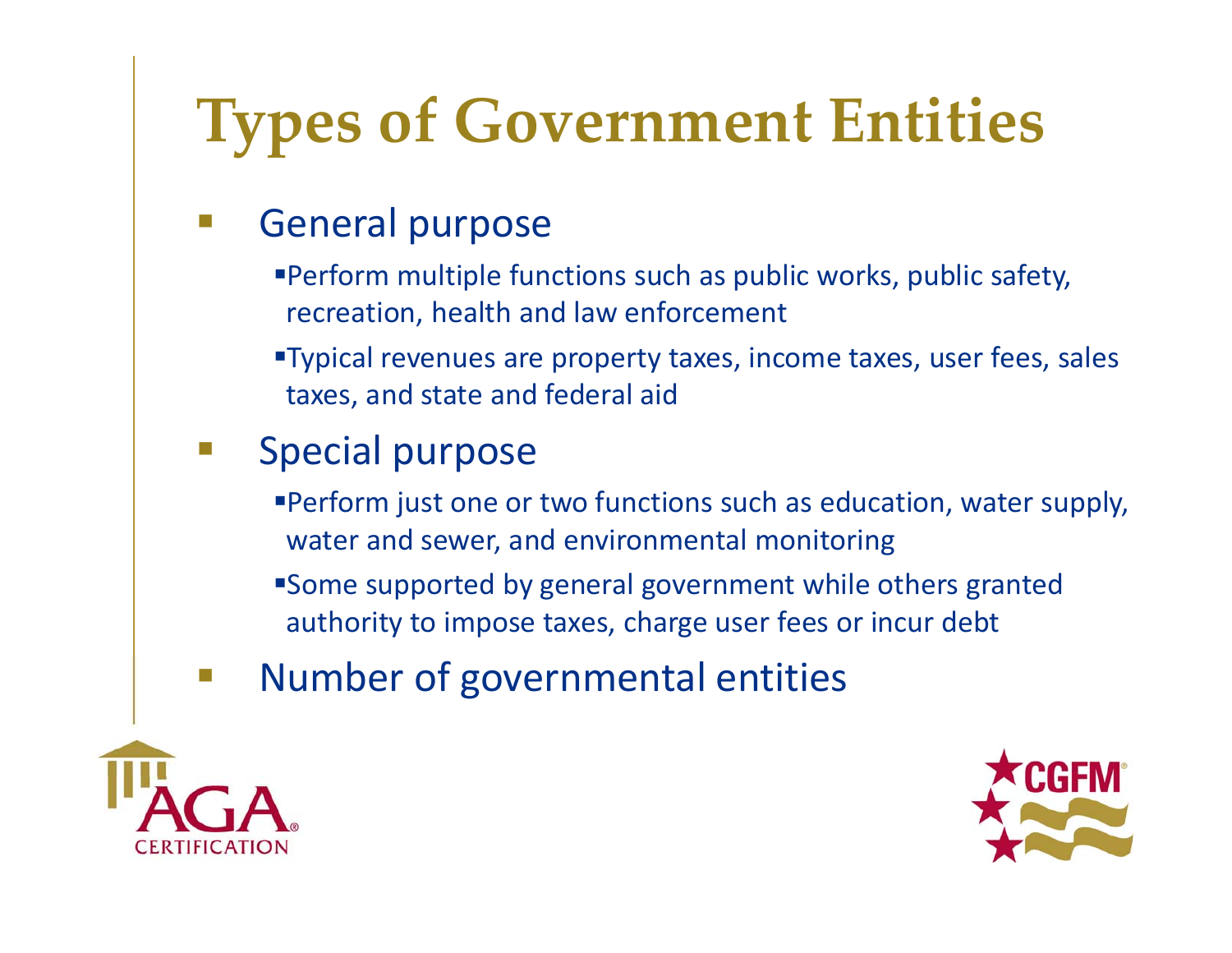### **Focus on Local Government**

- General purpose
	- County
		- Formed under provisions in state constitutions or statutes

#### **Municipality**

- Usually a defined as general purpose government that is not a county or township
- Formed to serve a concentrated geographic population
- **-Township** 
	- Have both geographical and historical roots



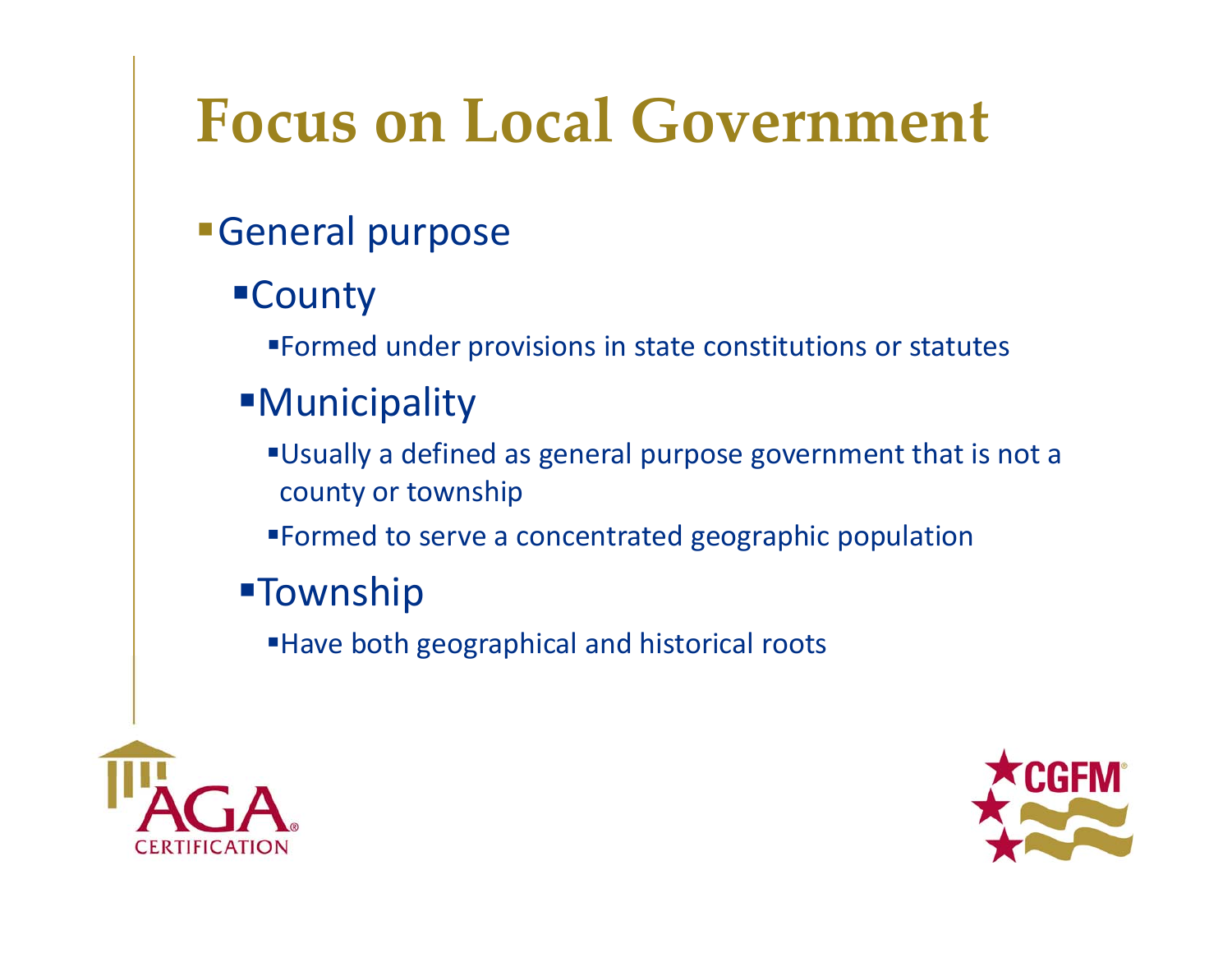### **Focus on Local Government**

#### Special purpose

#### School district

Most have administrative and fiscal autonomy with the power to raise taxes and issue debt

#### Special purpose district

- Distinct entities with substantial administrative and fiscal autonomy
- Perform single or very limited functions
- Ability to circumvent debt and tax limits with more financing options
- May not be subject to same personnel and procurement rules as general purpose governments



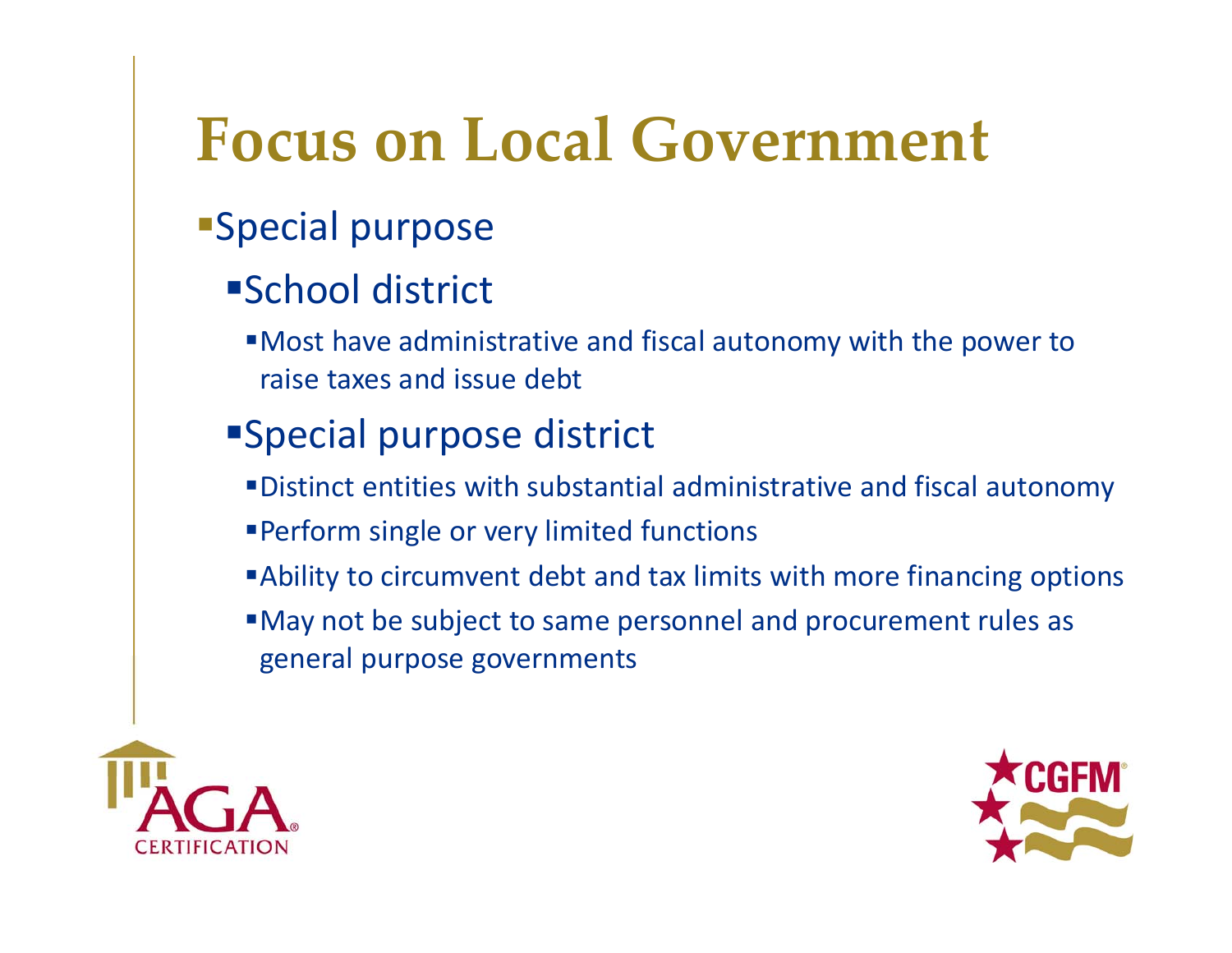### **Quasi‐Governmental Entities**

- ■Blended characteristics of government and forprofit organizations
- Government corporations
	- Business like functions
	- Revenues and fees cover operating expenses
	- **Given authority to issue bonds and incur debt**
- Potential for fragmentation
	- Mitigate with service agreements



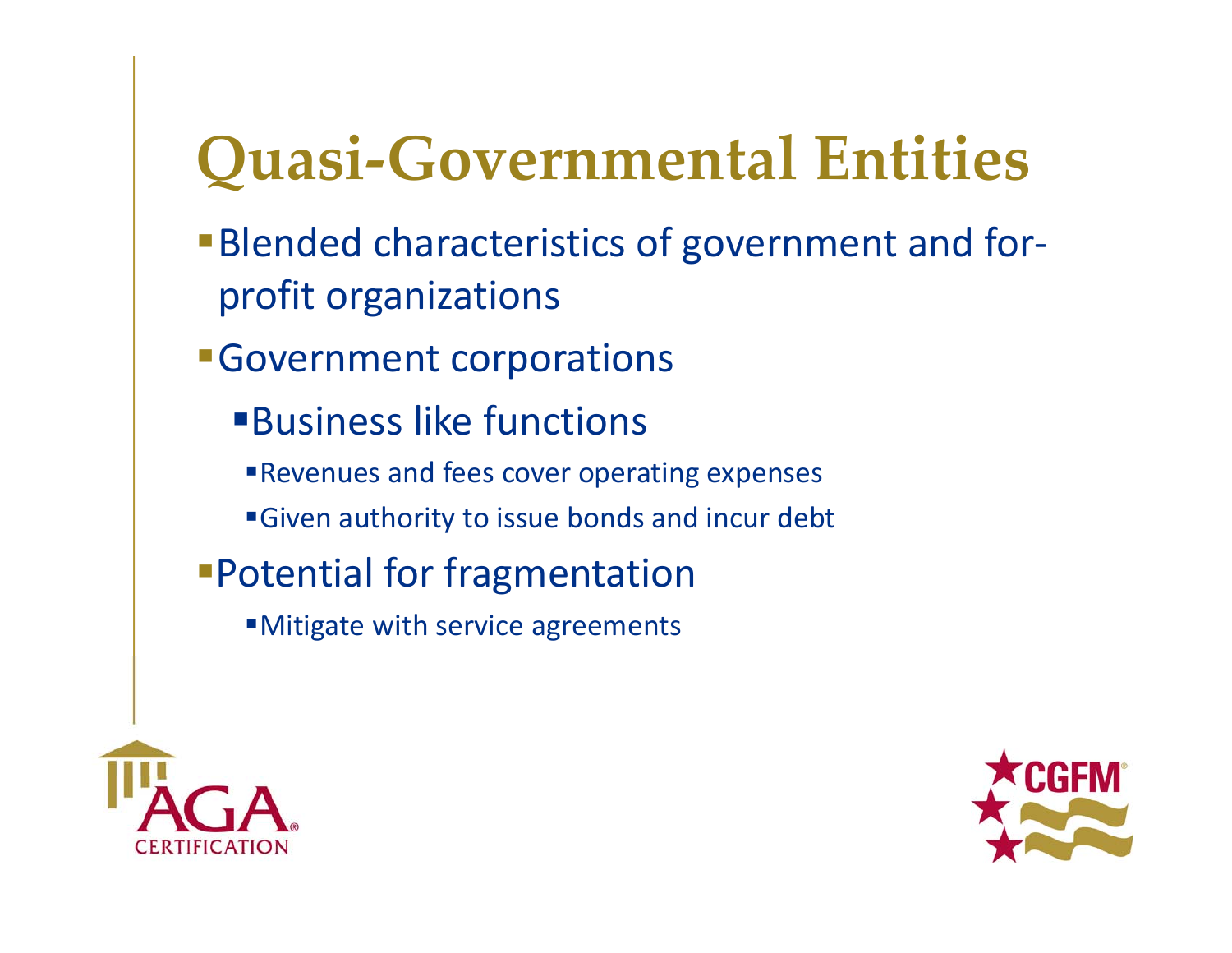### **Tribal Governments**

- Limited sovereignty
	- Direct relationship with U.S. government
- $\overline{\phantom{a}}$ Financial status
- $\mathcal{L}_{\mathcal{A}}$ Intergovernmental cooperation



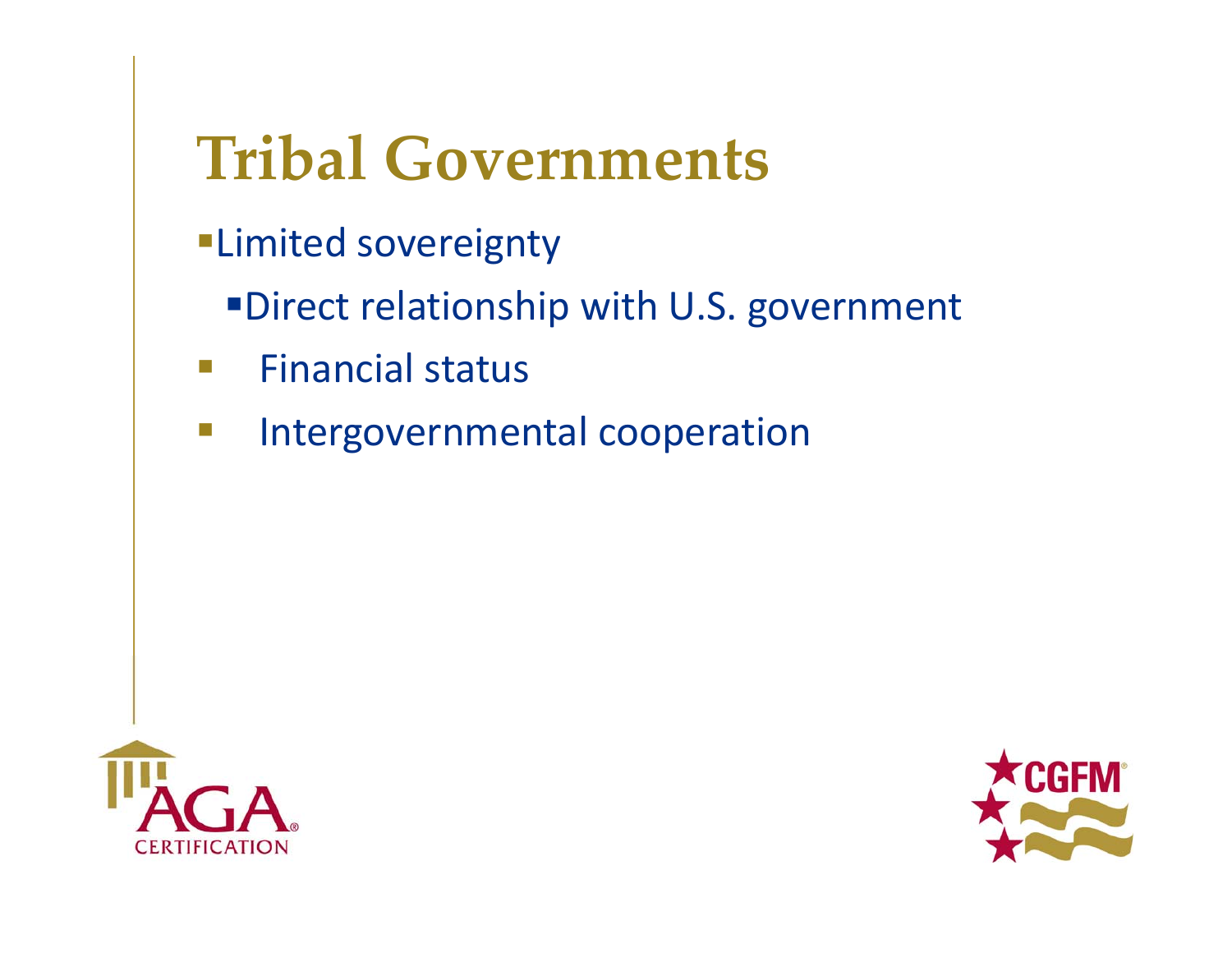

**Section 2: Legal Foundations of Government Financial Environment**

GOVERNMENTAL ENVIRONMENT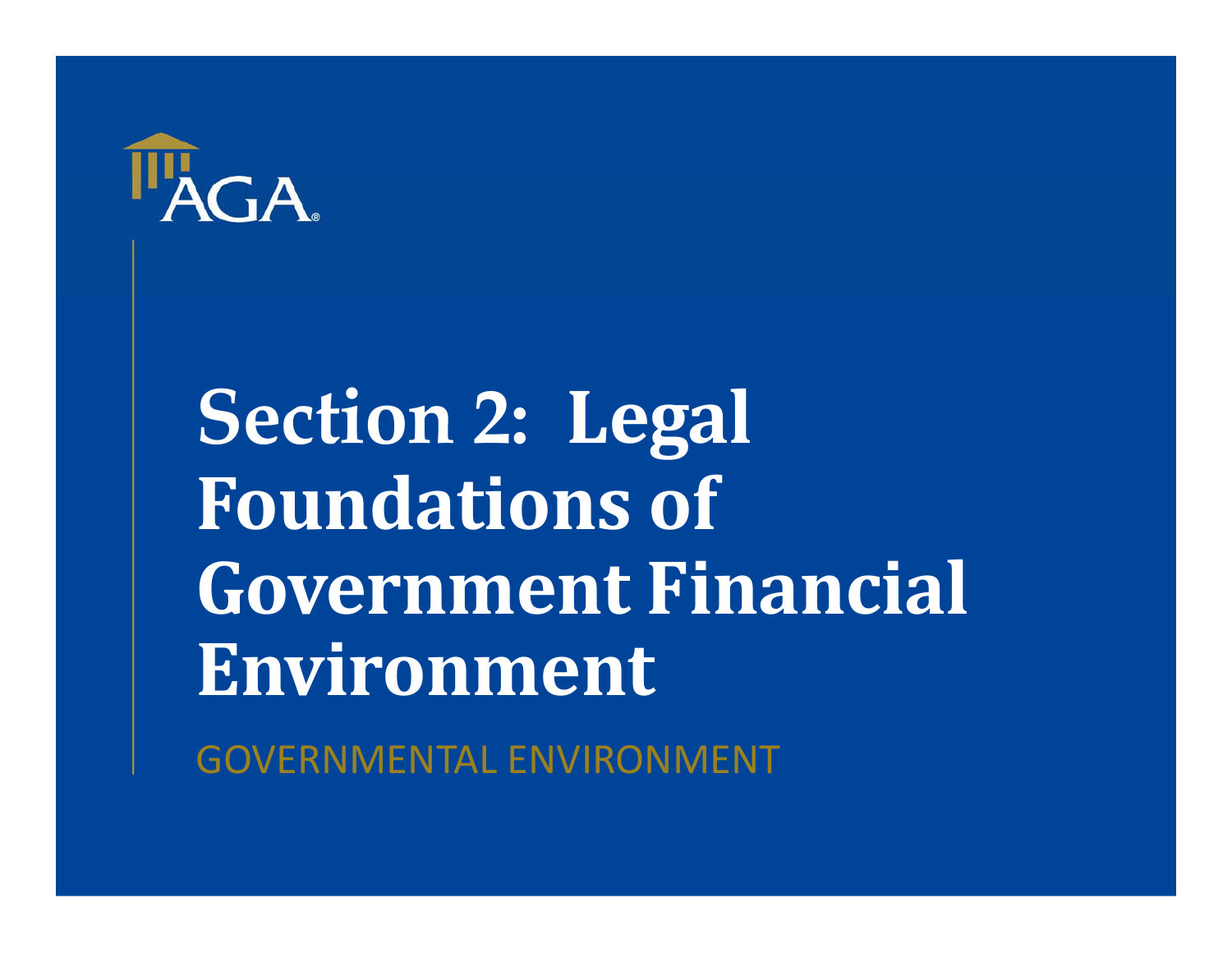### **Government Sovereignty**

• **Popular Sovereignty** "Rule by the People"

• **Legal Constraints**

Borrowing Cap & Budgets

• **Separation of Powers**

Checks and Balance



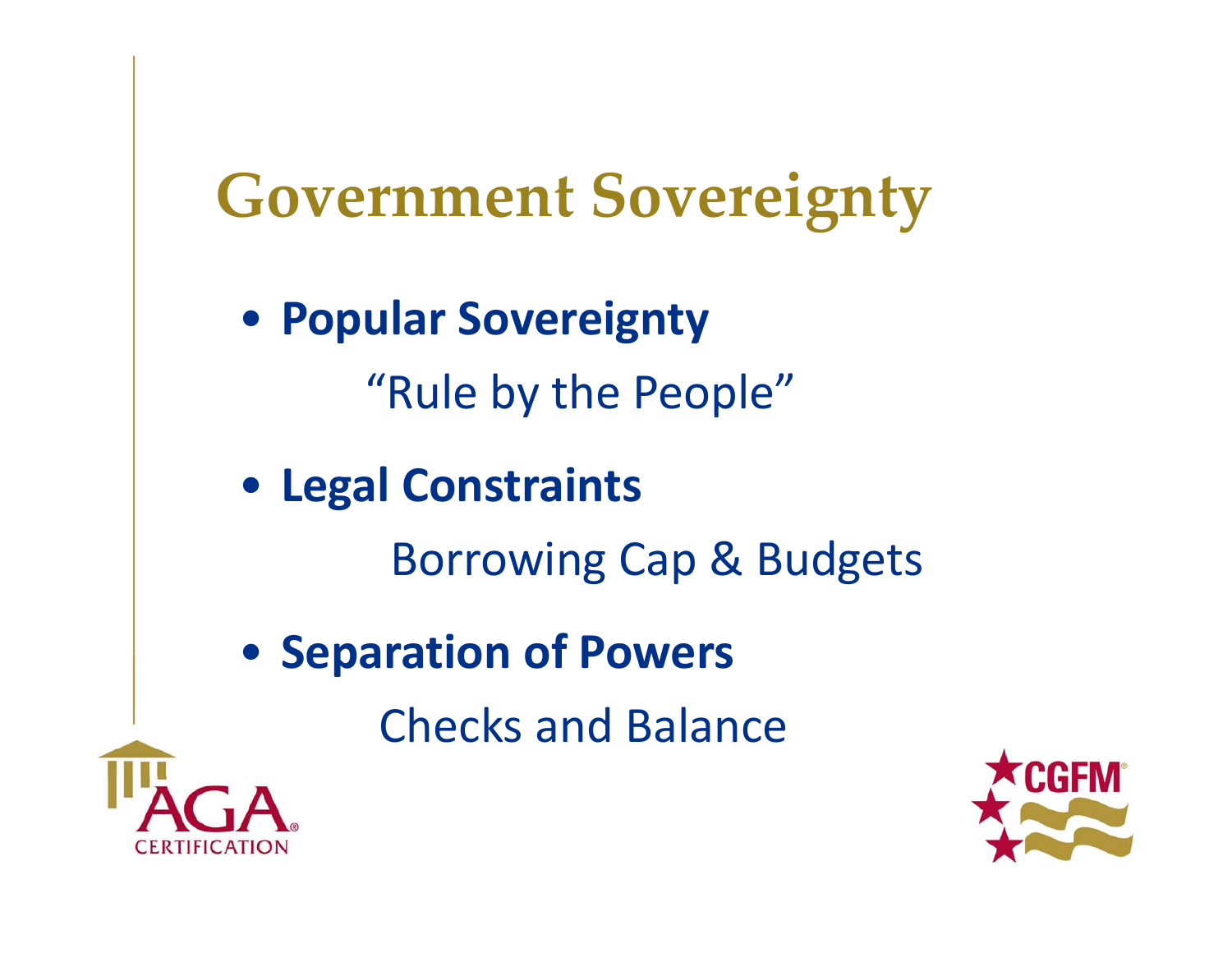### **Separation of Powers**

- • Legislative Branch – *"power of the purse"*
	- Has the most power in budgets
- • Executive Branch – required to submit a proposed budget to the legislature called "executive budget"
	- Executes the budget accordingly
- • Judicial Branch – settles disputes between executive and legislative branches



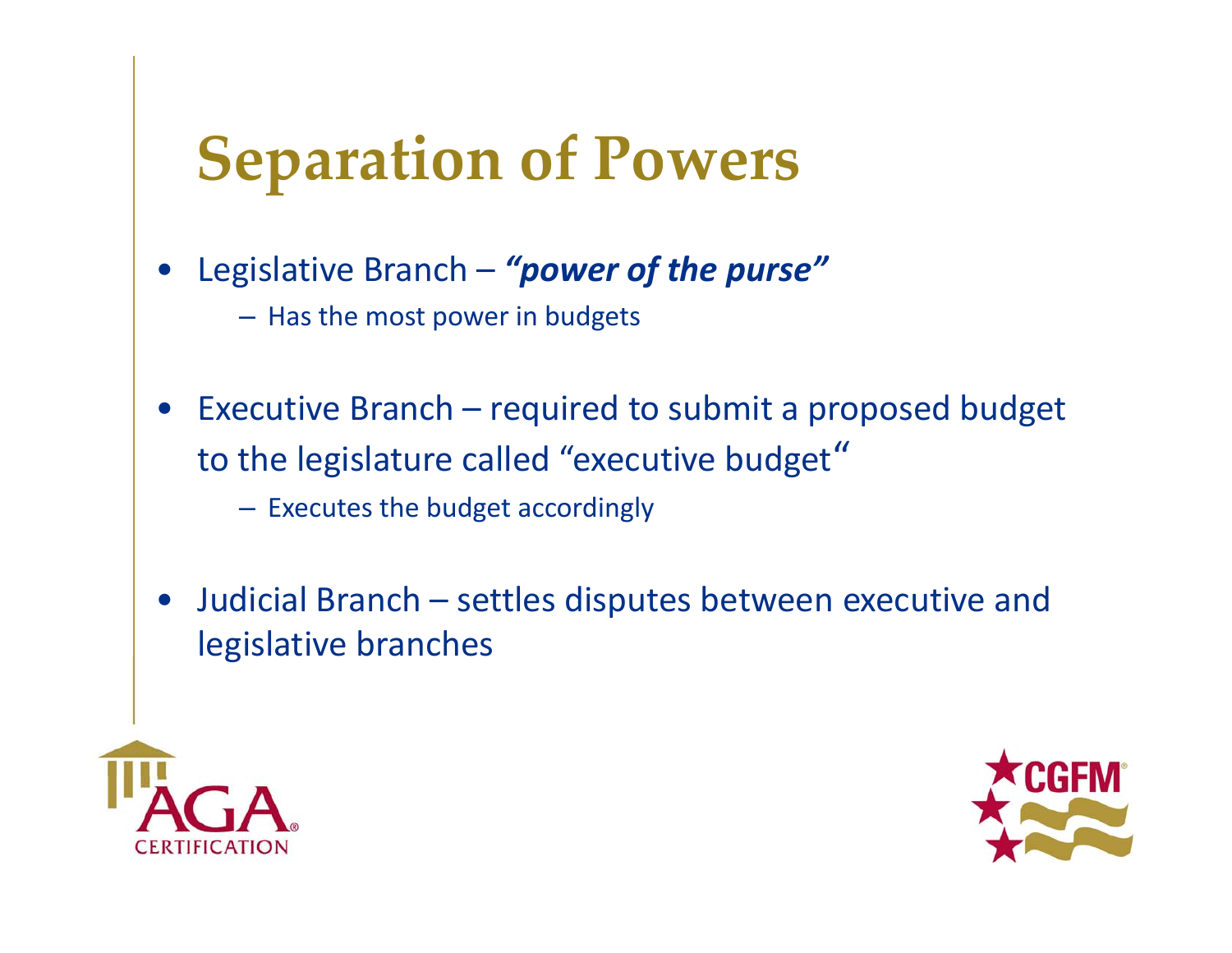### **Debt versus Deficit**

#### **DEBT**

- $\bullet$  Planned, short‐ or long‐term borrowing to finance government objectives.
- $\bullet$  The national government incurs debt to finance both current operations and capital investments.
- $\bullet$  In states and localities, debt is usually restricted to capital investments (not current operations).

#### **DEFICIT**

- • Occurs when government expenditures for a specific fiscal period exceed revenues.
- $\bullet$  Often lead to borrowing and thus leads to debt.
- • Most state and local governments are prohibited from deficit spending, and thus have more manageable debt levels.



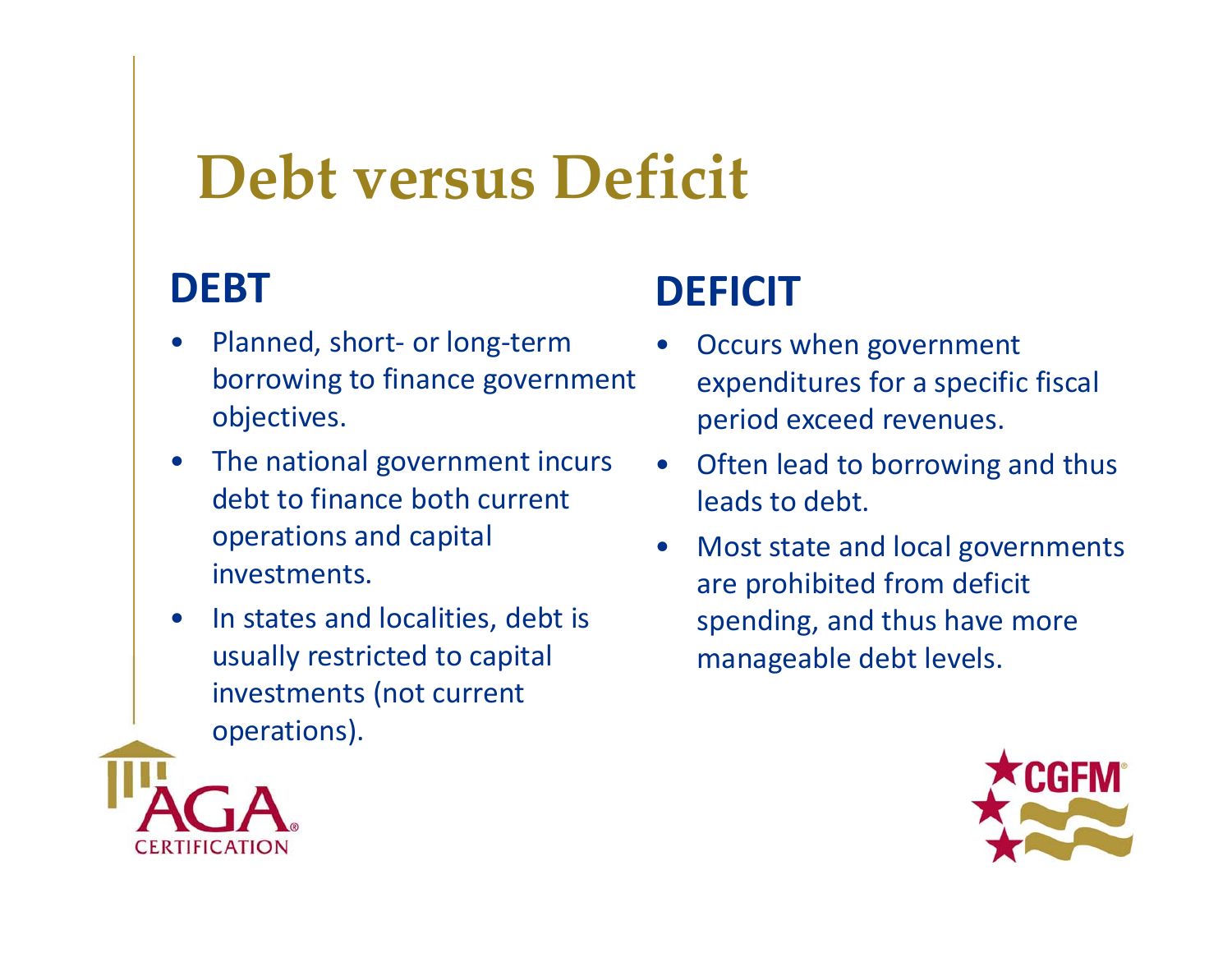### **Central Role of the Budget**

Budget represents:

- 1. Law
- 2. Policy Guidance
- 3. Communication



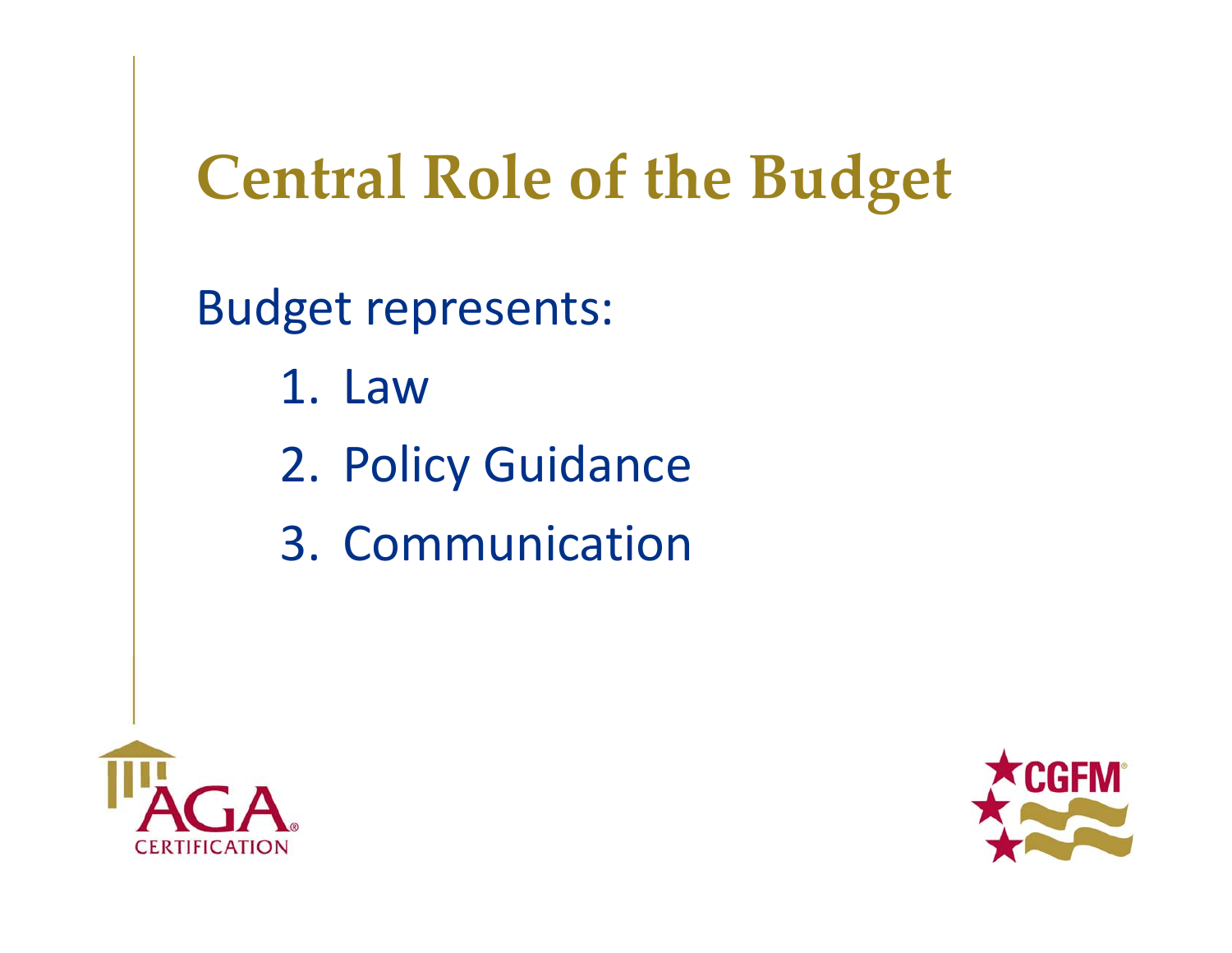### **Public versus Private Sectors**

#### **PUBLIC Sector**

- • Government budget **limits expenditures by purpose, time and amount**
- • May further restrict spending by fund, object class and program

#### **PRIVATE Sector**

- Private sector budgets have **fewer controls with much greater flexibility**
- Can be revised throughout the year



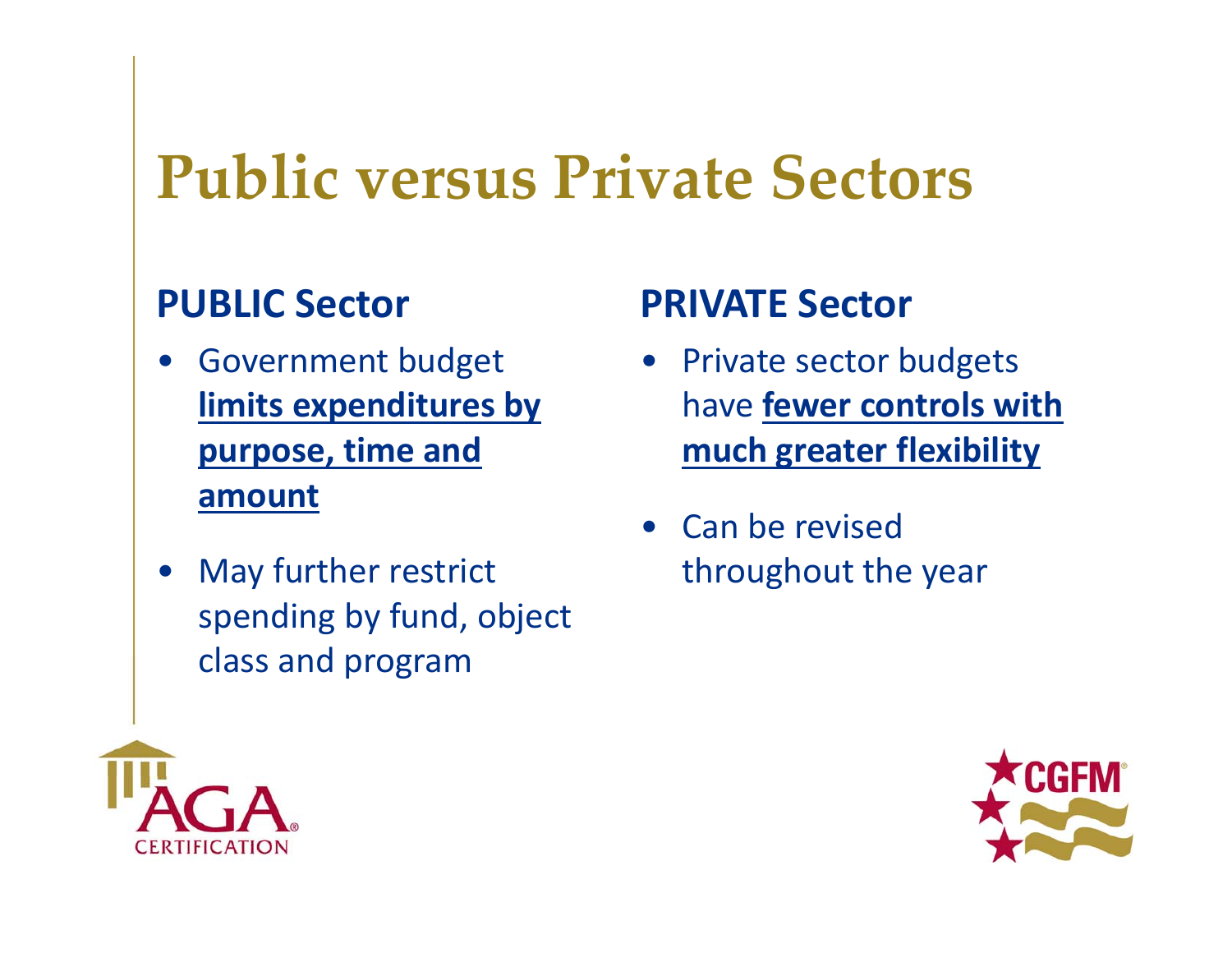### **Examination of the Budget Process**

- Democratic Process
	- $\checkmark$  Citizens are involved
	- $\checkmark$  Checks and Balance
- Continuous Cycle
	- $\checkmark$  Budget never sleeps
	- $\checkmark$  Debate Objectives Prioritization Law Implementation
- Strategic Planning
	- Goals and Objectives
	- Link Budget to Performance Goals



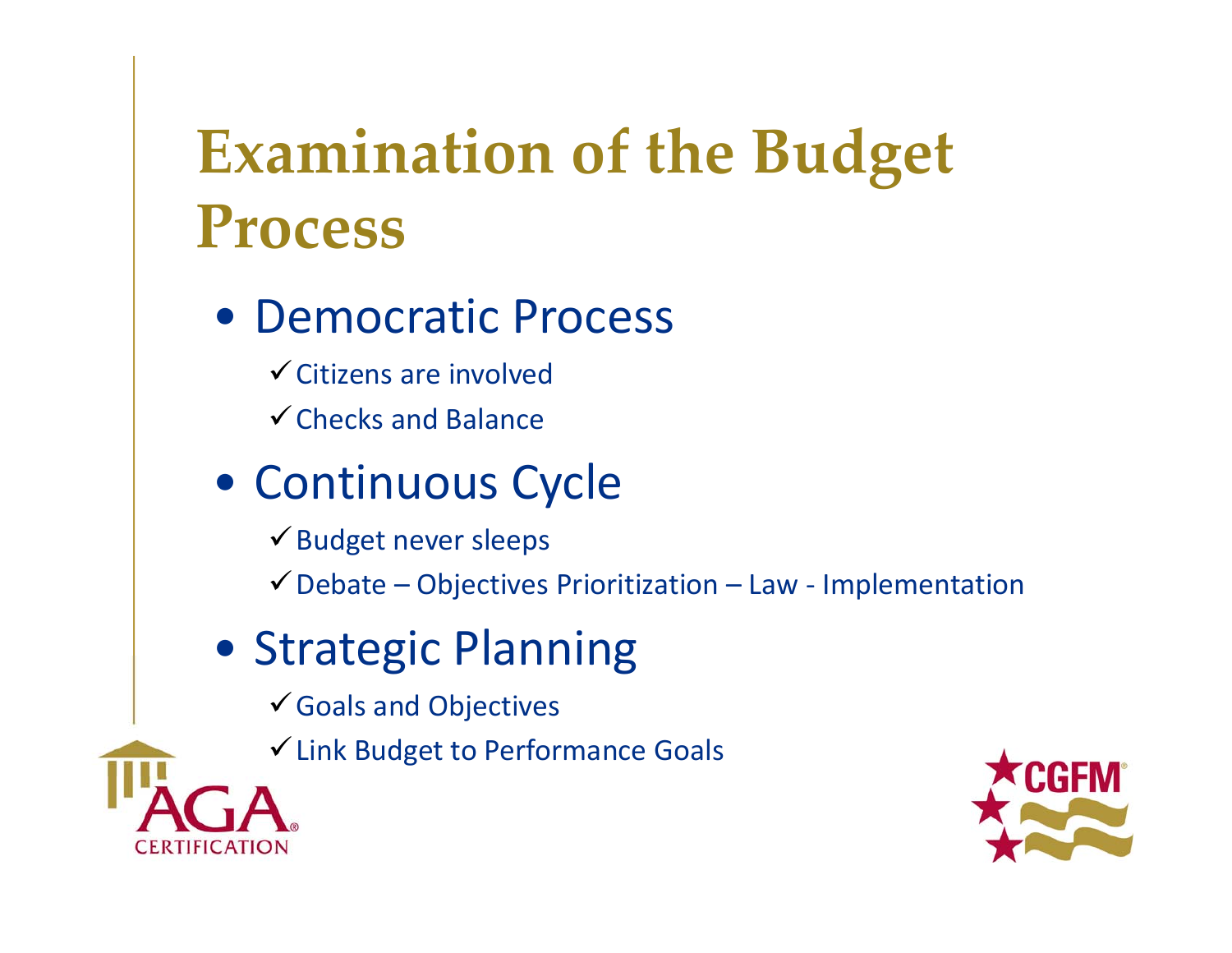### **Special Funds and Legislative Earmarks**

#### **SPECIAL FUNDS**

- Usually permanent fund
- Created by Legislation
- Specific uses from designated
- revenues

#### **EARMARKS**

- Usually one-time provision
- Inserted into bills, usually near the end of the legislative process
- Funds to be used for highly specific purpose

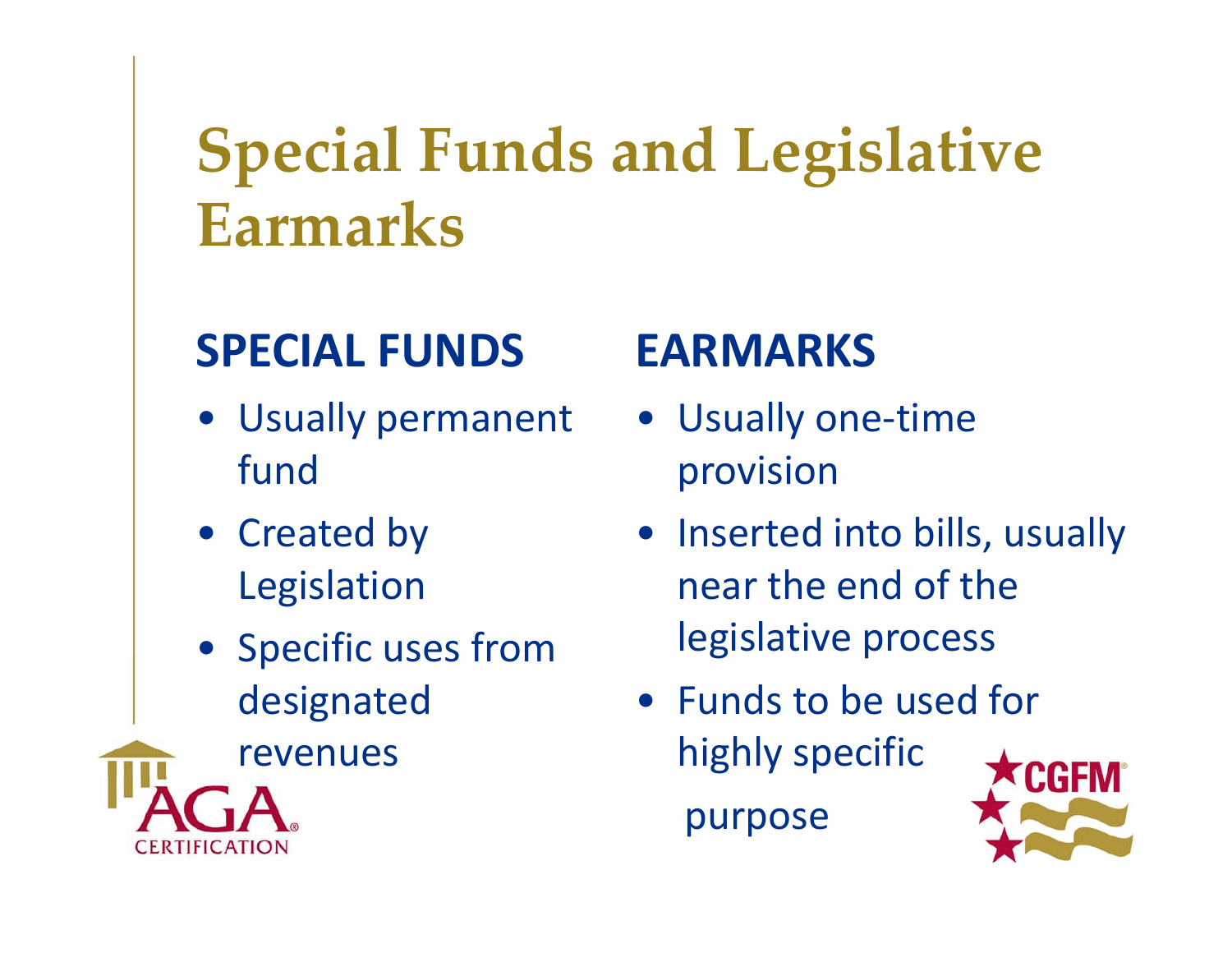### **Budget Objectives ‐ Similarities**

#### **Government Finance Officers Association (GFOA) Budgeting Principles**

- $\bullet$ Establish Broad Goals
- •Develop Approaches
- •Develop Budget
- • Evaluate Performance & Make Adjustments

**Government Performance and Results Act (GPRA) Principles**

- •Establish Goals
- • Support by Annual Performance Plan
- $\bullet$ **Measure**
- •Report and Adjust



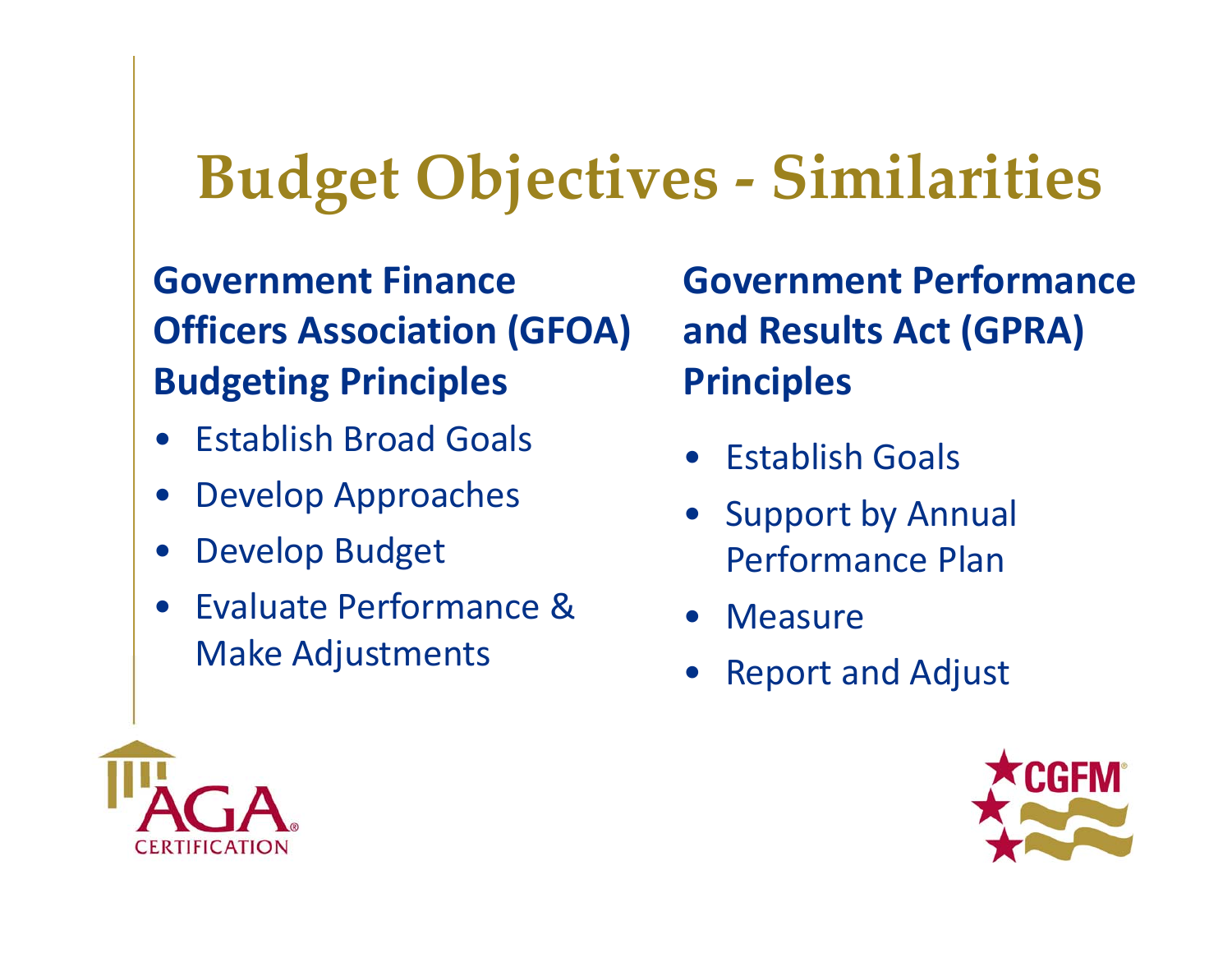#### **#1 APPROPRIATIONS**

- Legal authority to spend money
- Legal constraint



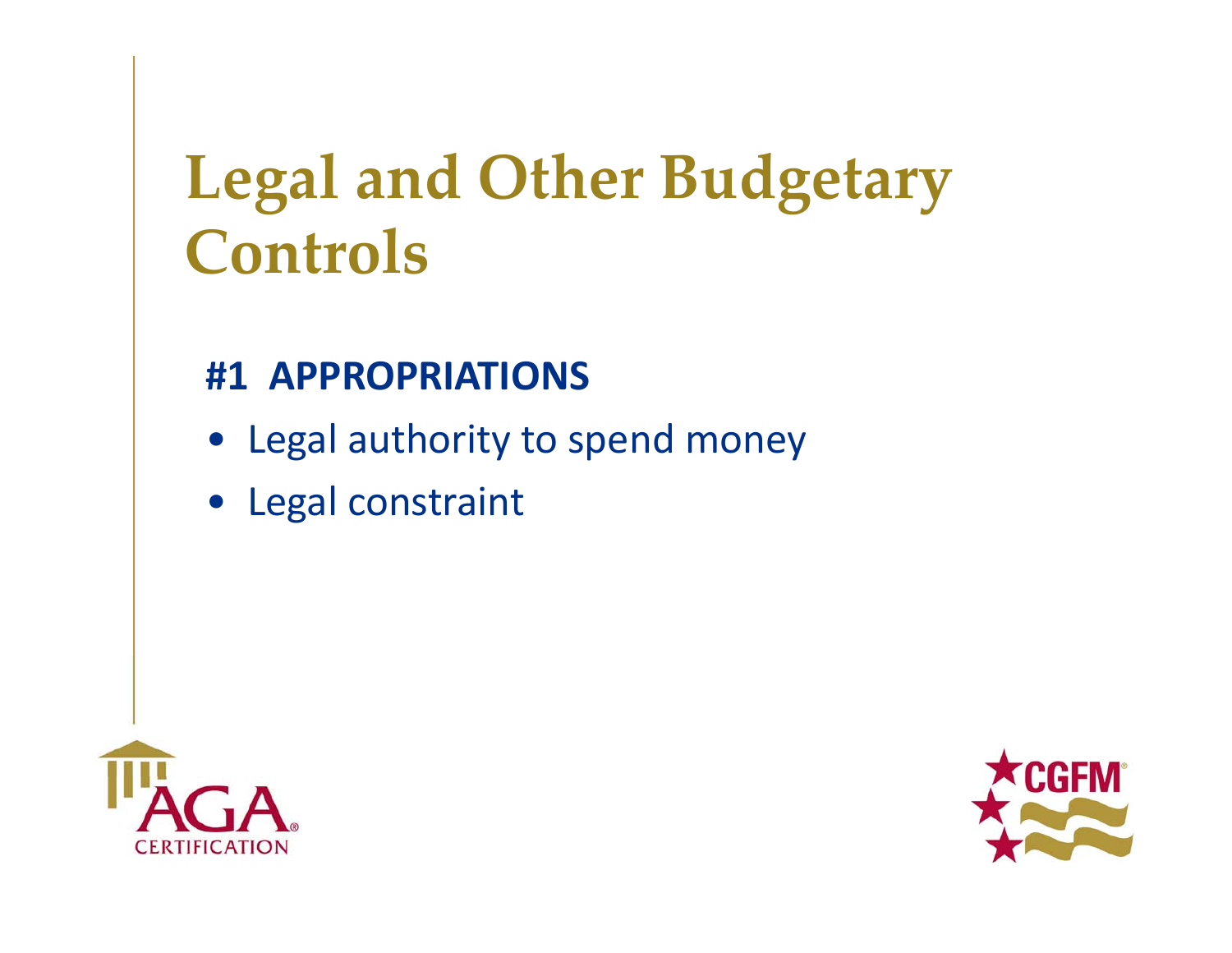#### **#2 ACCOUNT STRUCTURES**

- **Object Class**  refers to the specific goods or services (also referred as line‐item)
- **Reprogramming Request** must be submitted and approved to move funds from one object class to another
- •**Program Class – Refers to the purpose of** spending



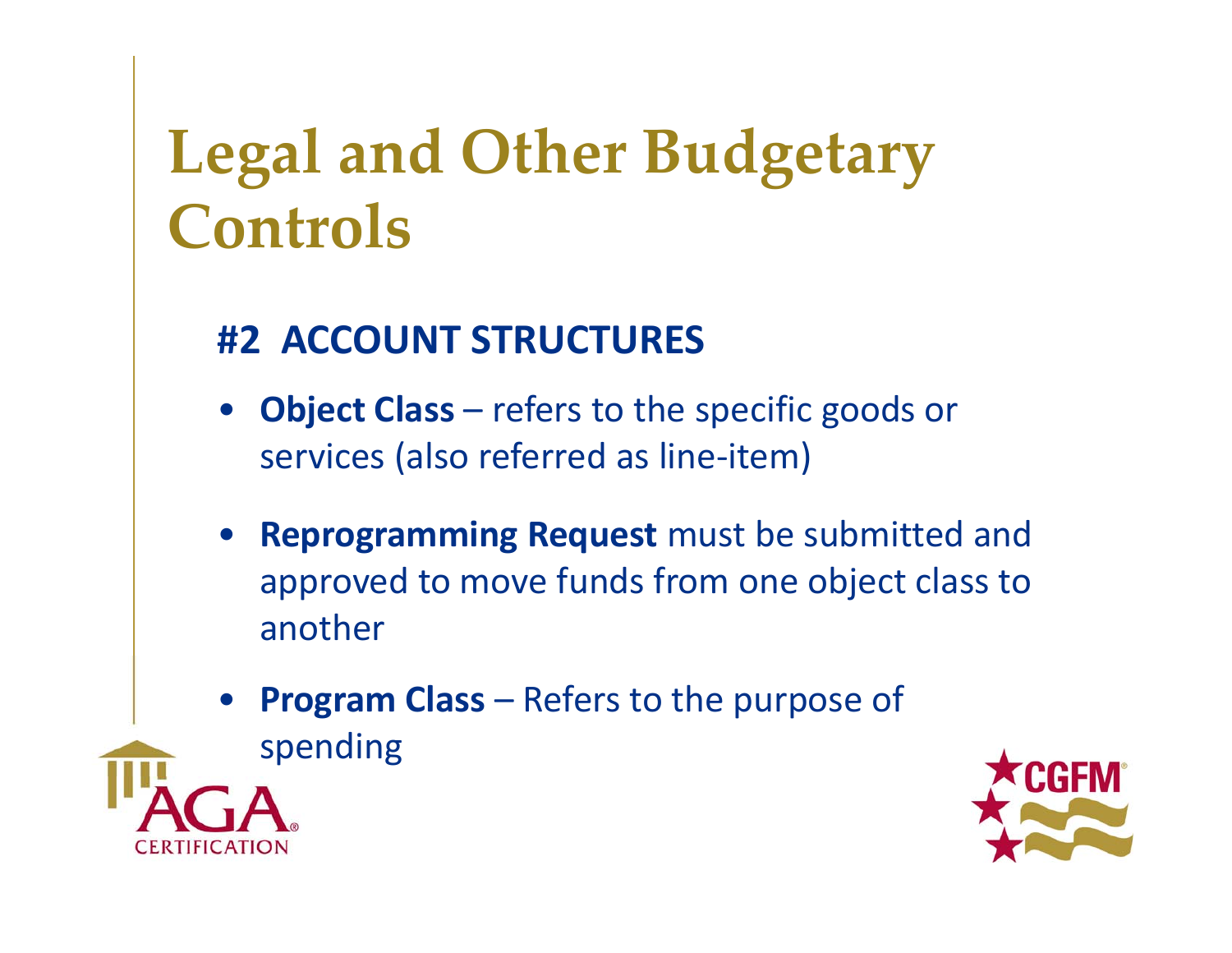#### **#3 APPORTIONS and ALLOTMENTS**

- **Apportionment** is the dispersal of budgetary authority to an agency or program by the central management agency to support programs.
- After the agency receives the apportionment, it **allots** budgetary authority to specific components within the agency.



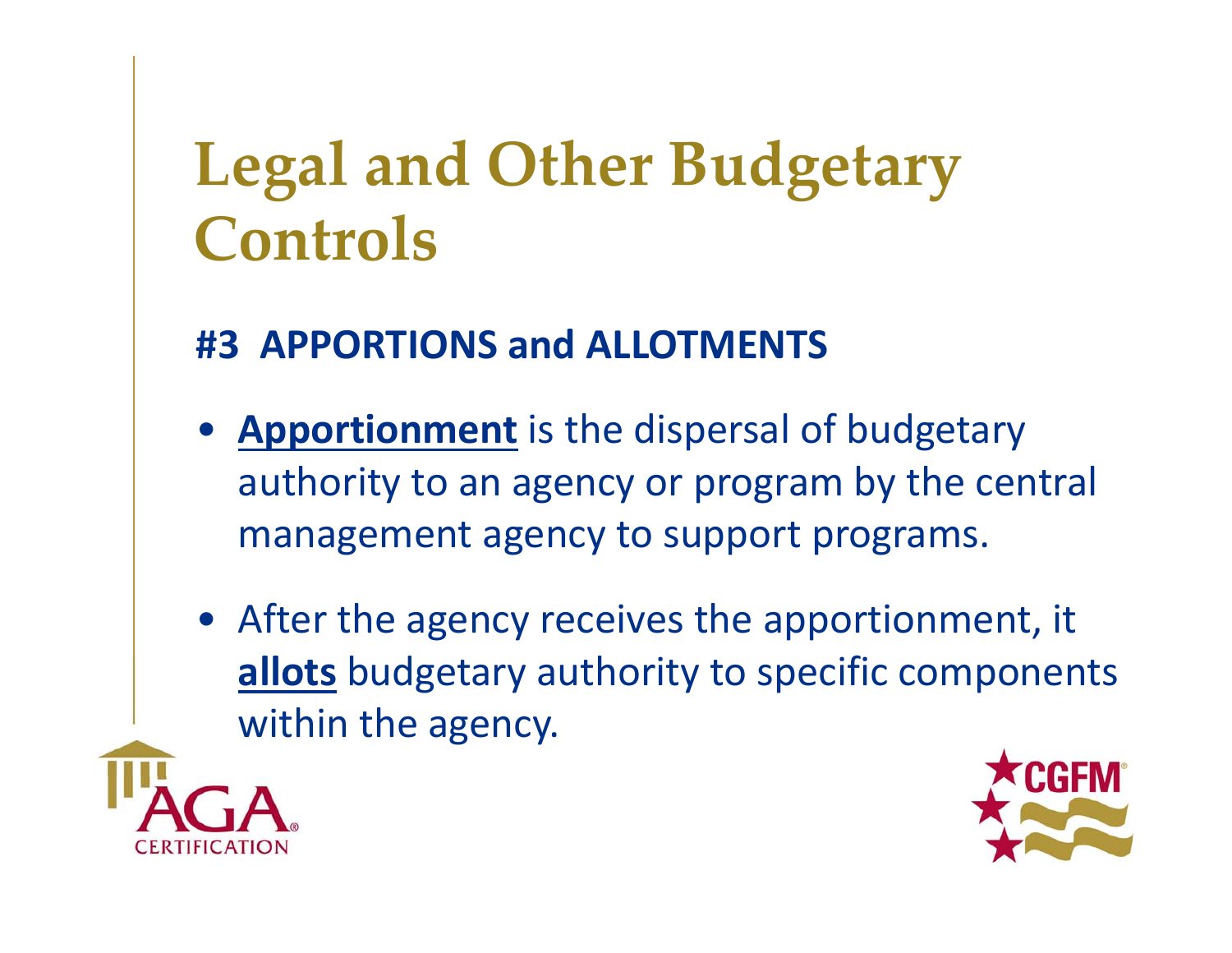#### **#4 ACCOUNTING**

- Requisitioning
- Recording of encumbrances or obligations
- Invoice to Expenditures



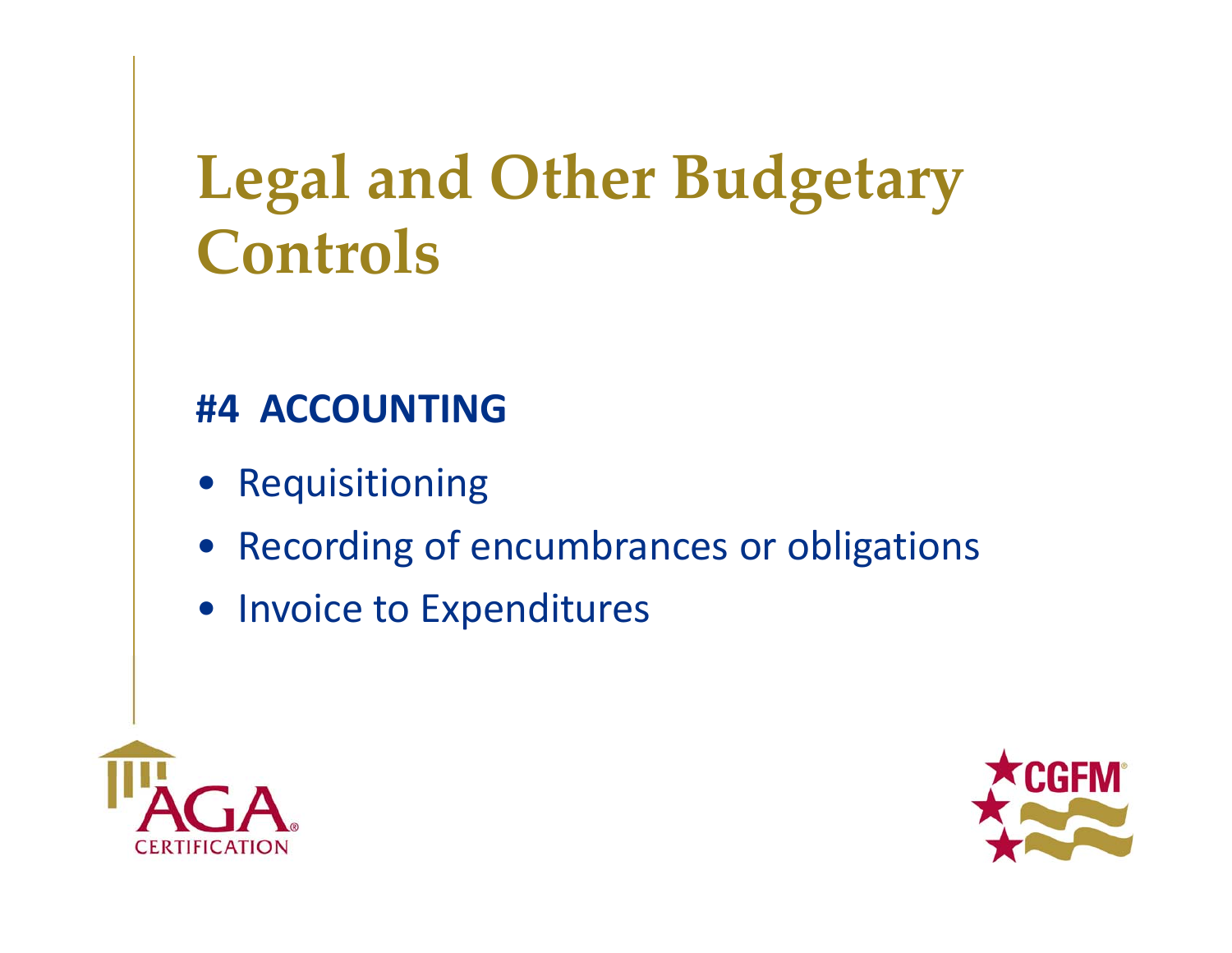#### **#5 AUDITING**

- Internal
- External



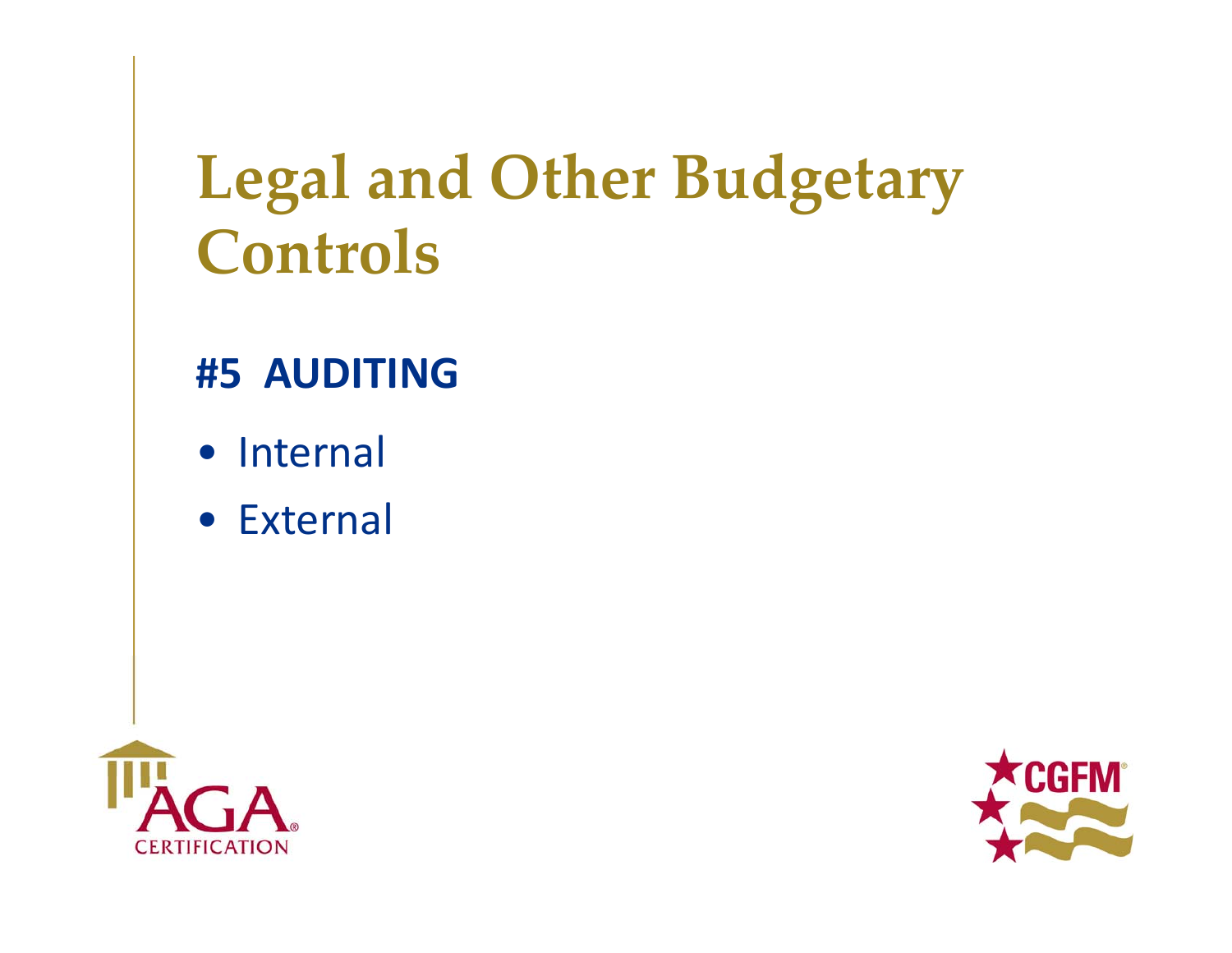### **Government Management Cycle**

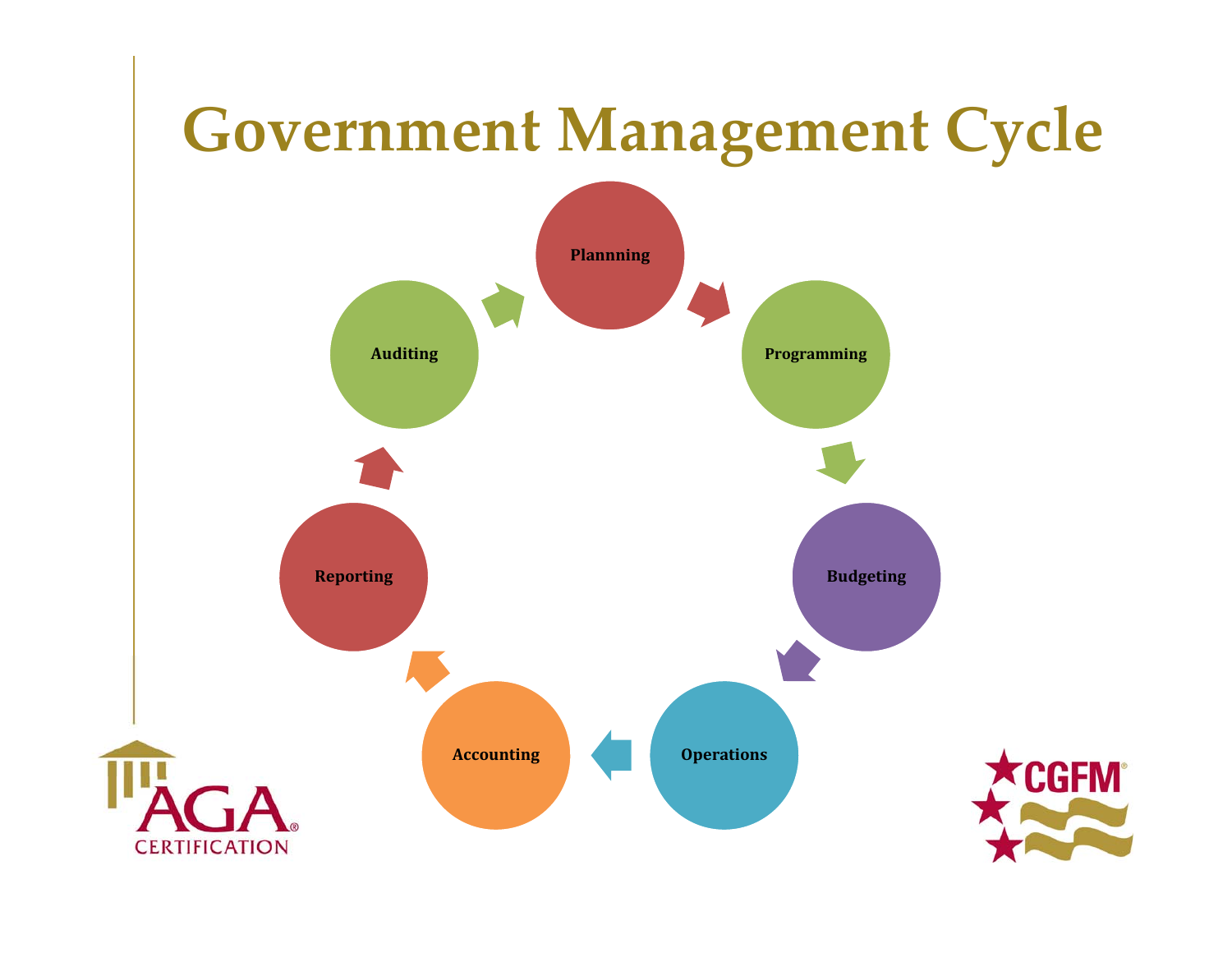

Section 3: Interrelationships among Planning, Programming, Budgeting, Operations, Accounting, Reporting and Auditing GOVERNMENTAL ENVIRONMENT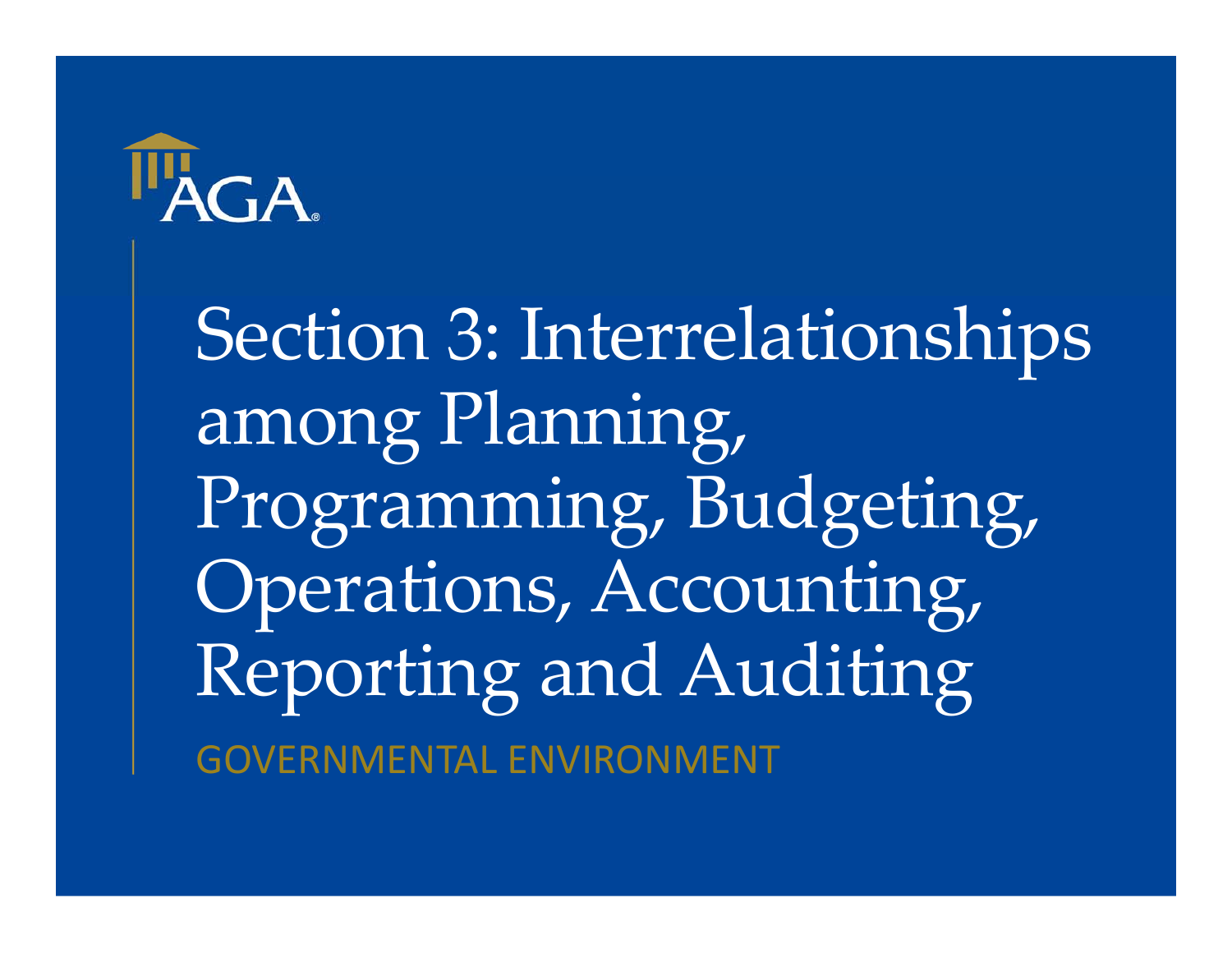### Government Management Cycle

- Planning
- Programming
- Budgeting
- Operations
- Accounting
- Reporting
- Auditing



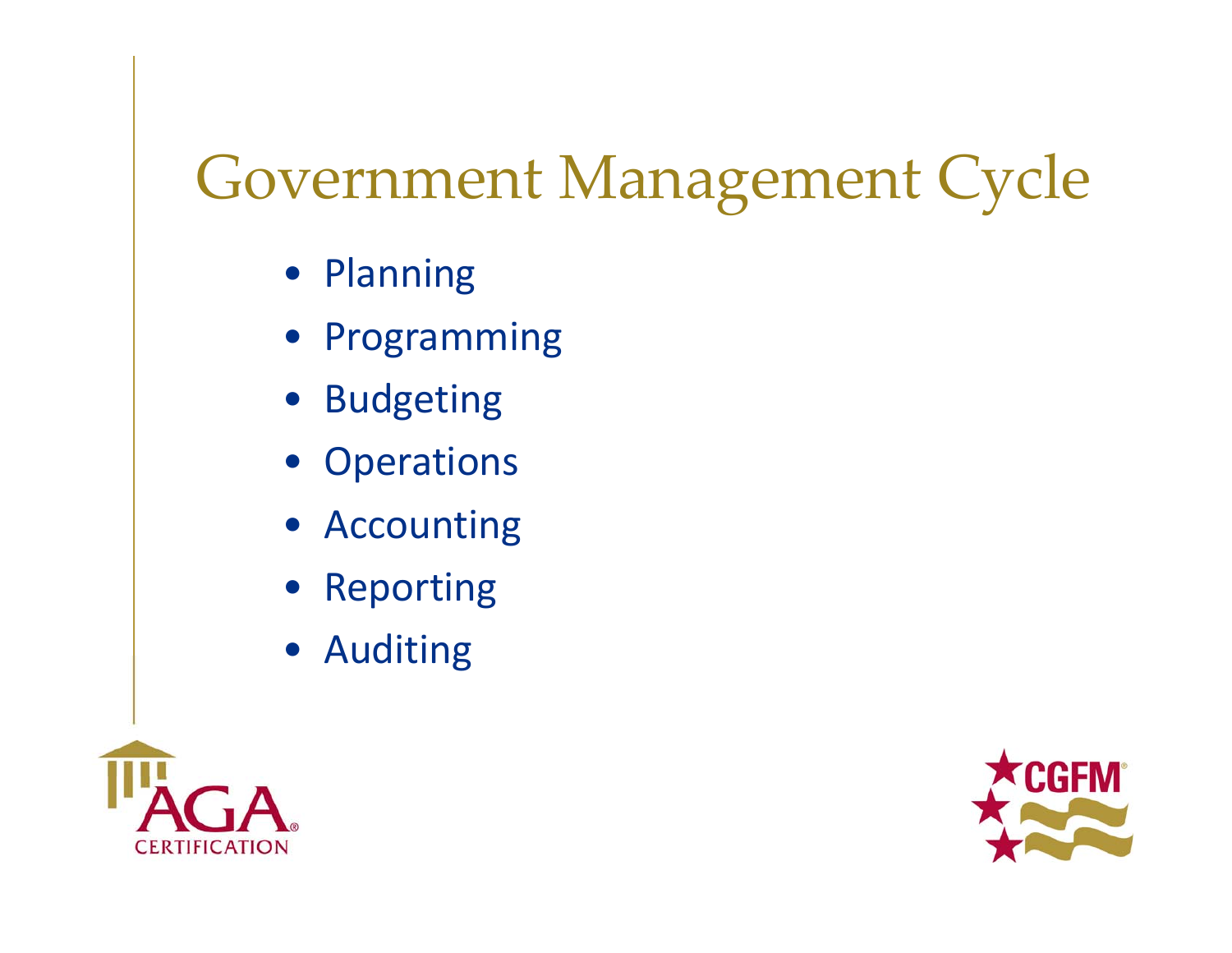### Government Management Cycle

#### **Planning**

•Keystone of public management

‐ Addresses the "what" and "how" of agency operations

#### •Planning outcomes

‐ Identification of mission, goals and key objectives

Mission‐ideal statement of what the organization hopes to achieve

Goal‐ broad statement of purpose for a particular program within the agency, more specific than a mission statement.

Objective‐measureable accomplishment to be achieved within a specific period of time



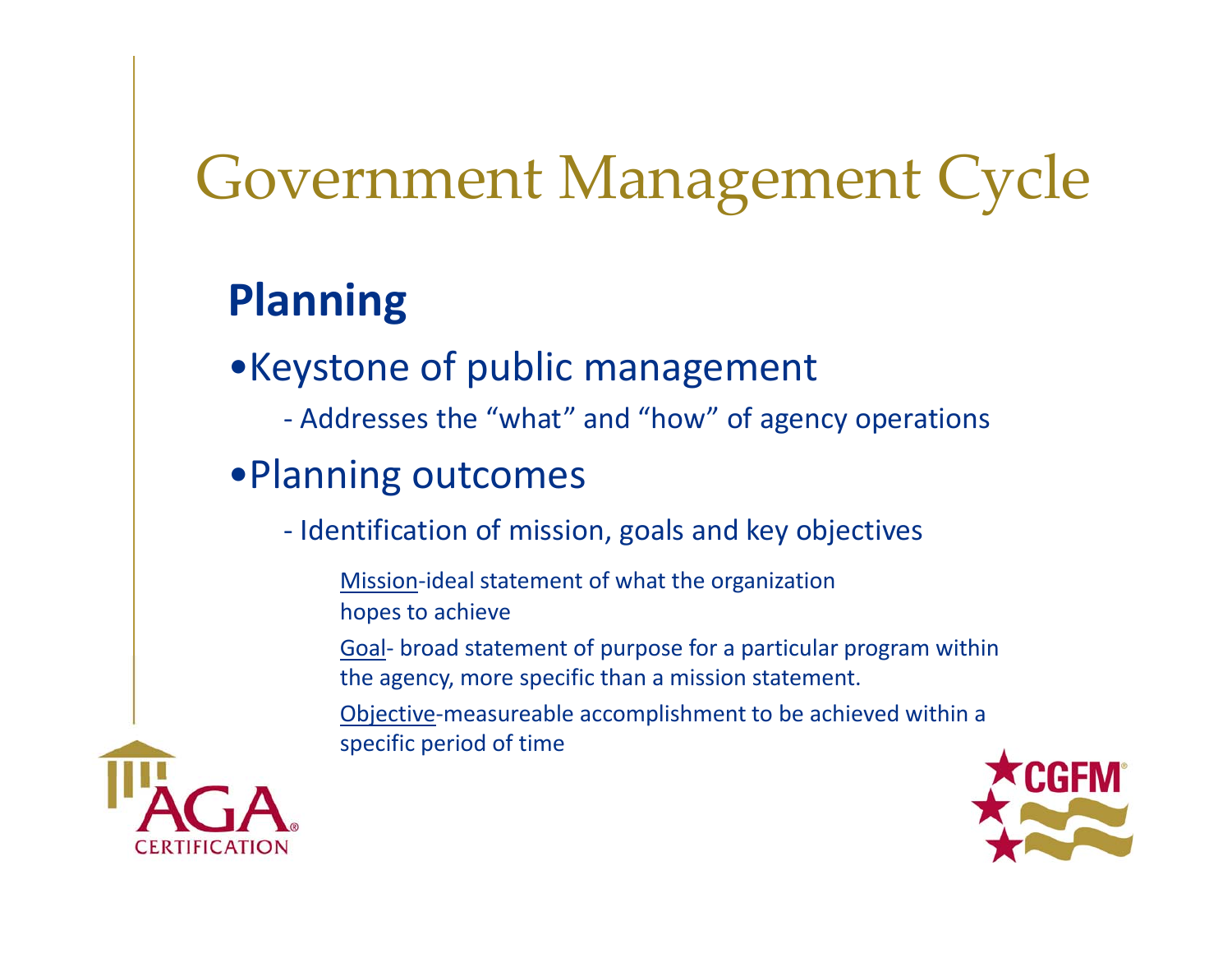### Government Management Cycle **Programming**

- • Purpose of programming
	- ‐ determine the most cost‐effective means to accomplishing goals and objectives
- • Linking strategies and goals to resources
	- ‐ resource requirements are identified
- Outcomes of programming phase
	- ‐ specific, measureable objectives, and timeframes
	- ‐ identification of most cost‐effective means to achieve objectives
	- ‐ identification of resources needed (personnel, dollars, equip)
	- ‐ level of resources that will be requested during the budgeting phase
	- ‐ resource distribution



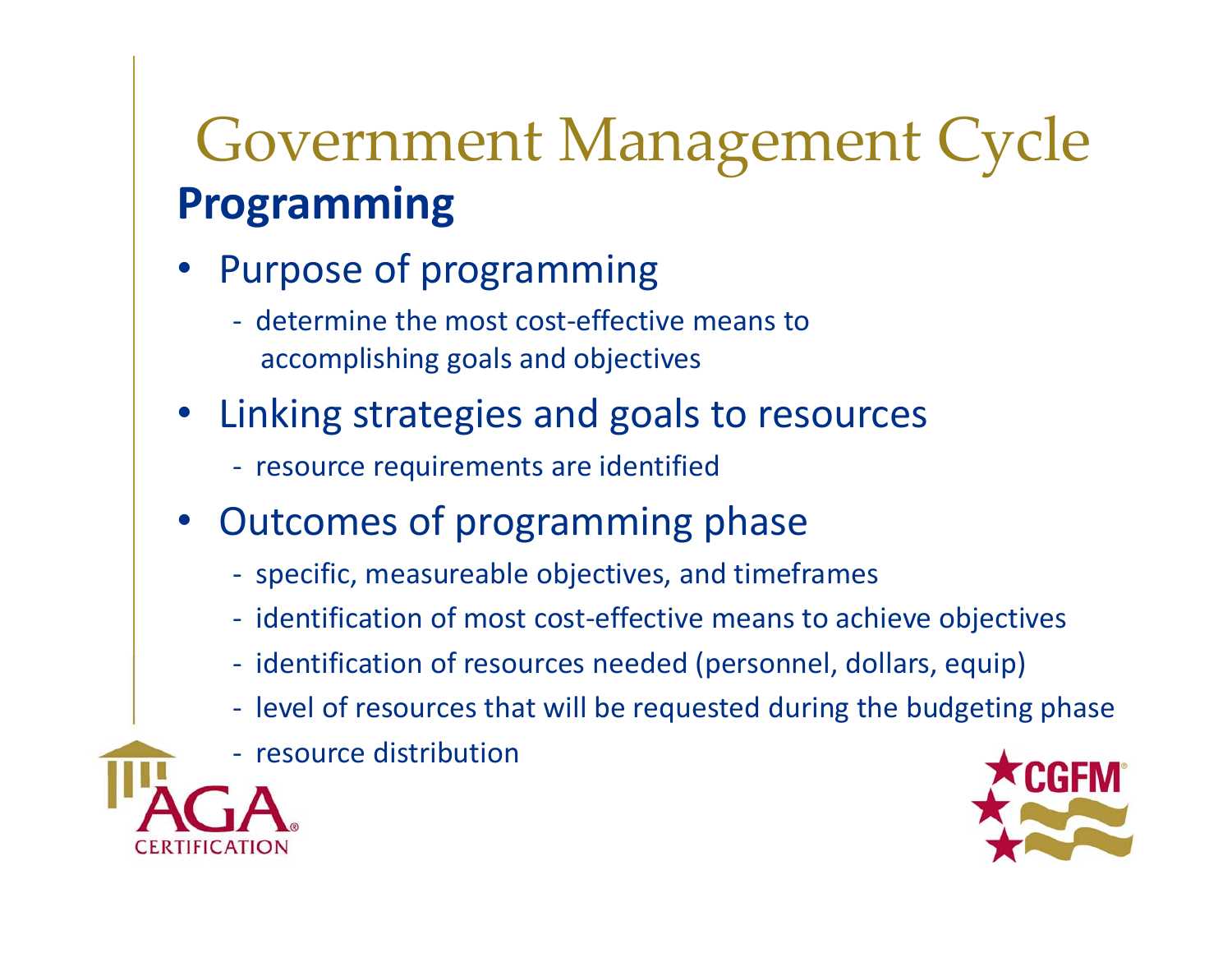### Government Management Cycle **Budgeting**

- Legal status
	- ‐ laws that reflect the priorities and objectives of the government and the citizens served
- Types of budgets
	- ‐ operating budgets
	- ‐ cash flow budget
	- ‐ capital budget
- Budgetary controls
	- ‐ program and object class
- • Role of forecasting
	- ‐ identifies probabilities and likely outcomes



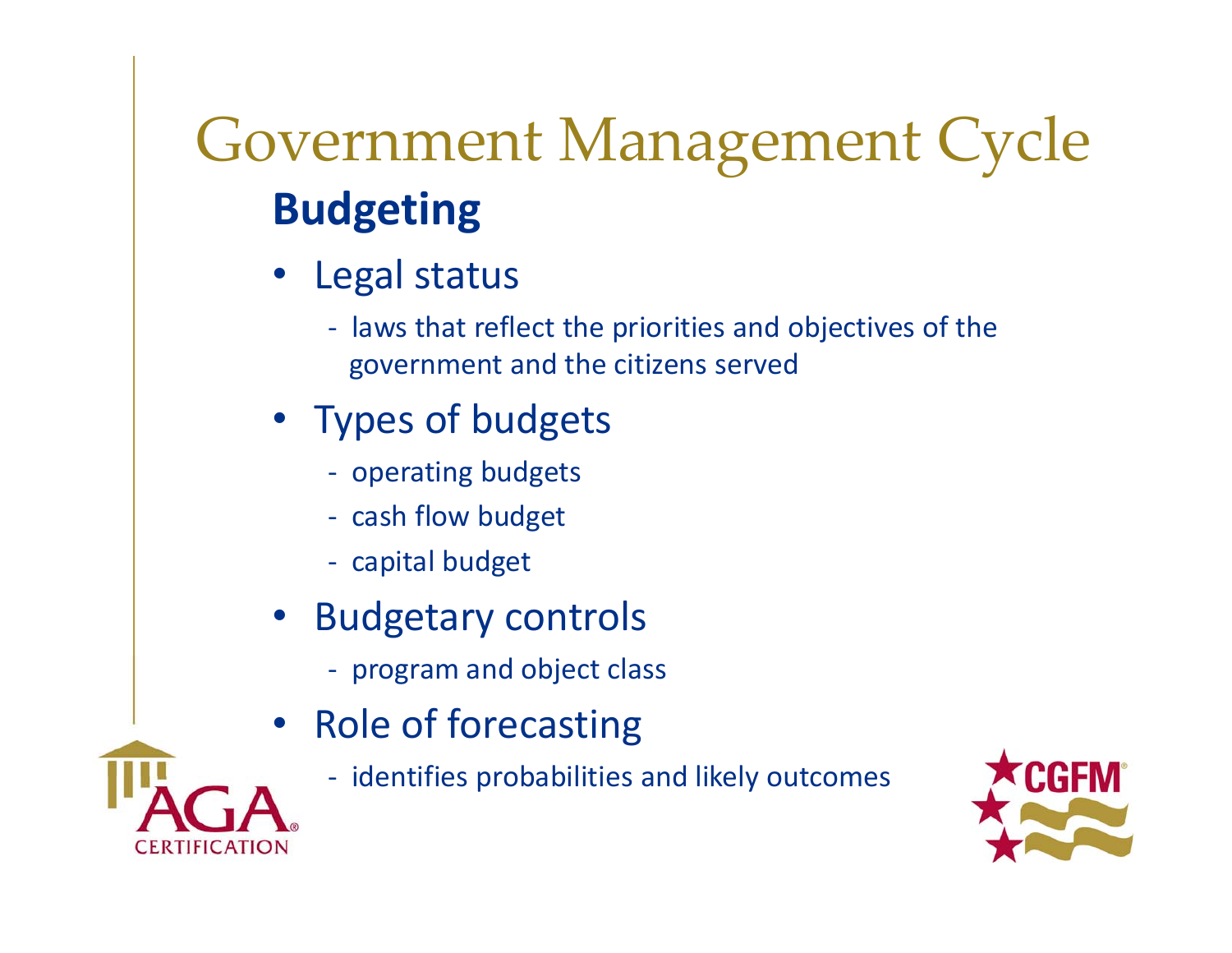### Government Management Cycle

#### **Operations**

- • Role of financial managers
	- ‐ guide operations through financial controls and help measure outputs through performance metrics

#### • Internal controls

- ‐ GAO "Standards for Internal Control in the Federal Government"
- ‐ effectiveness and efficiency of operations
- ‐ reliability of financial reporting
- ‐ compliance with applicable laws and regulations



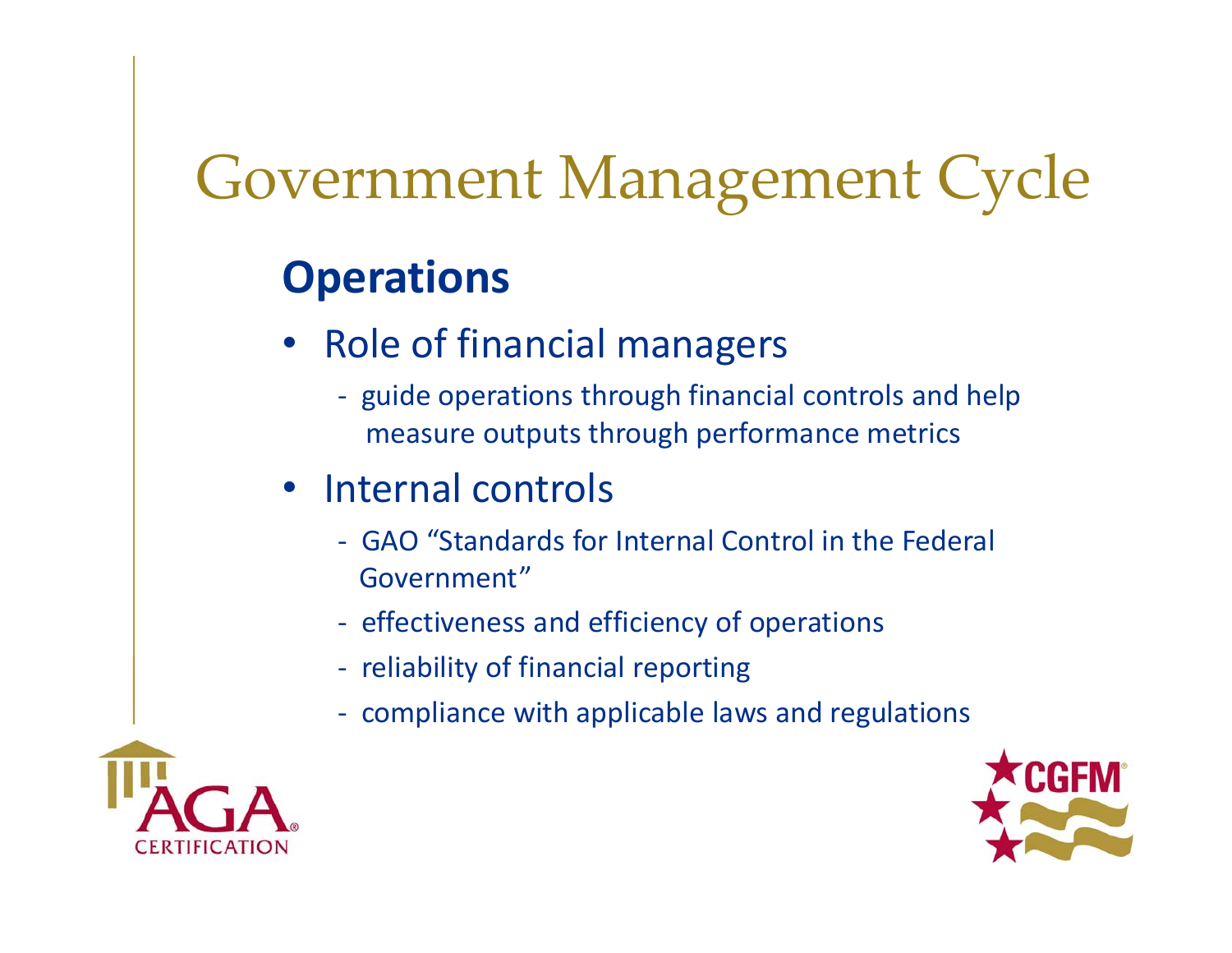### Government Management Cycle **Accounting**

- • Purpose of accounting
	- ‐ reliability and integrity of financial information
- Financial accounting
	- ‐ tracks the effects of financial events
	- ‐ external financial reports
- • Budgetary accounting
	- ‐ enables entities to remain legal as well as solvent
- $\bullet$  Managerial accounting
	- ‐ gauge the cost‐effectiveness of operations
	- ‐ combines financial and non‐financial data



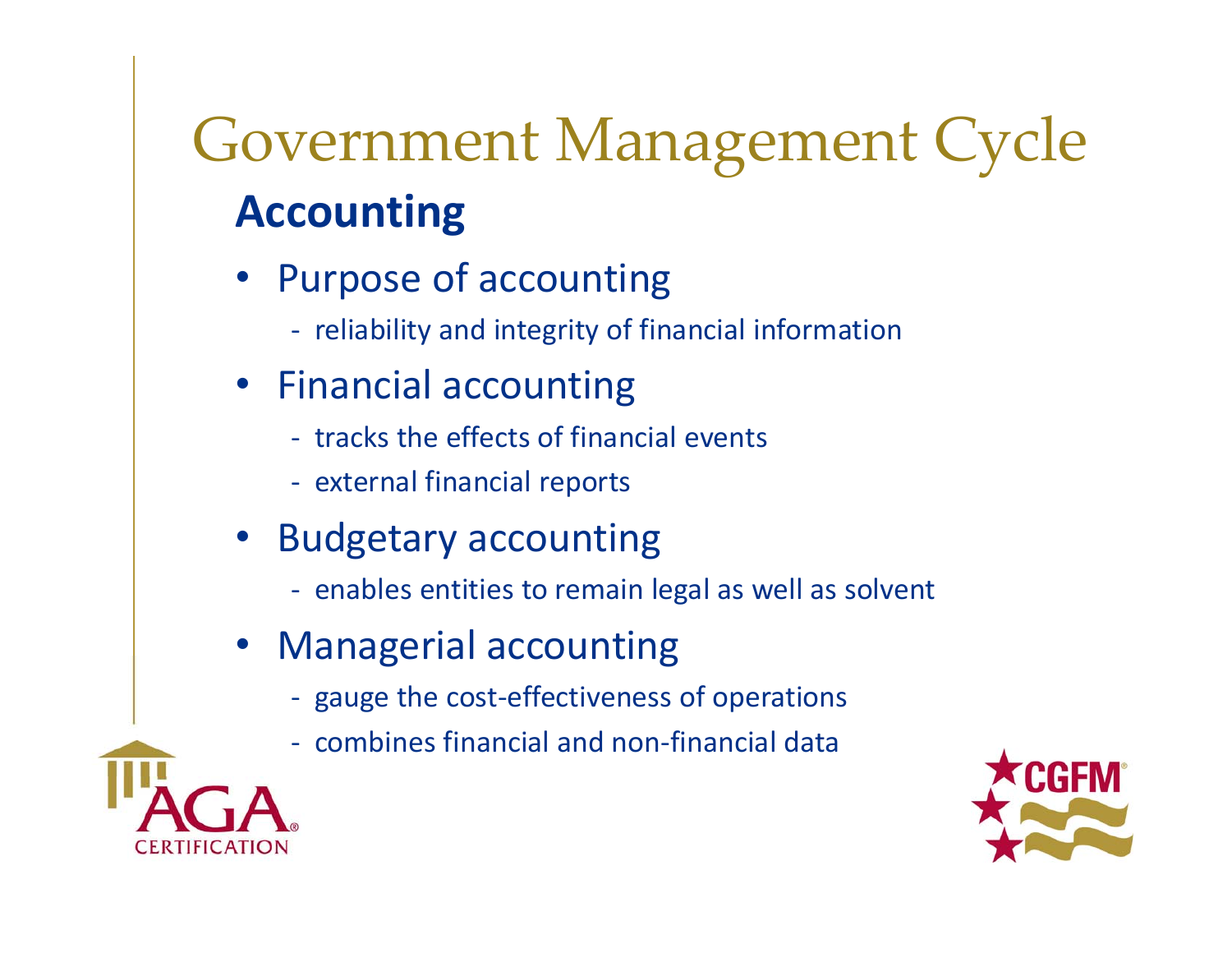### Government Management Cycle **Reporting**

- Standard setting bodies
	- ‐ GASB, FASAB, FASB
- External reports
	- ‐ Financial (GAAP reports)
	- ‐ Non financial (performance reports and popular reports)
	- ‐ Mixed format
- Internal reports
	- ‐ Prepared as needed, management use



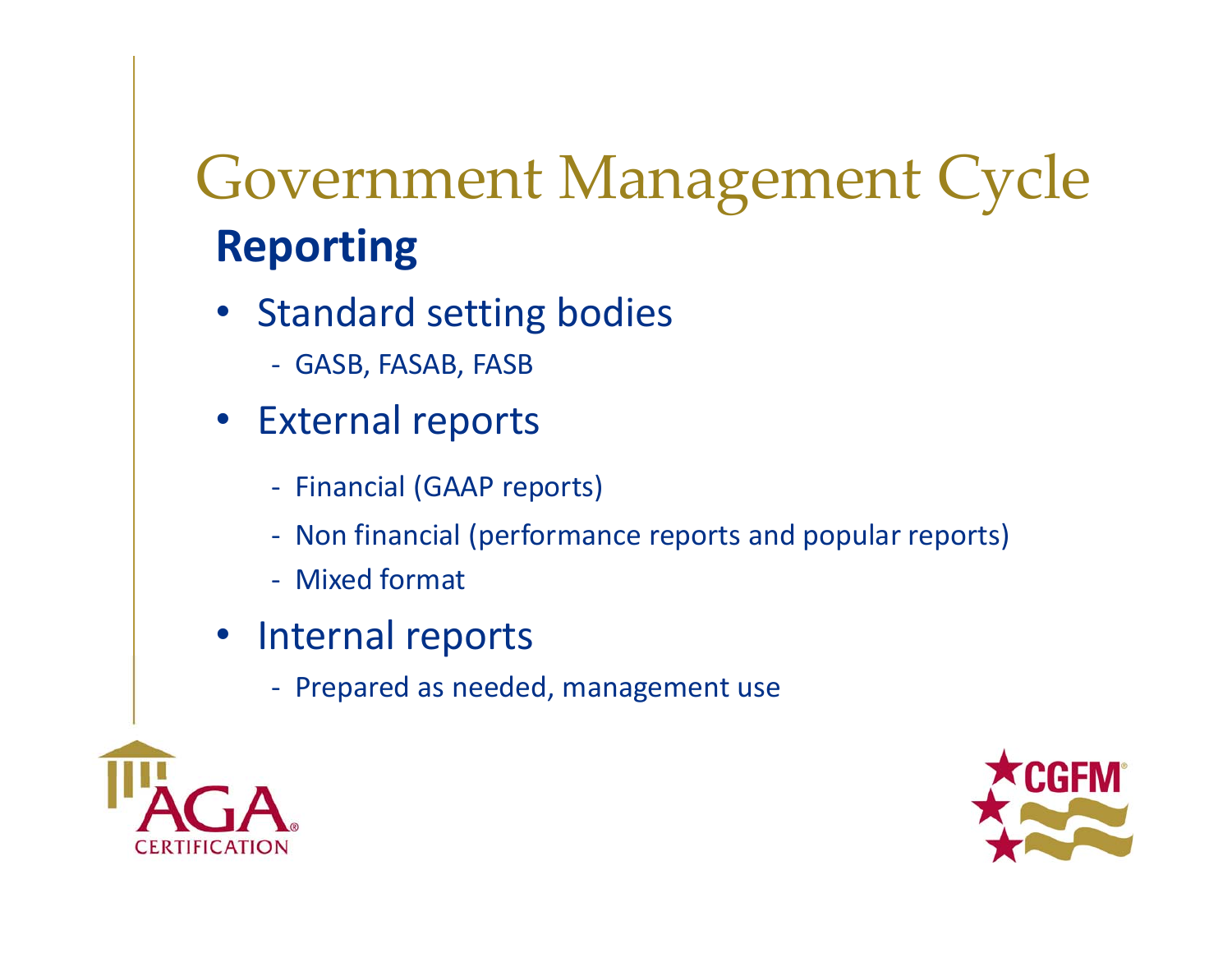### Government Management Cycle

#### **Auditing**

- $\bullet$  External audits
	- ‐ Financial
	- ‐ Attestation
	- ‐ Performance
	- ‐ Formal process that is governed by formal auditing standards ‐ GAAS, GAGAS
- Internal audits
	- ‐ Conducted to address any topic of concern of management



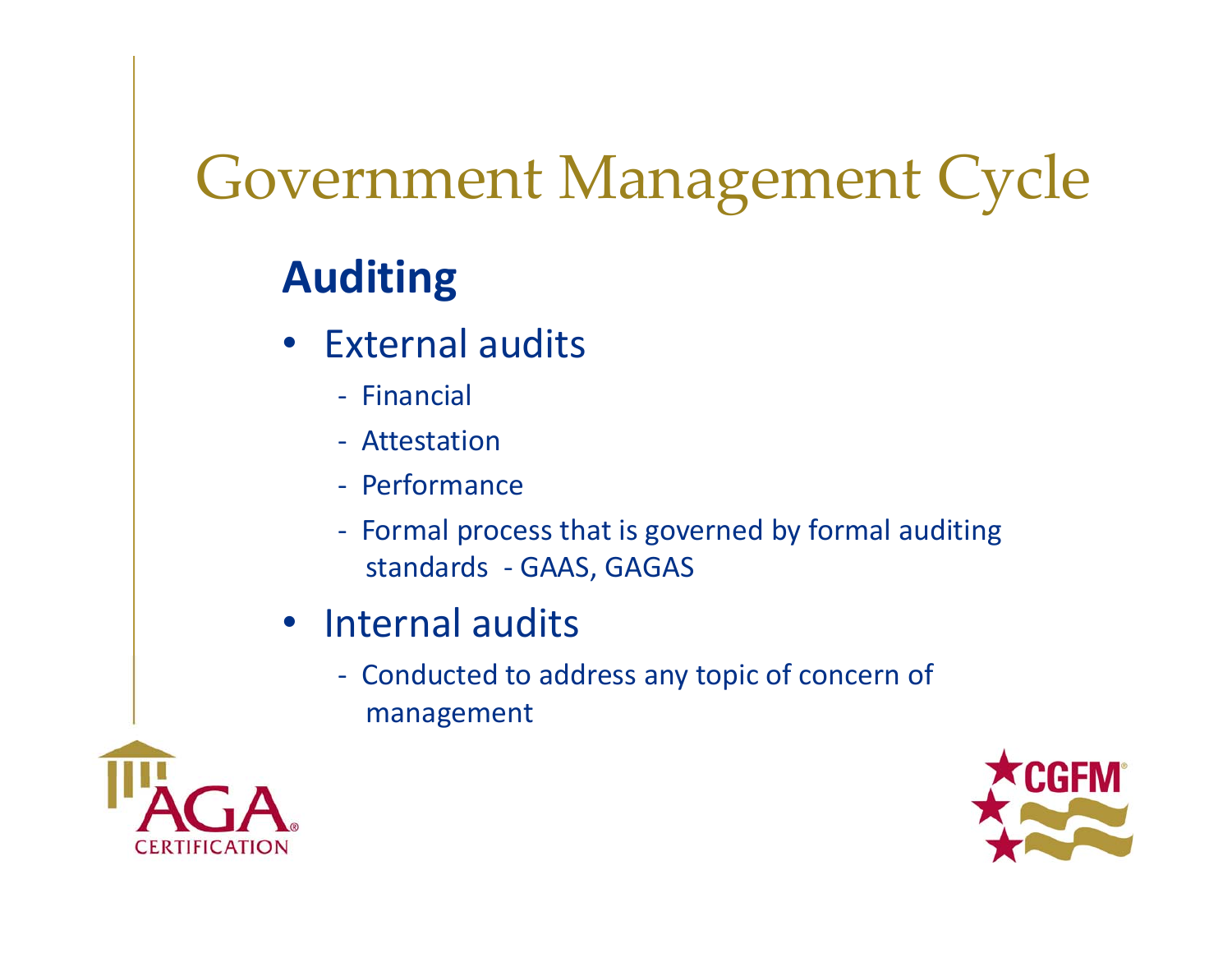

## Section 4: Government Financing Process GOVERNMENTAL ENVIRONMENT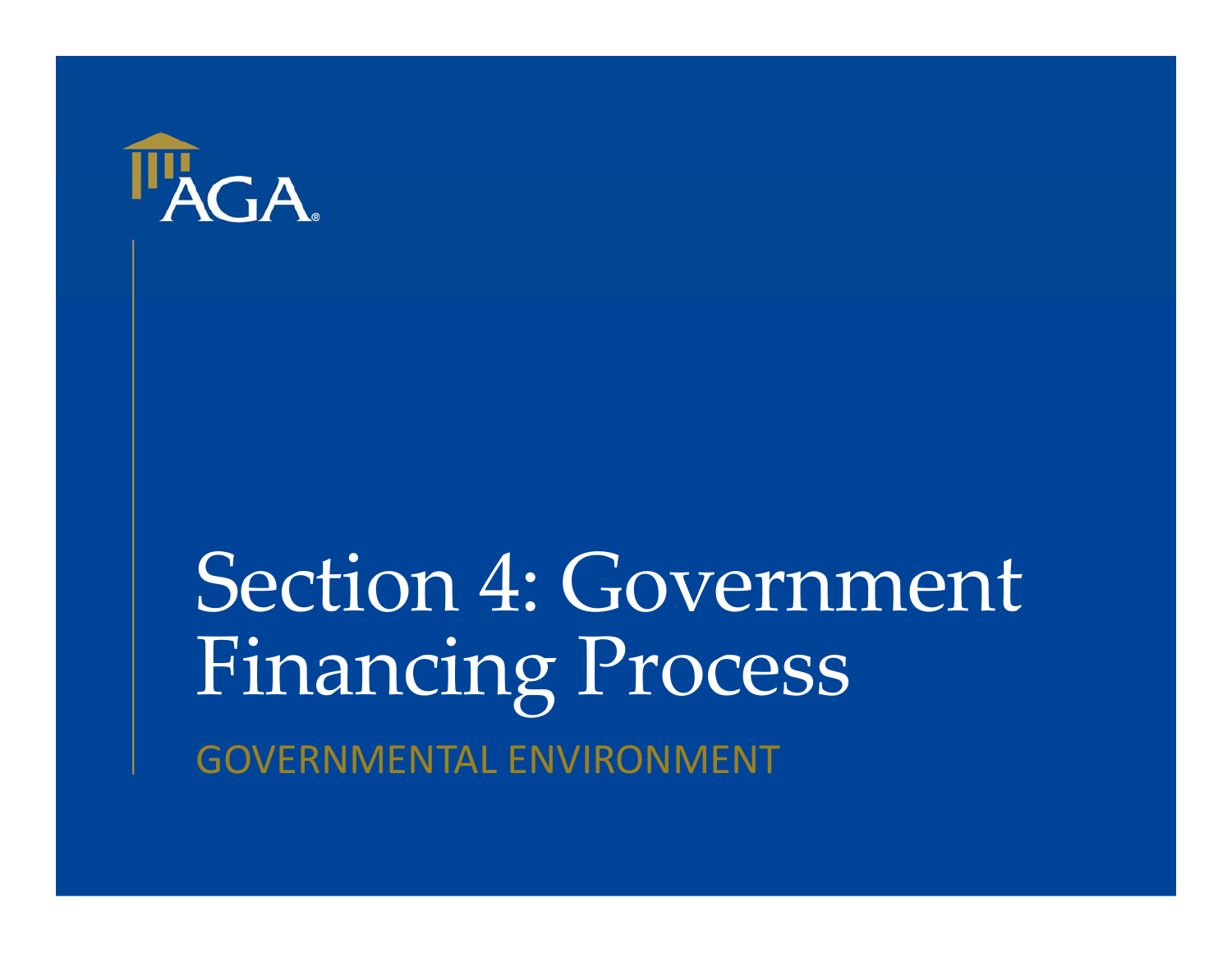#### U.S. Federal Tax Revenues‐ FY15 (in billions)



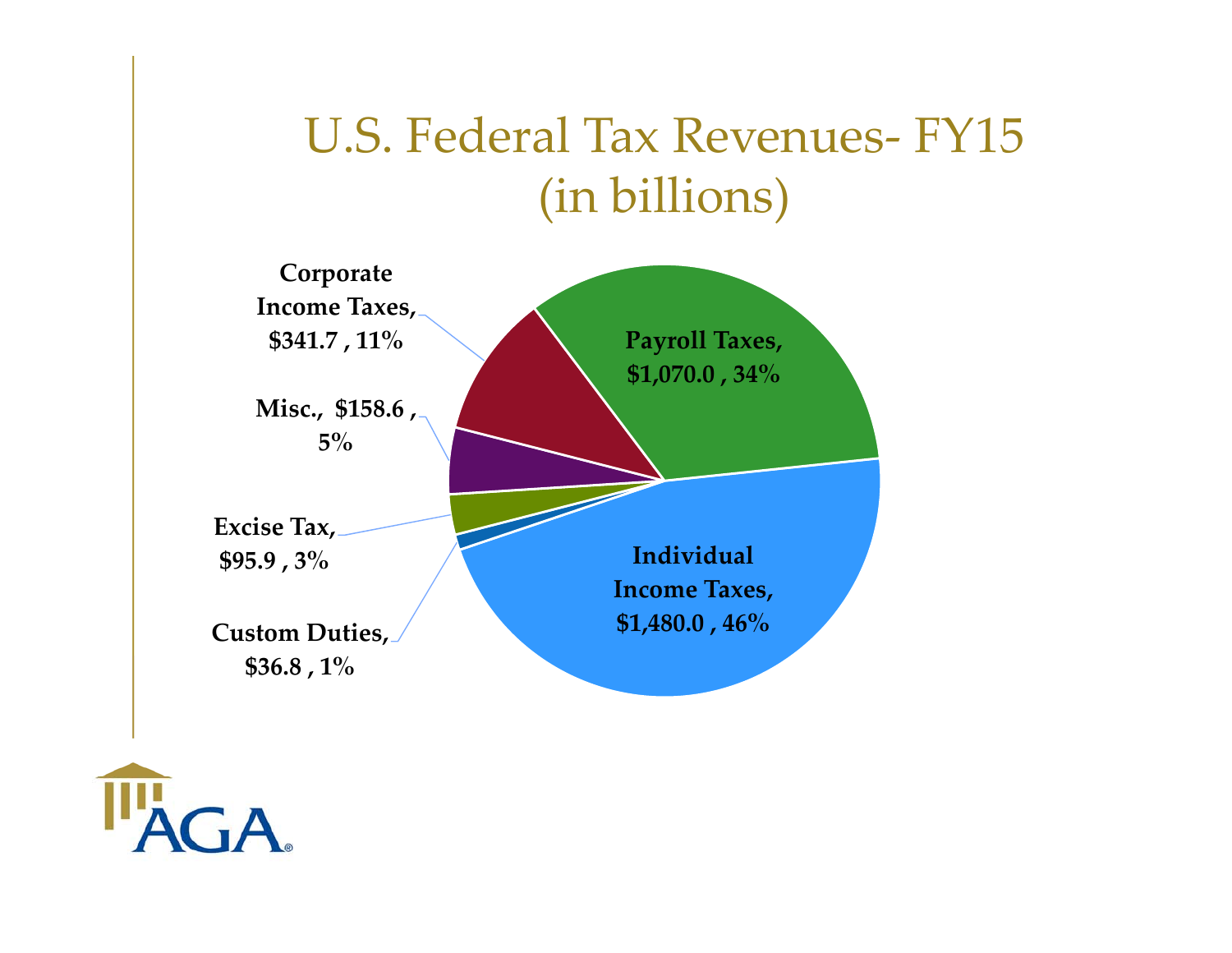#### Gov Guam Tax Revenues (in millions)

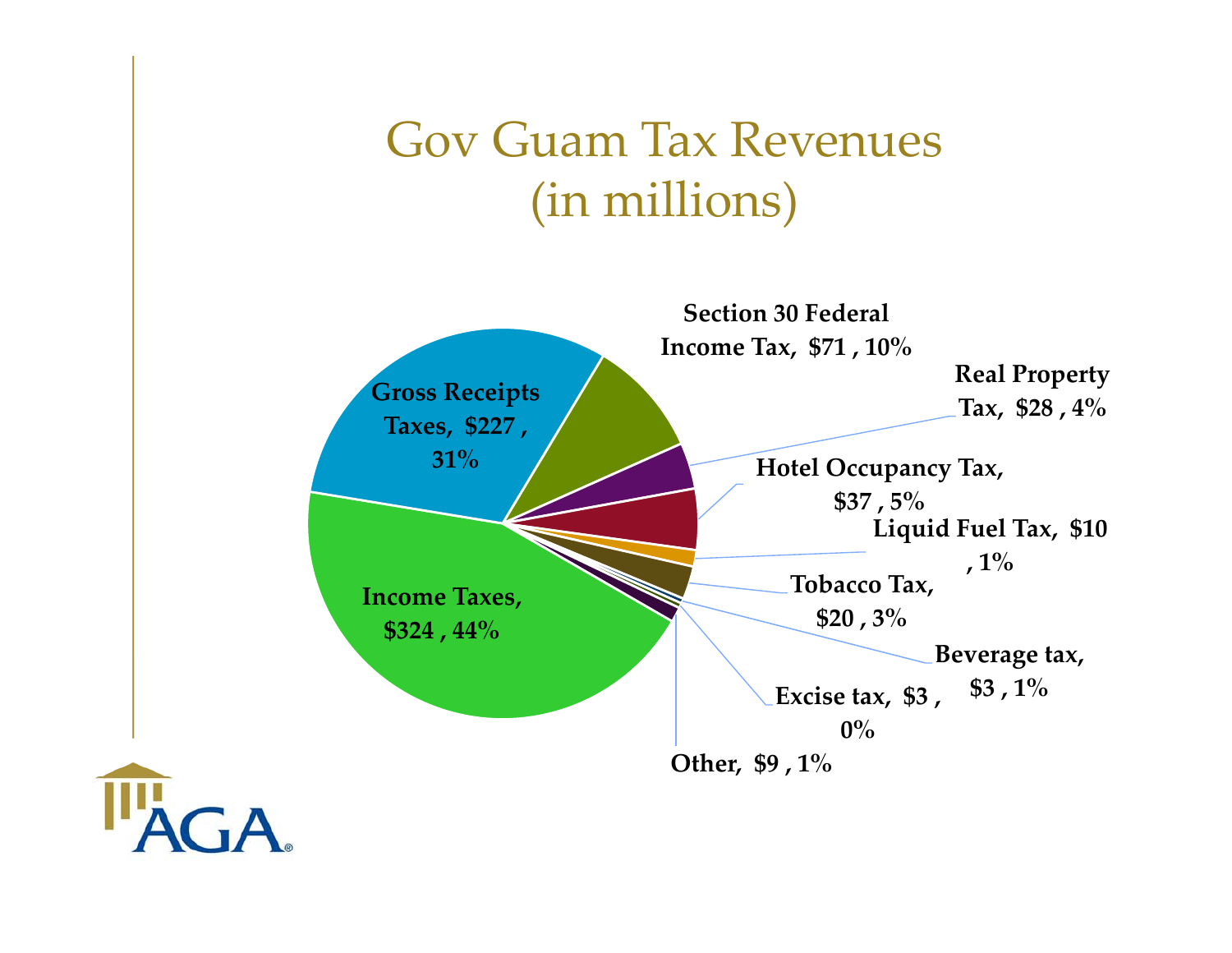### **Tax Policies**

- **Tax equity** taxpayers fair treatment, horizontal and vertical equity
- **Ability to pay** progressive and regressive
- **Benefit received** specific tax burden
- **Example Collection efficiency-cost** of collecting tax should be minimal compared to

revenue

- **Socio-economic goals -**Create or limit tax burden to encourage activities
- **Tax expenditures**  Exceptions to tax laws, "cost" the public, lost revenue
- **Service Service Dedicated taxes** – specific purpose, ex. Federal payroll tax deposited in Social Security Trust Fund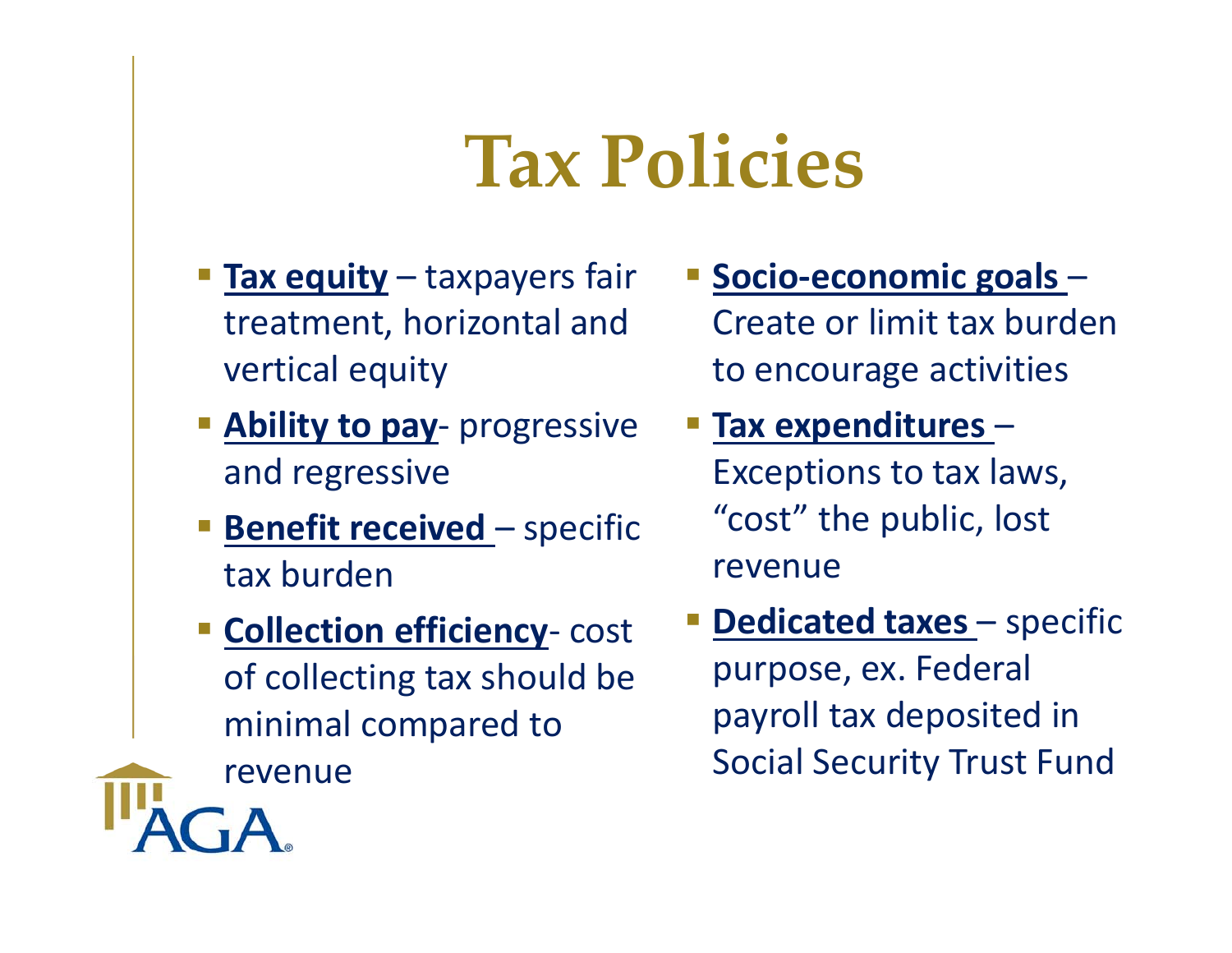**Tax Types**

#### **3 Broad Categories of Taxes**

- 1. Income
- 2. Wealth
- 3. Consumption

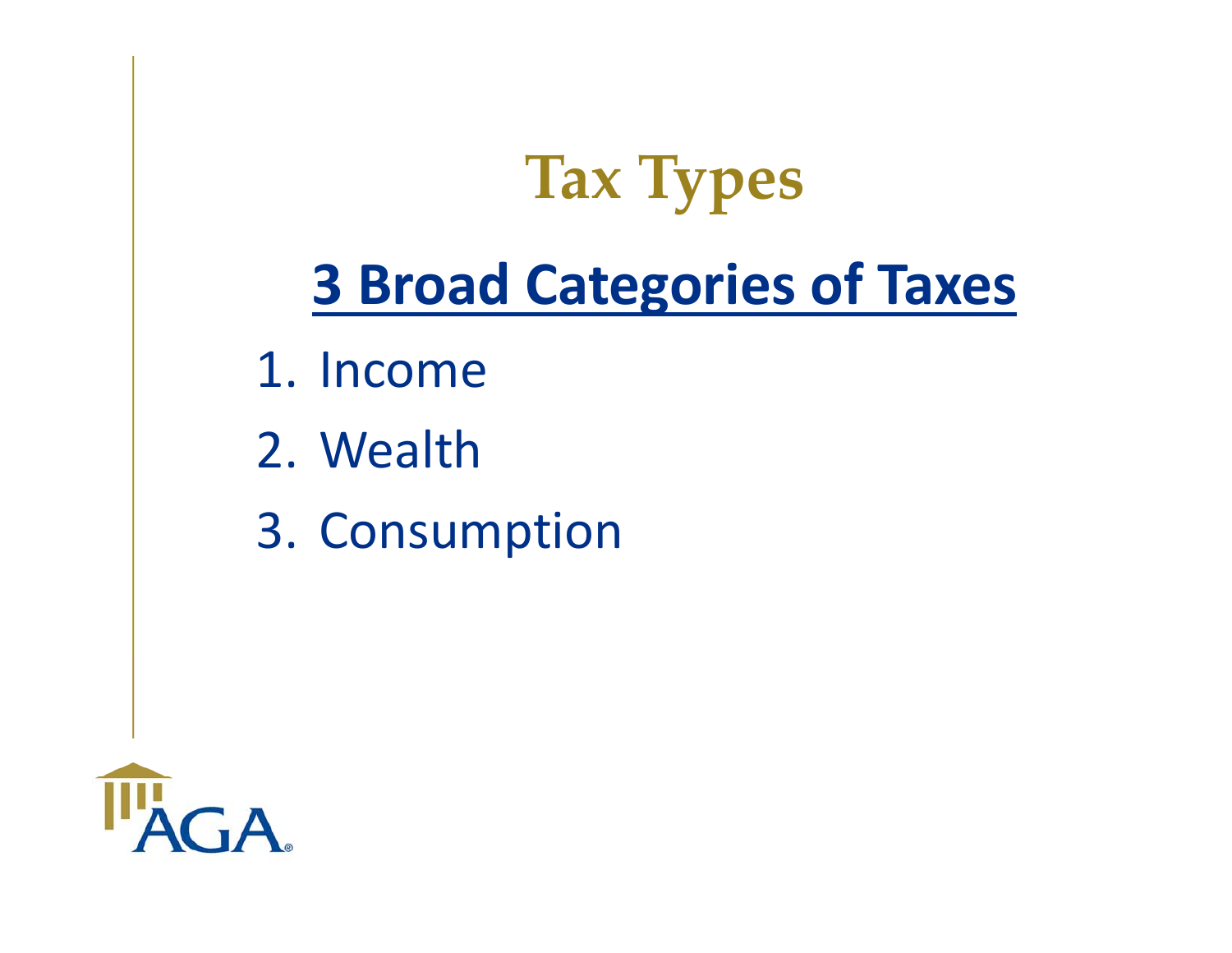### Tax Types

#### **1. Income Tax**

- $\mathcal{L}_{\mathcal{A}}$  Major source of revenue Applied to individuals & corporations
- $\mathcal{L}_{\mathcal{A}}$ Usually progressive and less costly to administer.
- **2. Wealth Tax**

**Real Property** –

- **value of property are base on sale price or income** generated.
- **Assessment is from 10% to 100%. After assessment,** a levy rate is applied.

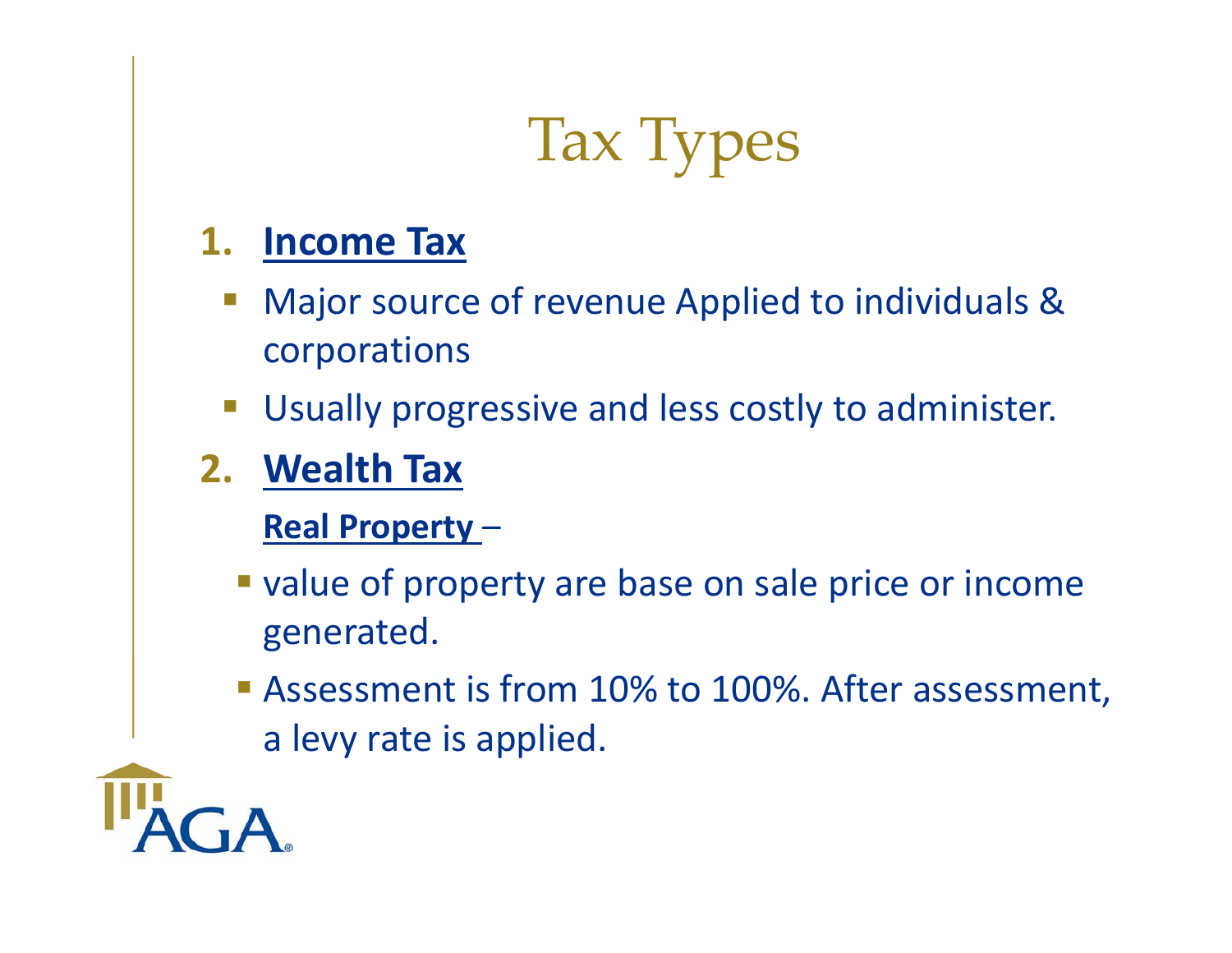#### **Tables for Income Tax Withholding**

#### SINGLE Persons—BIWEEKLY Payroll Period

|                         |   | And the wages<br>are |       | And the number of withholding |     |     |     |     |
|-------------------------|---|----------------------|-------|-------------------------------|-----|-----|-----|-----|
|                         |   |                      |       | allowances claimed is-        |     |     |     |     |
| $\overline{\mathsf{V}}$ |   |                      | But   |                               |     |     |     |     |
| e                       | Е | At least             | less  |                               |     |     | 3   |     |
| r                       | q | 500                  | 520   | 46                            |     |     |     |     |
| t                       | U | 1,000                | 1,020 | 121                           | 97  | 74  | 51  | 30  |
|                         |   | 1,500                | 1,520 | 196                           | 172 | 149 | 126 | 102 |
| $\mathbf{c}$            |   | 1,760                | 1,780 | 258                           | 219 | 188 | 165 | 141 |
| a                       |   | 2,000                | 2,020 | 318                           | 279 | 240 | 201 | 177 |
|                         |   |                      |       |                               |     |     |     |     |

**Horizontal Equity**

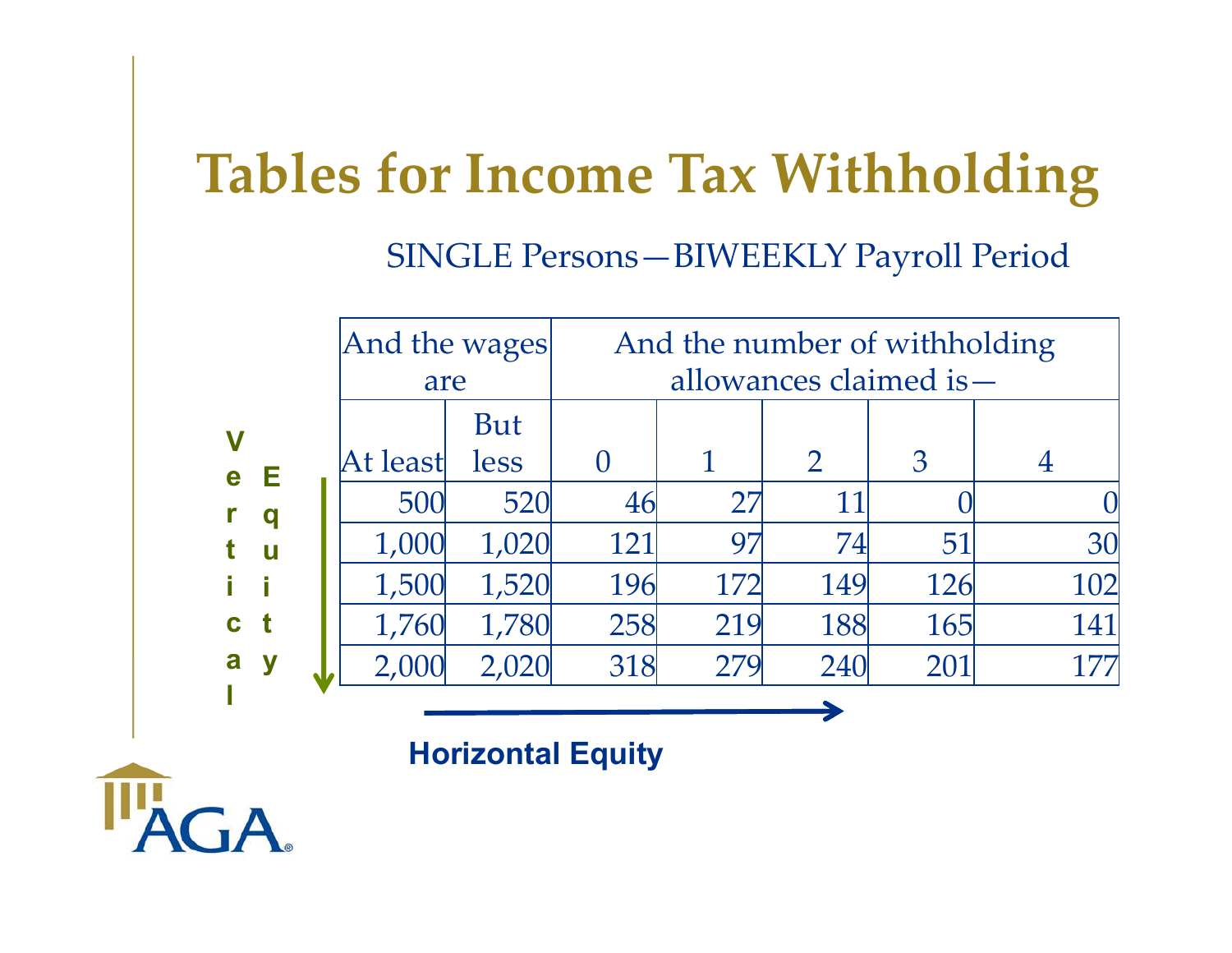### Income Tax (Progressive Tax)

| If Taxable Income Is Between: | The Tax Due Is:                                  |  |  |  |  |
|-------------------------------|--------------------------------------------------|--|--|--|--|
| $0 - $9,225$                  | 10% of taxable income                            |  |  |  |  |
| \$9,226 - \$37,450            | \$922.50 + 15% of the amount over \$9,225        |  |  |  |  |
| \$37,451 - \$75,600           | \$5,156.25 + 25% of the amount over \$37,450     |  |  |  |  |
| \$75,601 - \$115,225          | \$14,693.75 + 28% of the amount over \$75,600    |  |  |  |  |
| \$115,226 - \$205,750         | \$25,788.75 + 33% of the amount over \$115,225   |  |  |  |  |
| \$205,751 - \$232,425         | \$55,662 + 35% of the amount over \$205,750      |  |  |  |  |
| $$232.426 +$                  | \$64,998.25 + 39.6% of the amount over \$232,425 |  |  |  |  |

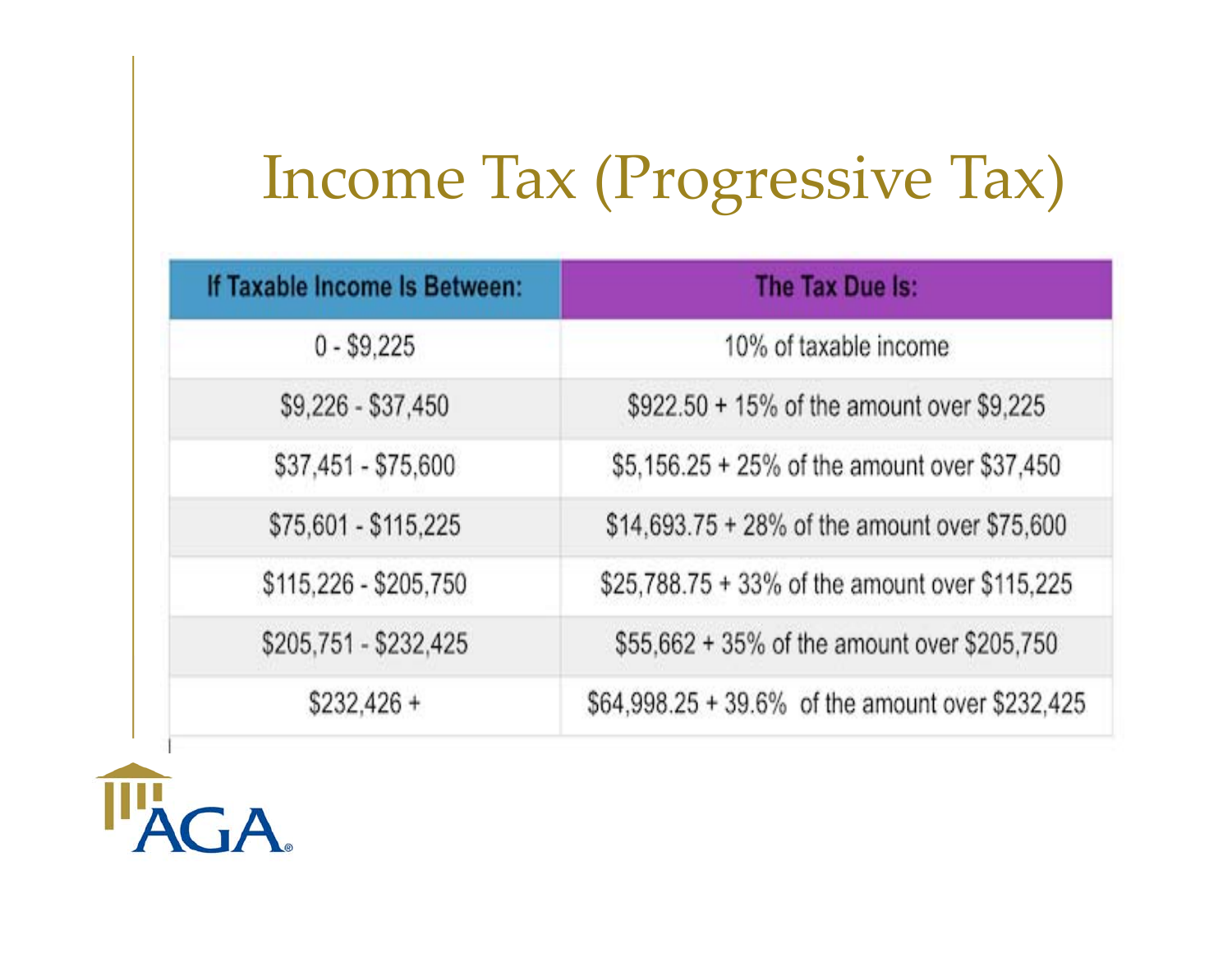#### Tax Type: Wealth Tax

#### **Real Property**  (cont.)–

- **Assessment is from 10% to 100%. After assessment, a** levy rate is applied.
- After the assessed value is determined, a levy rate is applied. This rate is usually expressed in "mills." A mill is 1/10 of a cent or 1/1000 of a dollar. A property with an assessed value of \$120,000 and a levy rate of 20 mills would have an annual tax bill of \$2,400 (\$120,000 x .020 = \$2,400).

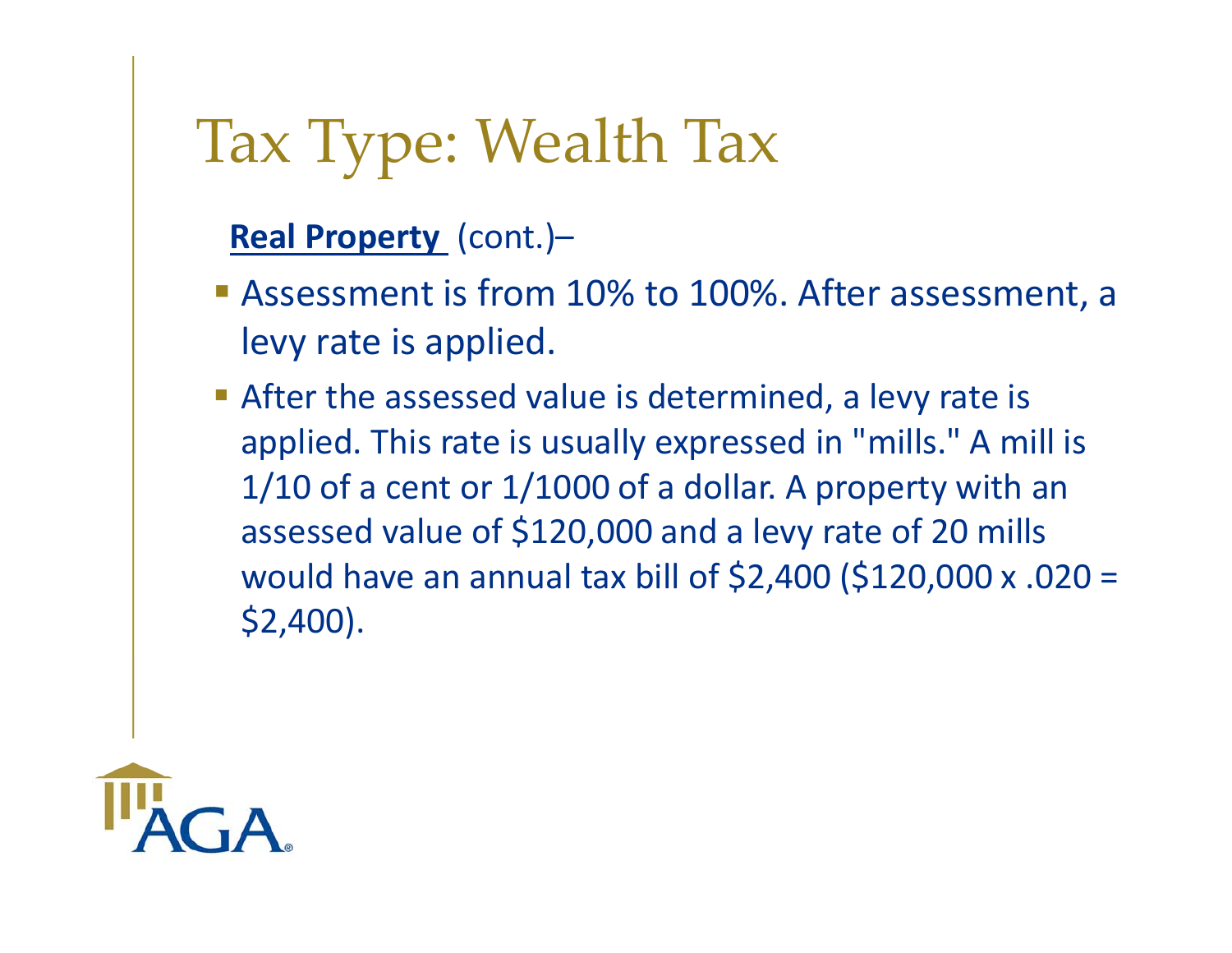### Tax Type: Wealth Tax

#### **Personal Property** –

- Ŧ Properties that are mobile
- Ŧ high value items such as automobiles and watercraft
- difficult & expensive to administer. Taxpayer provide listing of personal property, date and purchase price.
- Tax Assessor determines the amount of tax

#### **Intangible Tax**

- stocks, bonds, savings account and trademarks
- $\mathcal{L}_{\mathcal{A}}$  Process is similar to property tax
	- Controversial retired people with no earned income, but have investments

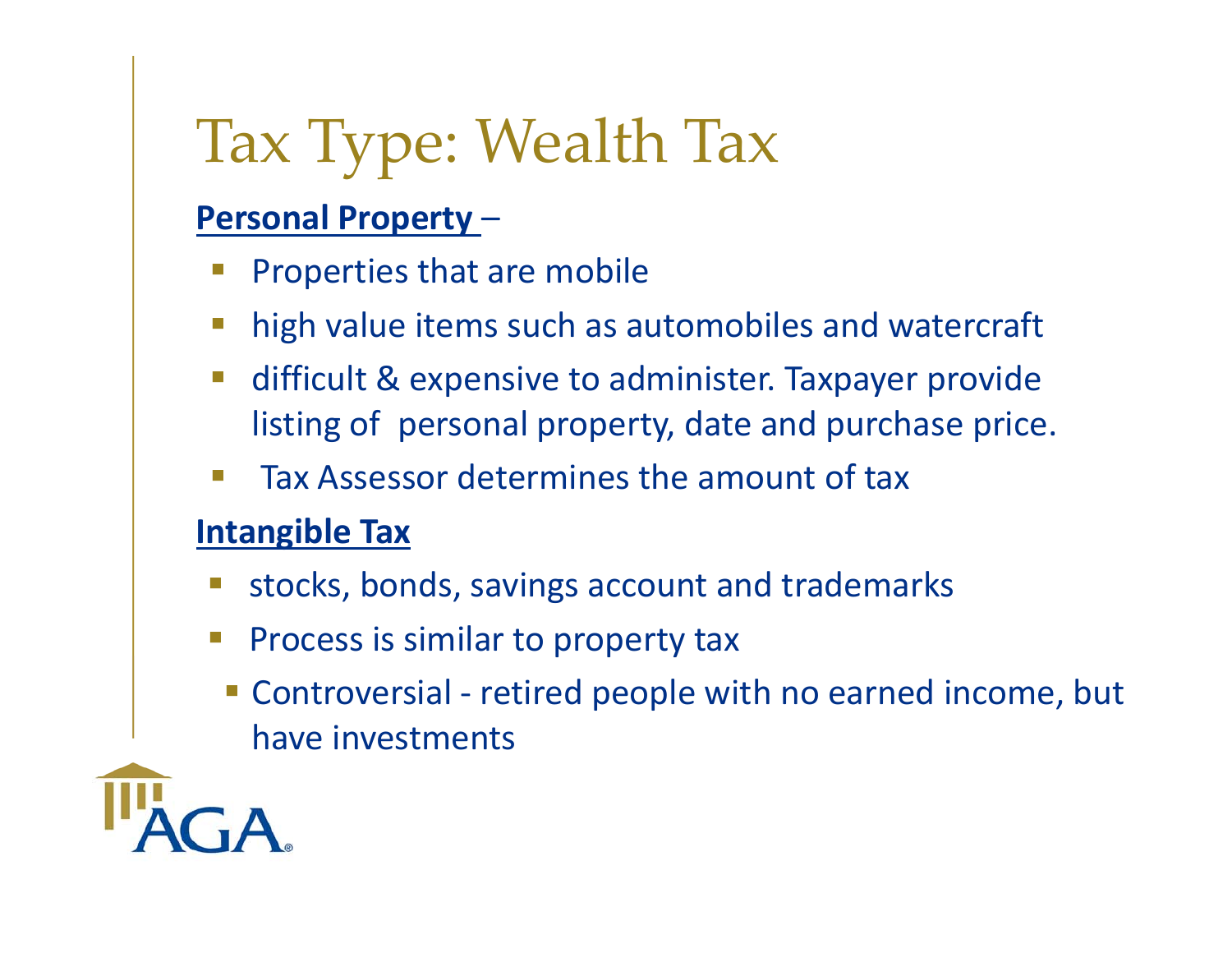#### Tax Type: Wealth & Consumption Tax

#### **Inheritance tax**

- p. levied on the person receiving the bequethal or estate **Estate tax**
- levied on the estate of the deceased person before assets are distributed to heirs
- **3. Consumption Tax**  ‐ important source of revenue for states and local government. Regressive tax.

#### **Sales Tax**

- Tax base are usually all goods and services
- Food and medicine are often exempted
- $\Box$ General sales tax goes to general fund while dedicated

sales tax goes to special fund.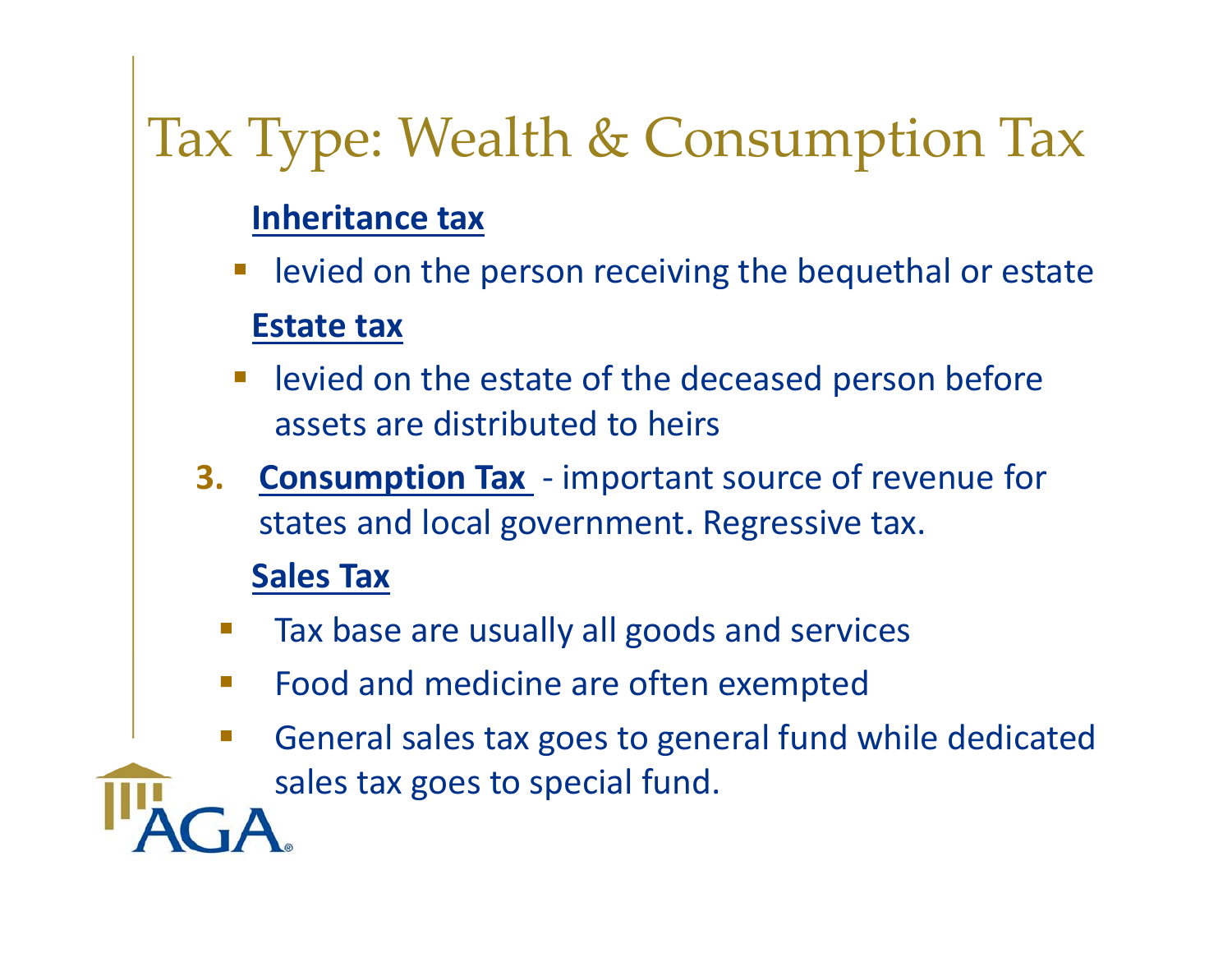### Regressive Tax

Regressive tax - tax that takes a larger percentage of lower incomes than of higher incomes.

| Description                  | Family 1 | Family 2 |
|------------------------------|----------|----------|
| <b>Yearly Income</b>         | \$75,000 | 40,000   |
| <b>Yearly Sales Tax Paid</b> | 7,000    | 7,000    |
| $\%$ of Income               | 9%       | 18%      |

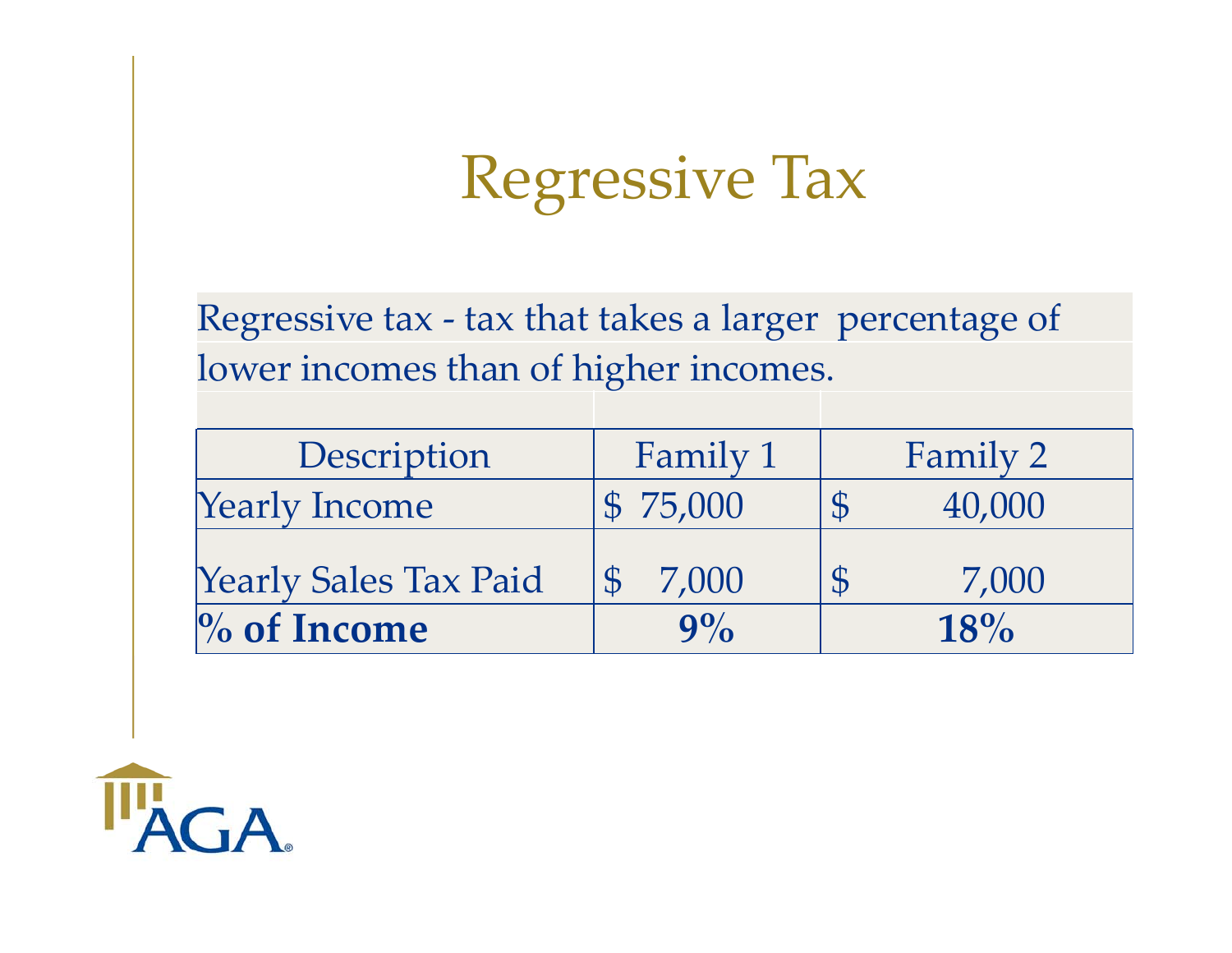#### Tax Type: Consumption Tax

#### **Use Tax**

- p. Tax on goods acquired from out of state
- $\Box$ Disadvantage is reliance on voluntary compliance

#### **Excise Tax**

- Consumption of a particular type of good or participation in a certain type of activity
- $\mathbb{R}^3$  Imposed on occupation, certain licenses and enjoyment of certain privileges.
- $\mathbb{R}^n$ Deposited in special account for specific use

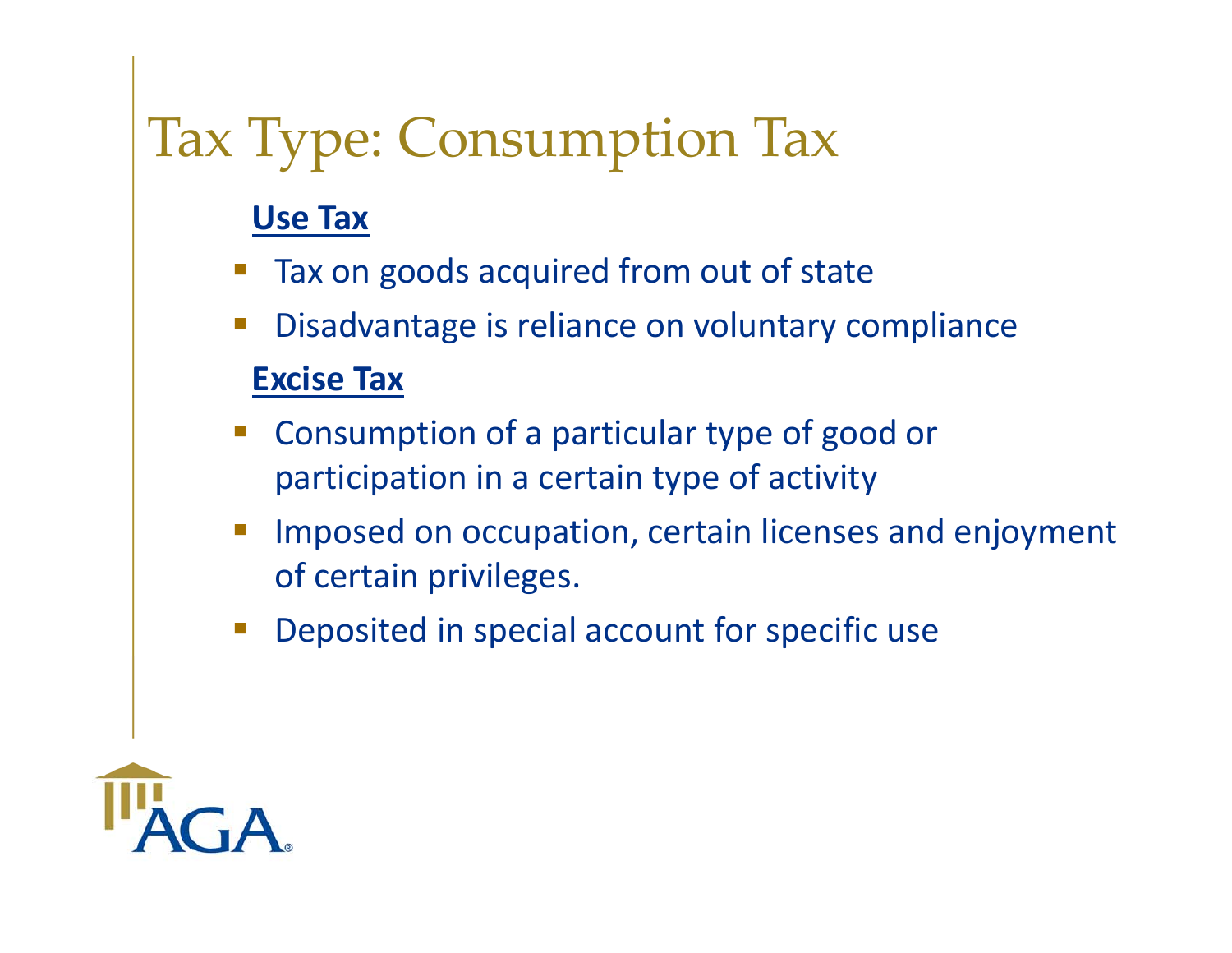#### Tax Type:Consumption Tax

#### **Value Added Tax (VAT)**

- p. Widely used in Europe, Asia & Africa
- p. Tax is paid at each stage of development, tax on the amount by which the value increase



#### **VAT - How does it work?**

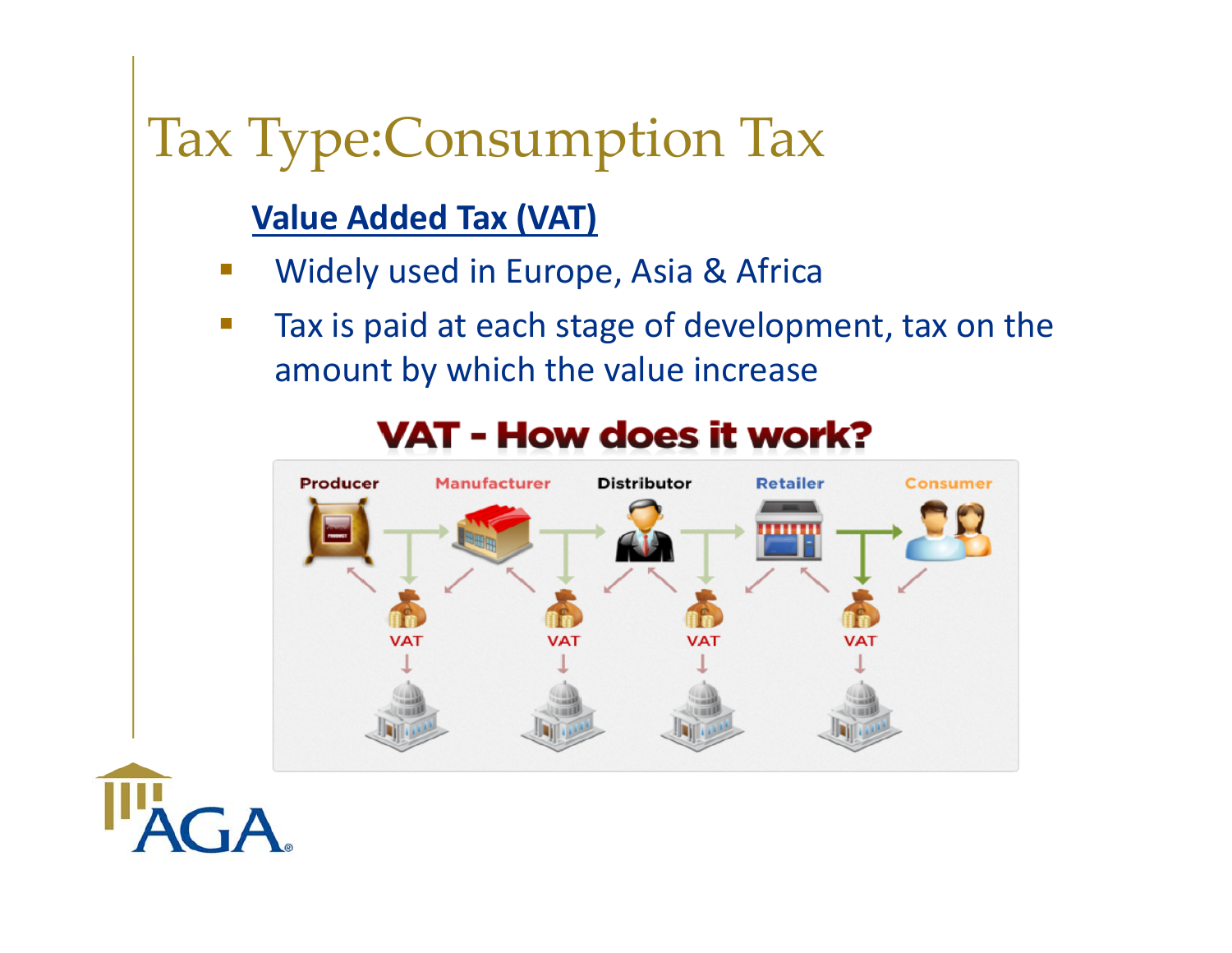### **Intergovernmental Revenues**

#### **1. Contracts**

- Between 2 entities to define joint use of buildings, equipment and facilities.
- Service contracts for an agreed price

#### **2. Shared revenues**

- Revenue sharing between the state and local governments. Distributed based on formula, similar to block grants.
- $\mathbb{R}^n$  Ex. Gasoline taxes‐ revenue sharing based on miles of road per county. Occupancy tax on hotel rooms‐ based on

population of towns and cities in its jurisdiction.

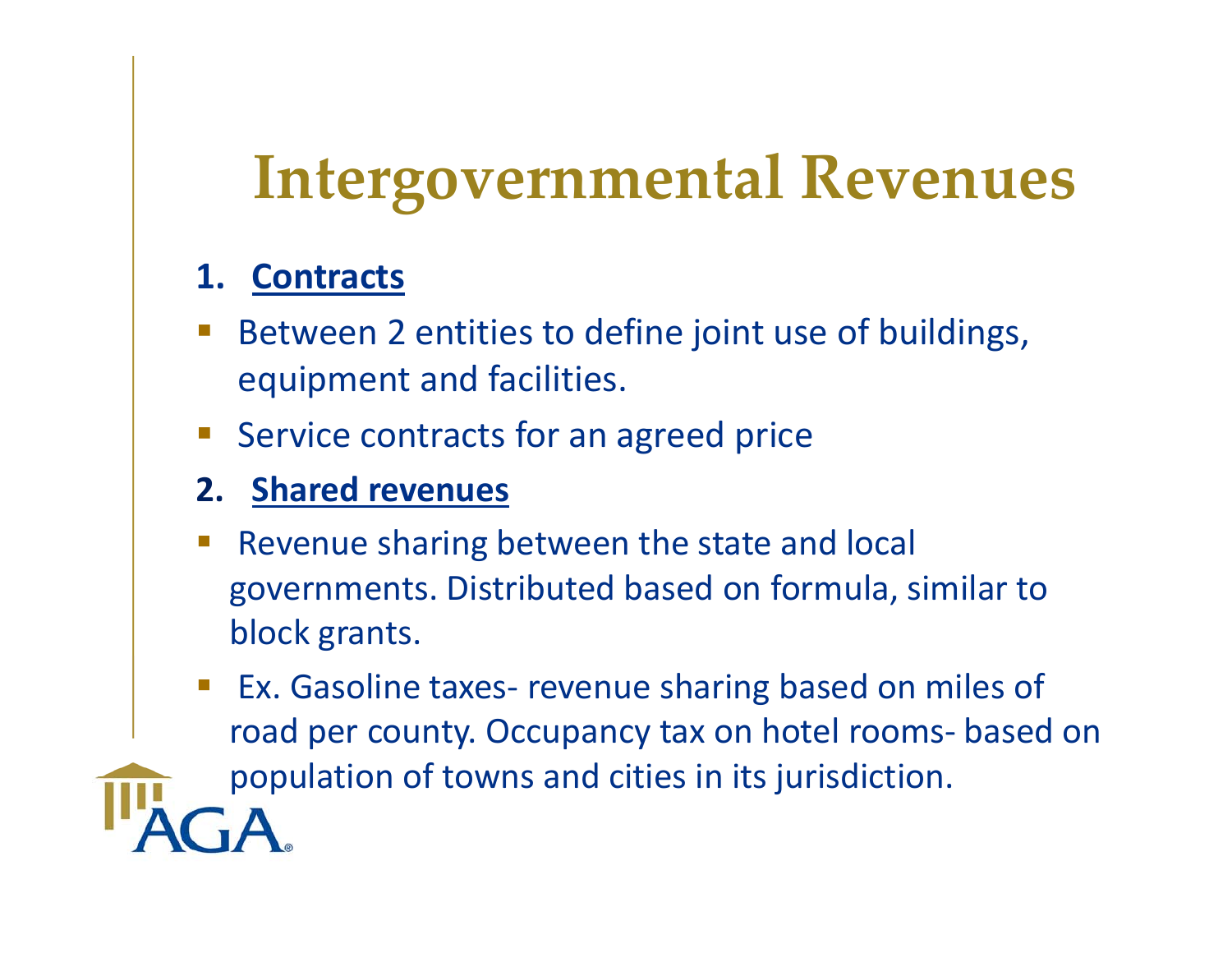### **Intergovernmental Revenues**

- **3**.**Grants**
- **i. Project grants (discretionary grants)**
- funding for specific purposes for limited periods of time.
- Competitive and uses discretion on award and amount
- **ii. Formula grants (categorical grants or block grants***)*
- A formula contained in law or regulations determines recipients and amounts.
- More stable and predictable than project grants
- **Service Service**  Typical factors: population characteristics, per capita income, degree of substandard housing or rate of

unemployment

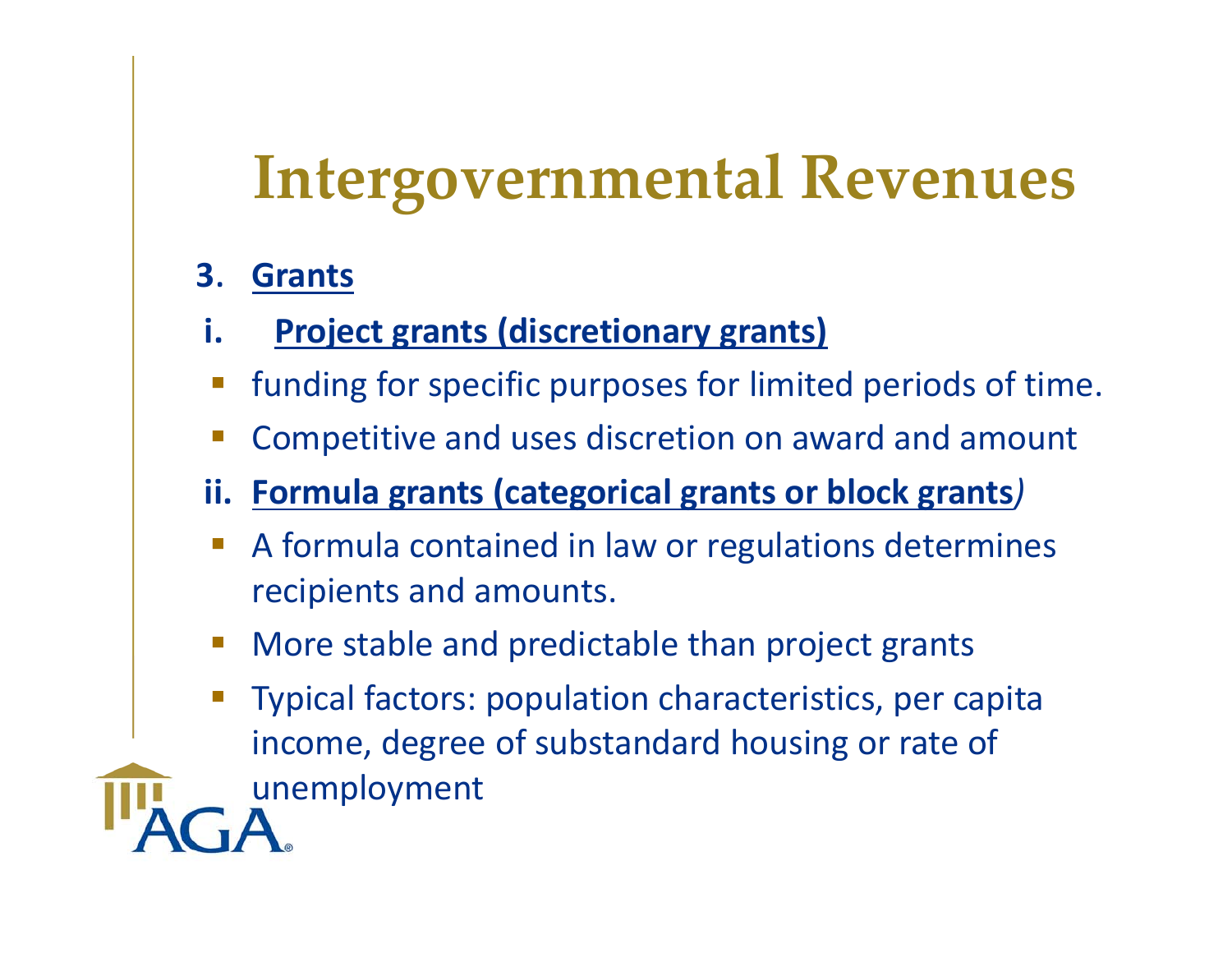### **Intergovernmental Revenues**

#### **iii. Grantor Expectations** –

- Accountability terms, eligibility, allowable & unallowable, matching funds are met
- $\mathcal{L}_{\mathcal{A}}$ Outputs and Outcomes
- Encumbered and spent according to schedule
- **iv. Grant Recipient Expectations** ‐
- Grant programs that complement their other programs,
- $\mathbb{R}^n$ Reasonable certainty‐ applies timing of awards
- $\mathbb{R}^n$ Unobtrusive relationship – grantor does not micro‐manage

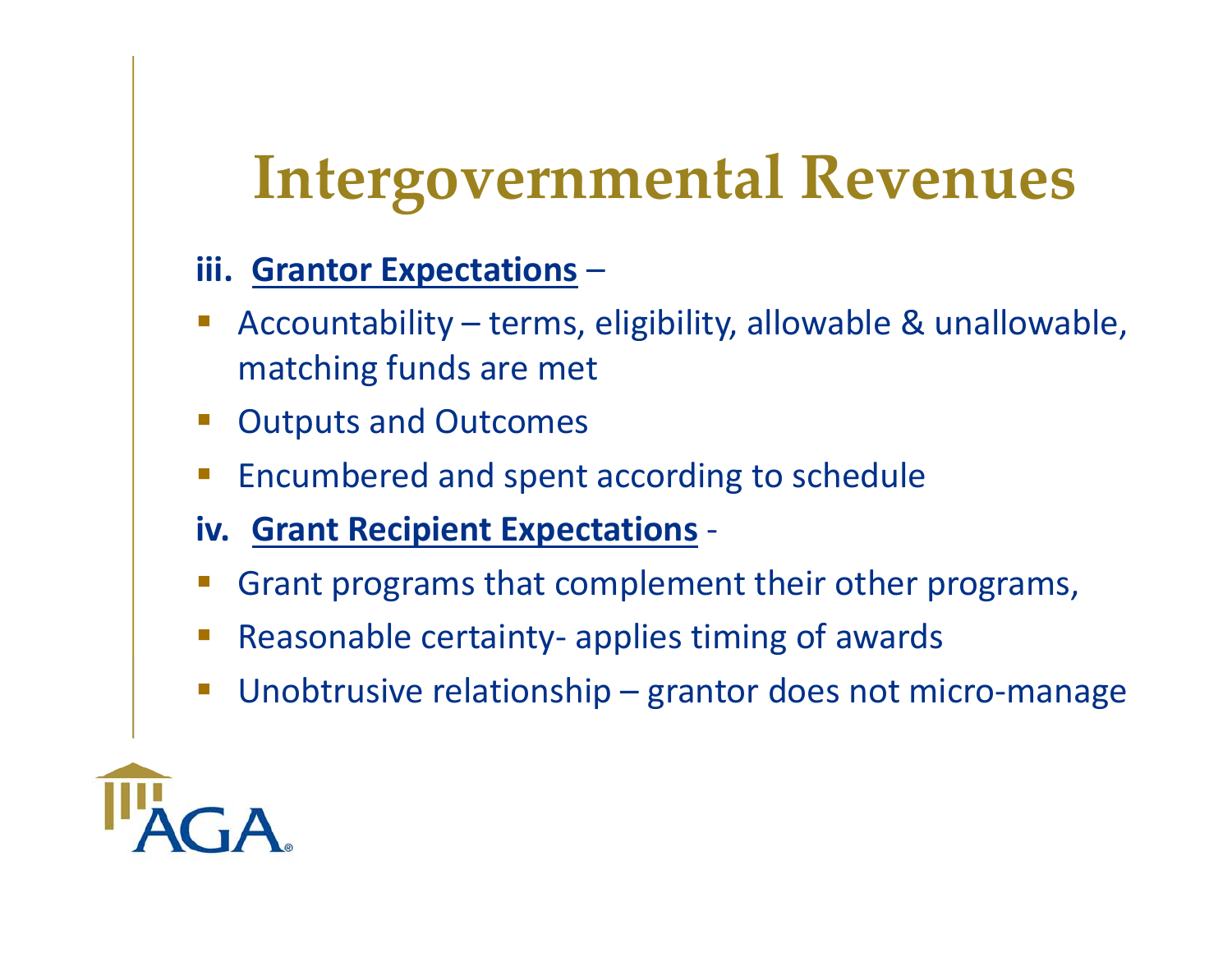#### **Other Forms of Revenue**

- **License Fees** fee paid to the government for a specific privilege. Often associated with business activity, professionals and non business privileges, such as driving and fishing
- $\Box$  **Users Fees** ‐ a charge imposed on the specific beneficiary of a good or service. Beneficiaries of the service pay for the service; to fully or partially recover costs; and to expand services without raising taxes.
- **Donations** – voluntary contributions that confer no rights or benefits on the giver

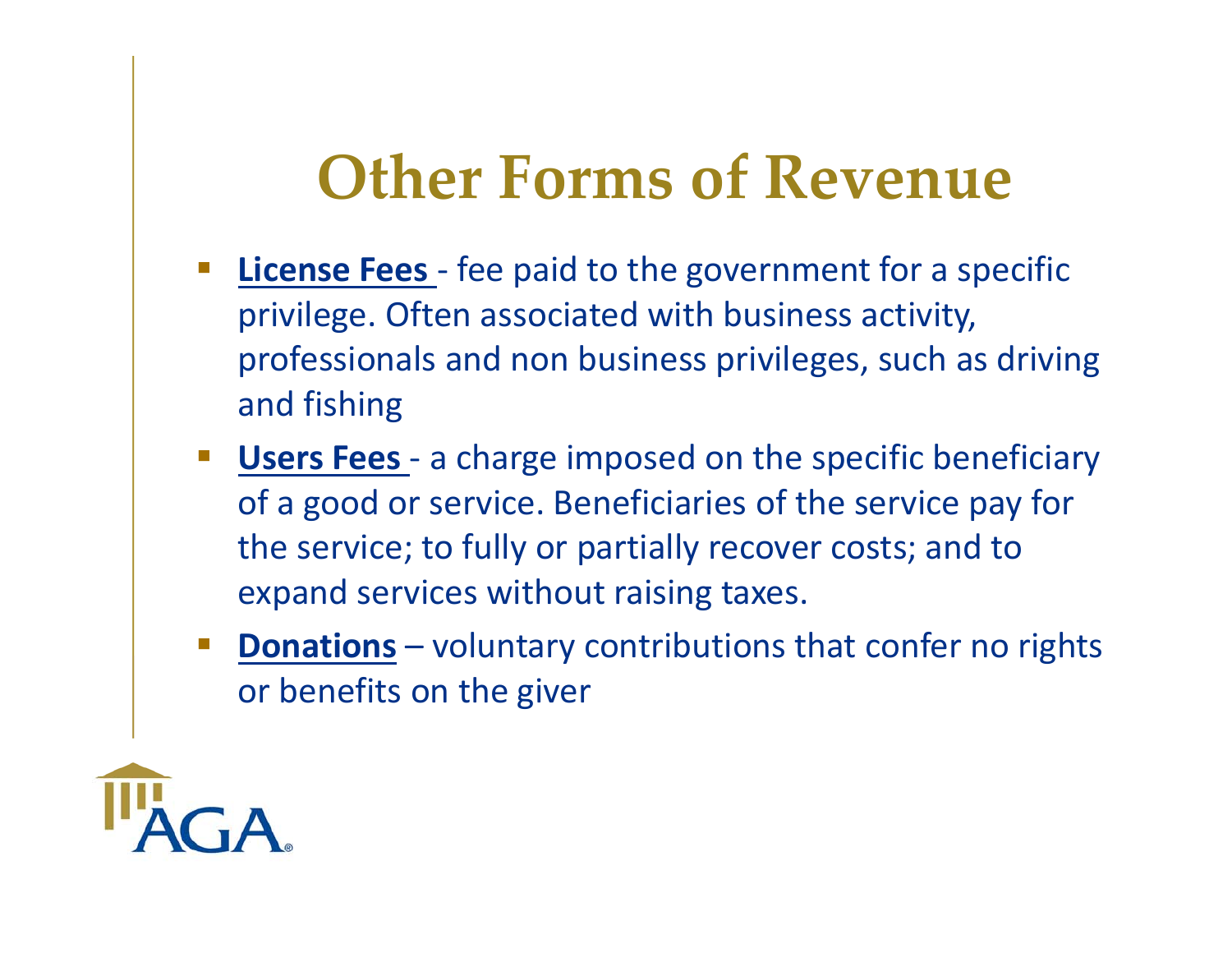#### **Other Forms of Revenue**

- **Service Service Lotteries and Gambling** – Voter approval is usually required for lottery. Gov't licenses a private business to run a gambling establishment and receives a portion of the proceeds.
- $\mathbb{R}^n$ **Investment Income** - cash available in a government fund should be invested wisely to safeguard principal and provide a reasonable return. Investment policies define the type and grade of investment vehicles eligible for public funds.
- **Service Service Public-Private Partnerships** - partnership is tailored to meet local circumstances. Ex. Private developer funds construction of a hospital facility and lease to gov't.

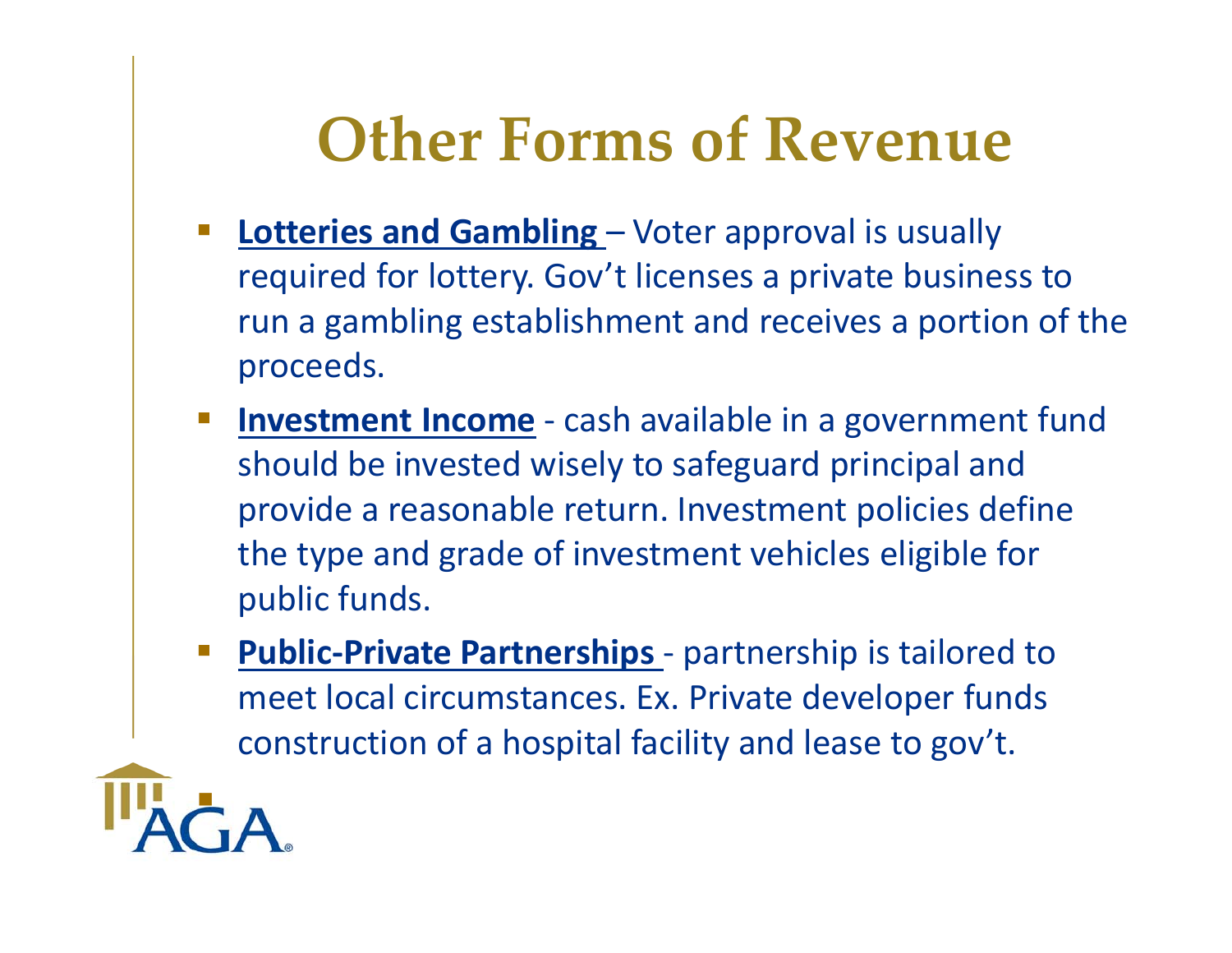#### Overview of Government Debt

- $\mathcal{L}_{\text{max}}$  Purpose of Debt – a. to fund capital improvements, b. promote inter‐period equity, c. for interim (short‐term) financing (TAN, RAN or GAN), d. refunding, e. current operating expenses
- $\mathcal{L}_{\mathcal{A}}$  Debt Limitations ‐ established in the constitution, charter or in statutes
- $\mathcal{L}_{\mathcal{A}}$  Covenants – legal requirement for bond issue: revenue stream, interest rate, sinking fund, new debt conditions
- $\mathcal{L}_{\mathcal{A}}$  Other Considerations ‐ financing alternatives, ability to repay the debt, the tax base

3 E's of Government Debt – Equity, Effectiveness, Efficiency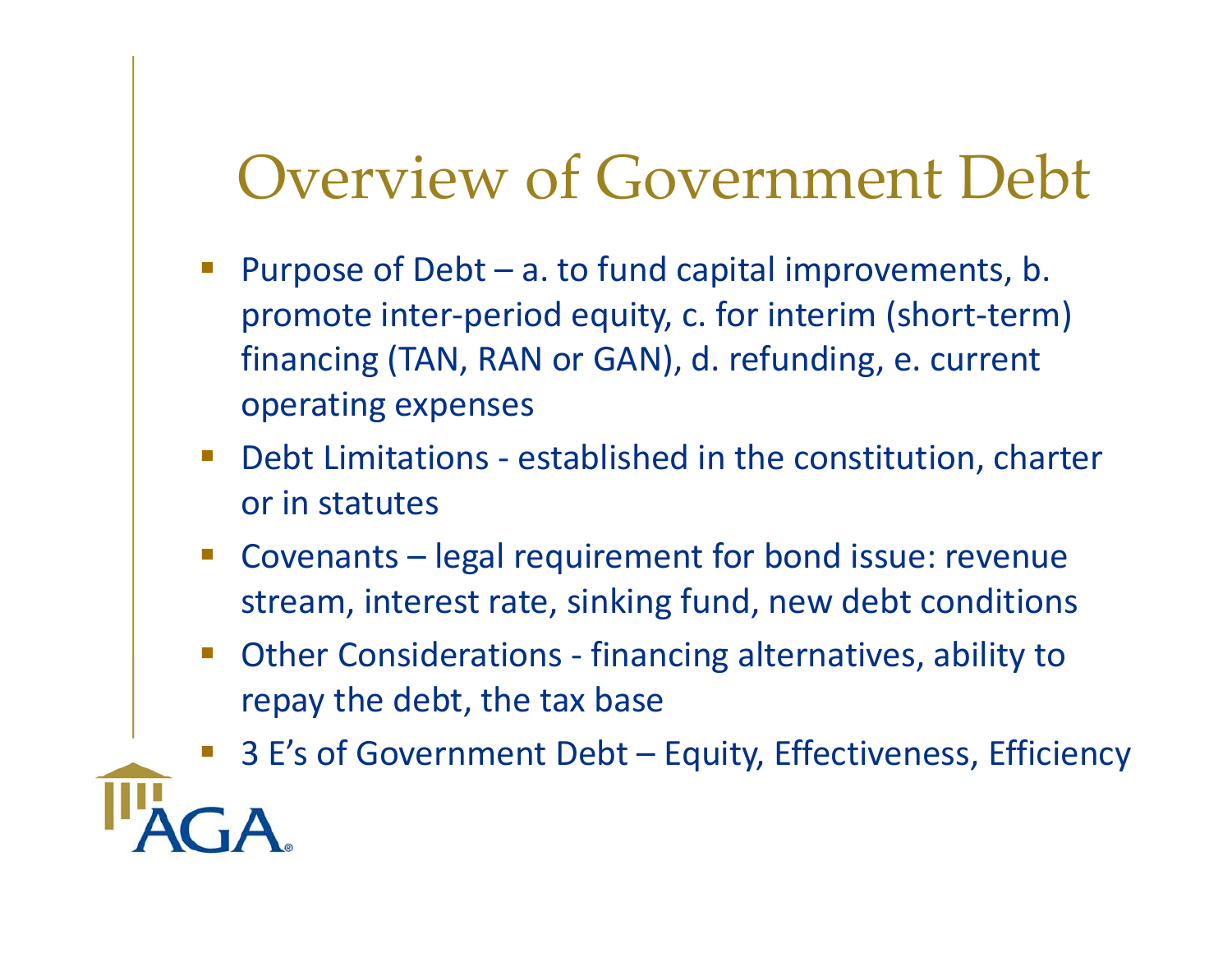### Long Term Financing Options

- **Bonds** ‐ legal contract to pay face value of the bond at maturity, with fixed interest rate. Types: 1. General Obligation bonds‐ full faith, low interest, voter approval, term or serial 2. Revenue‐ specific, higher interest
- **Notes** short or long term. Usually short term (1 year or less), issued in anticipation of other revenue (BAN, RAN) becomes available. Lower interest rates.
- **Lease‐purchases** acquire long term assets through capital leases. Asset transfers to government at the end.
- $\mathcal{L}_{\mathcal{A}}$  **Certificates of participation** ‐ "participants" are financial institutions and other investors who purchase the right to participate in the income stream from the lease payments.

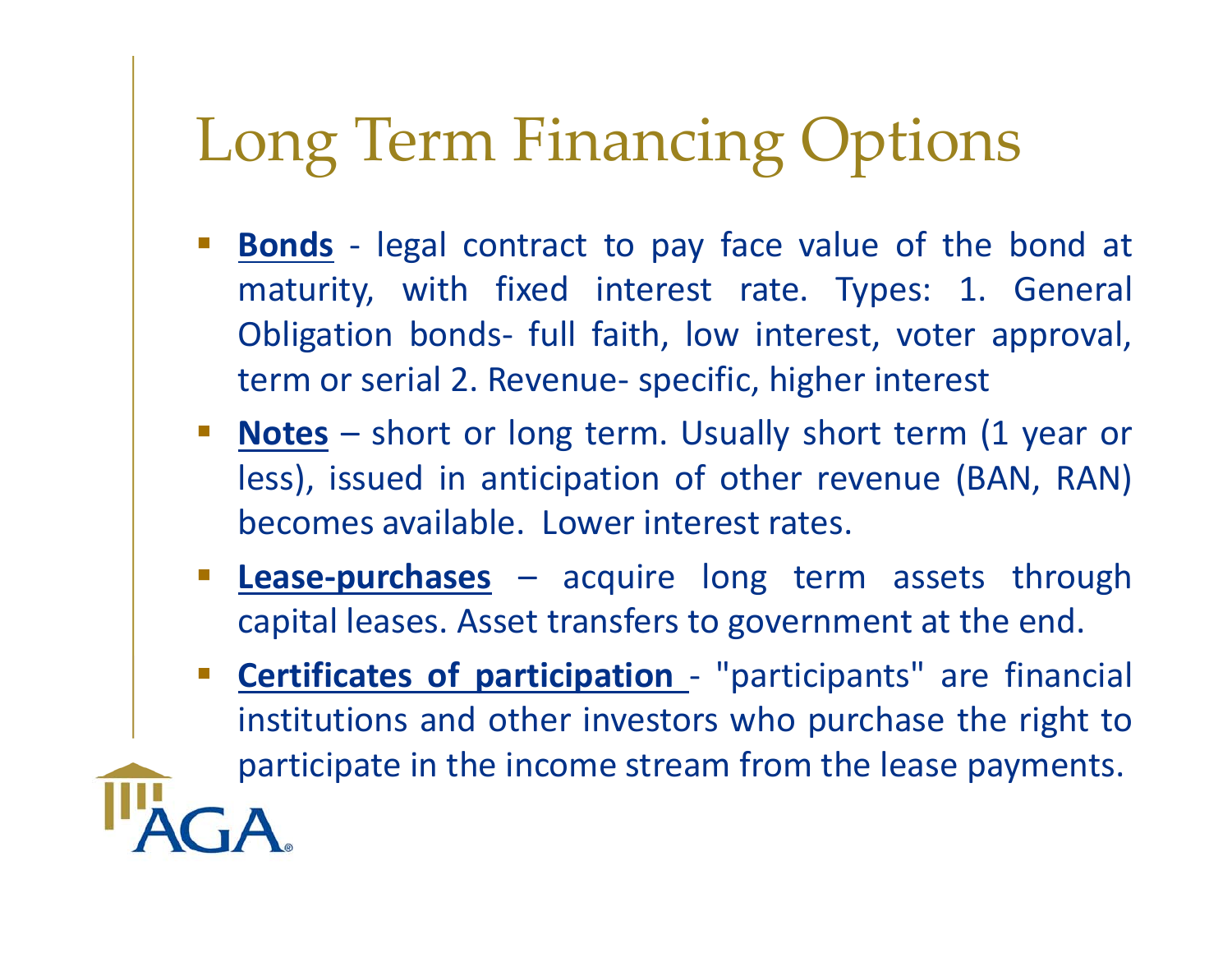### Credit Rating Agencies

*Credit‐rating agencies* are independent organizations that assess the relative risk of default on the debt.

- • Rating Factors – covenant, ability to repay, economic outlook, financial performance, how the entity is organized
- Rating Codes ‐ Rating agencies assign a letter rating to debt issues. The rating indicates the likelihood of default (nonpayment) on principal and interest. Three major rating agencies are Standard & Poor's, Moody's Investor Service and Fitch Ratings. S&P – Investment grade bonds are between AAA to BBB. Below investment grade are between BB and CC. Lower ratings pay higher interest

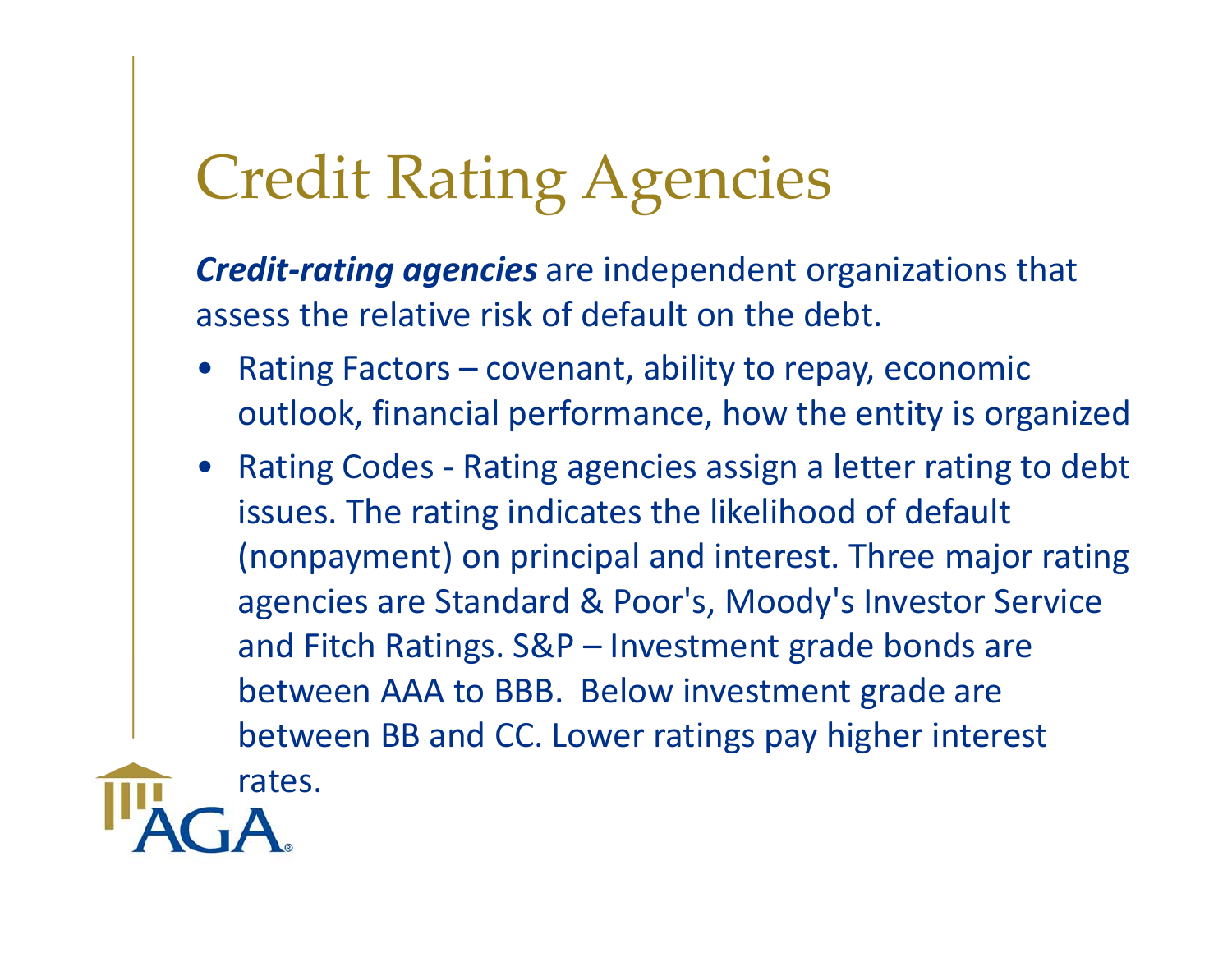#### **Enhancing the Security of Local Government Debt**

- • Bond Insurance ‐ third‐party insurance to add further security to their bonds. Potential investors are confident principal and interest will be paid. Also rated by credit rating agencies.
- Debt Guarantees ‐ Some states provide guarantees for local government debt. Local debt becomes a contingent liability of the state. State pledges to use its full financial resources to fulfill the obligation. Collateralized guarantees are based on a particular fund or revenue stream

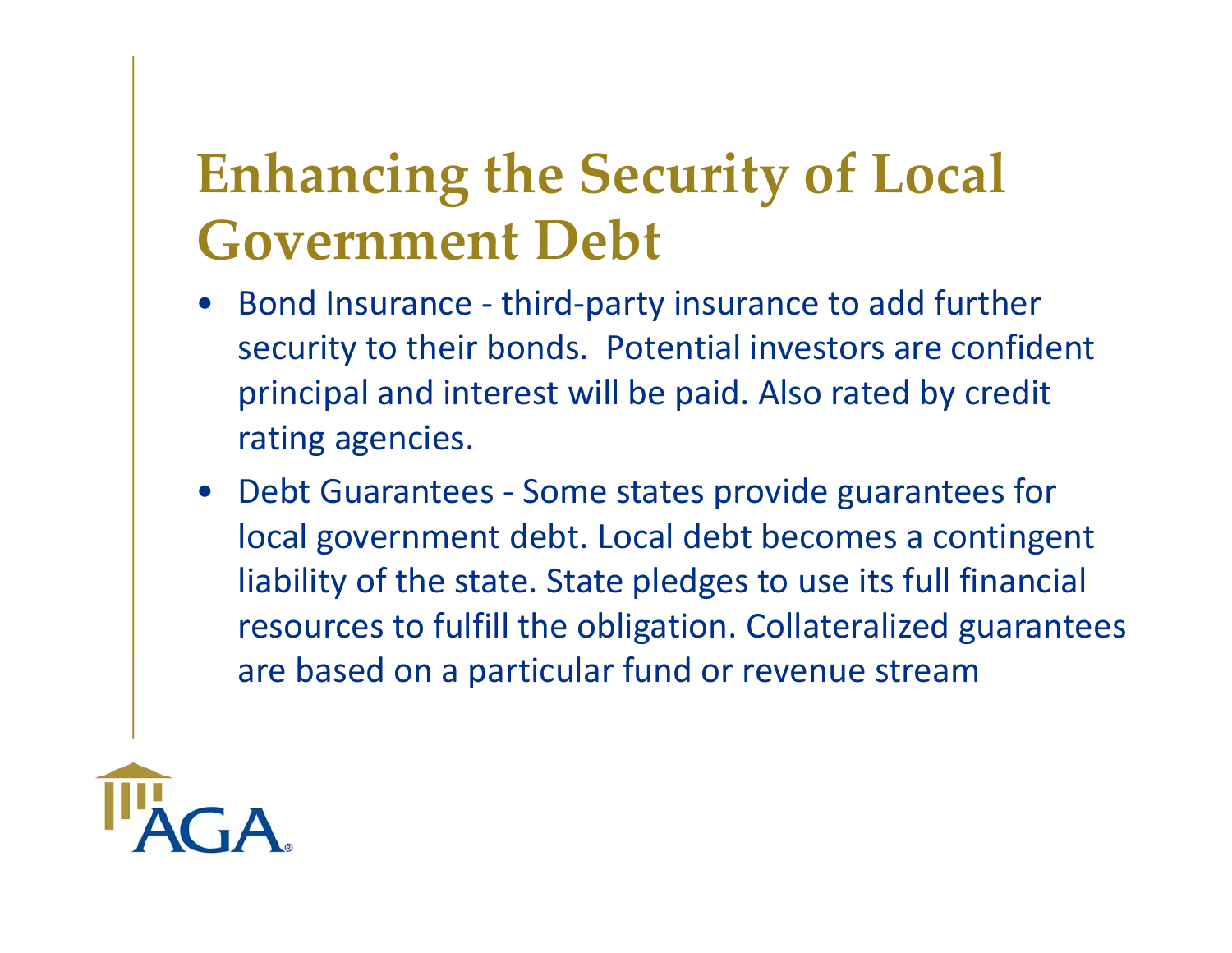

### Section 5: Public Accountability GOVERNMENTAL ENVIRONMENT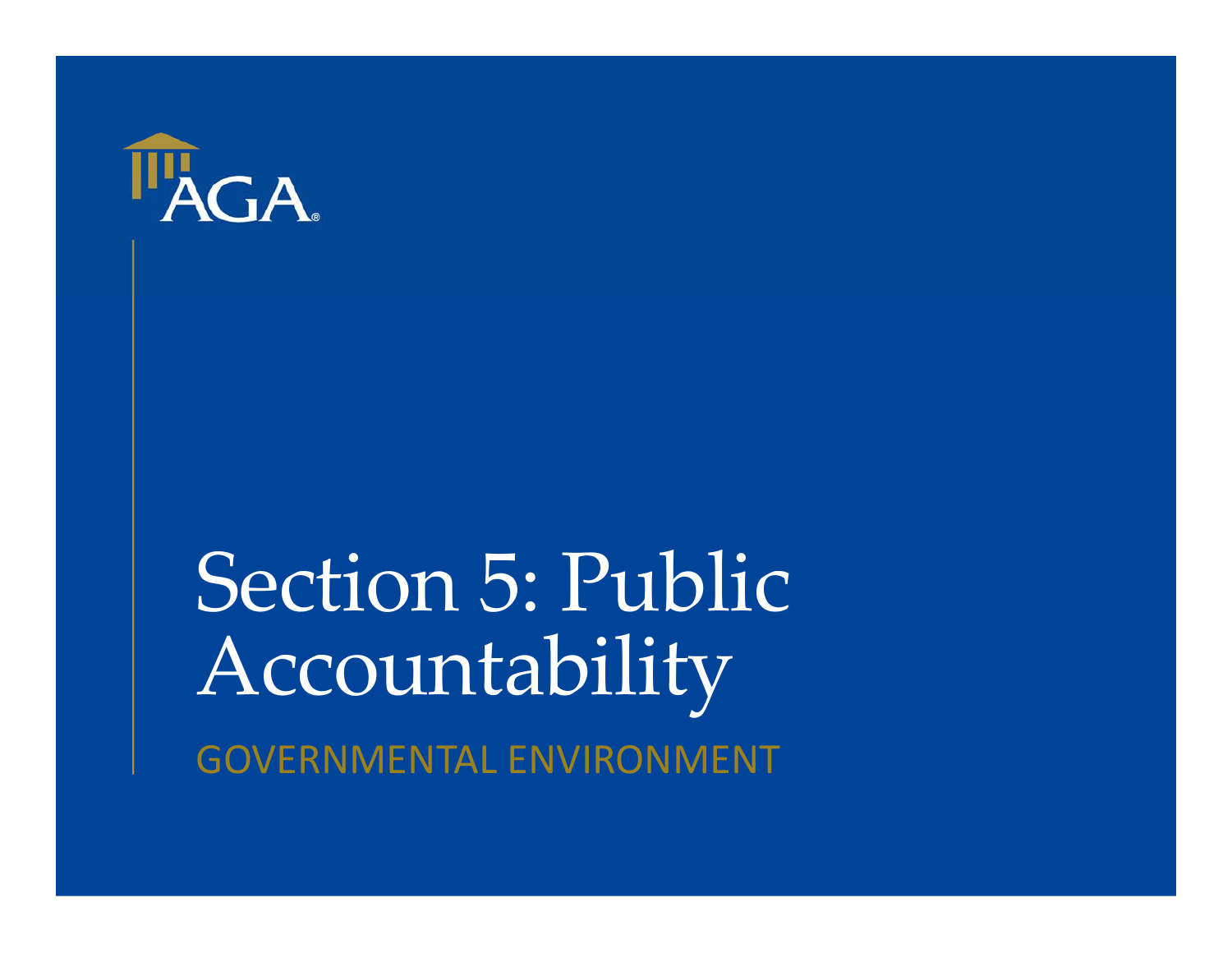### **Objectives**

- Meaning and purpose of accountability
- Legal foundations and how accountability is achieved
- Stakeholders in government accountability
- Principles, objectives, and actions for which government are held accountable
- How government accountability is demonstrated and assessed



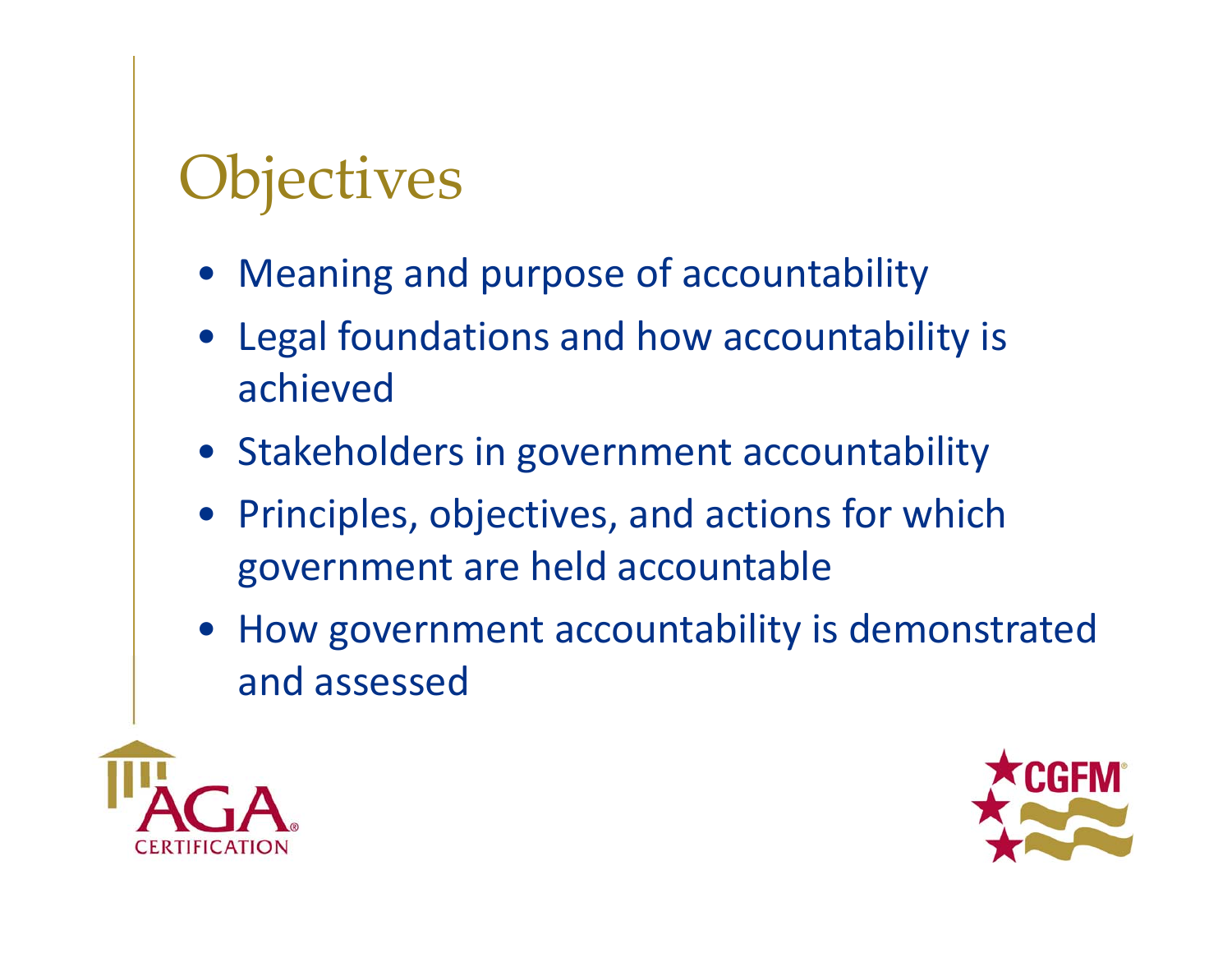### Defining Public Accountability

- Keystone of democratic government.
- Governments must answer to the people.
- Defined in \_\_\_\_\_\_\_ and \_\_\_\_\_\_\_\_.
- Ways governments are held accountable:
	- **Periodic Public elections**
	- **Free press**
	- **Oversight hearings**
	- **Reports (Financial and Performance Reports)**
	- Referanda
	- Recalls



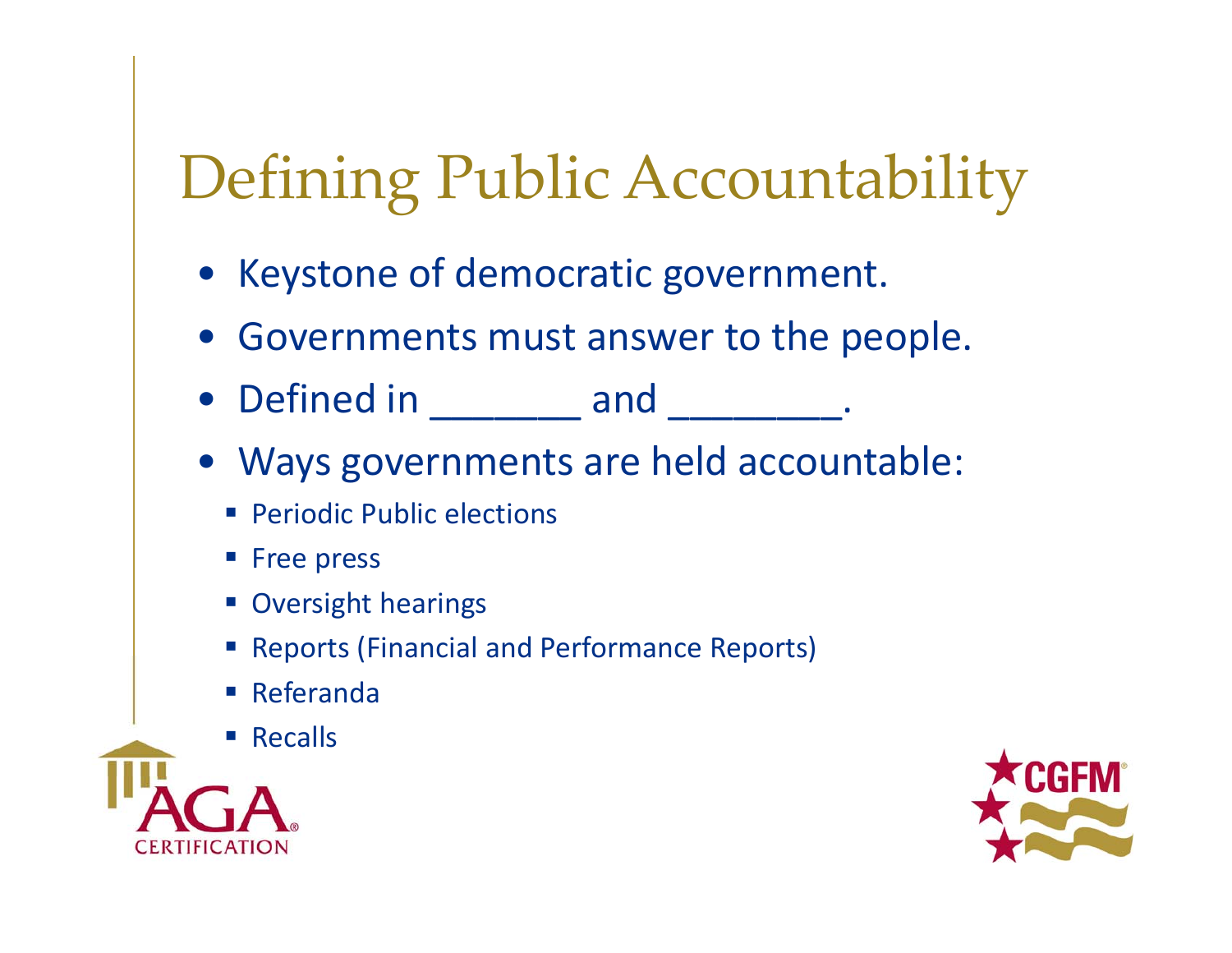### Role of Accountability

- Accountability is due at all levels of government
- Executive Branch
	- Citizens
	- **Public Interest Groups**
	- **Example 3 Legislative and Judicial Branches**
	- Creditors
	- Media
- Judicial Branch
- Legislative Branch



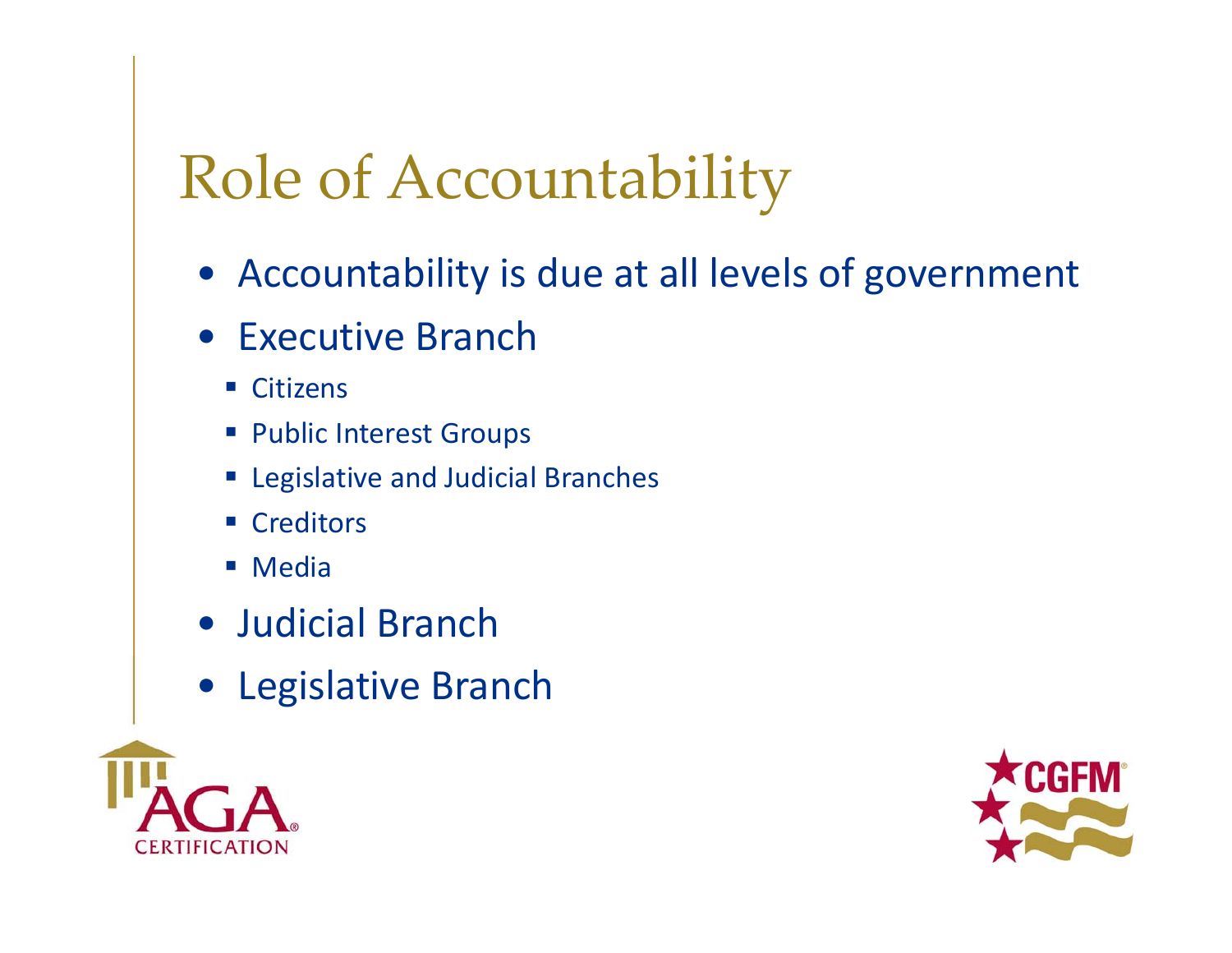### Role of Accountability

- Financial Accountability
- Organizational Accountability
- Other Accountability Elements



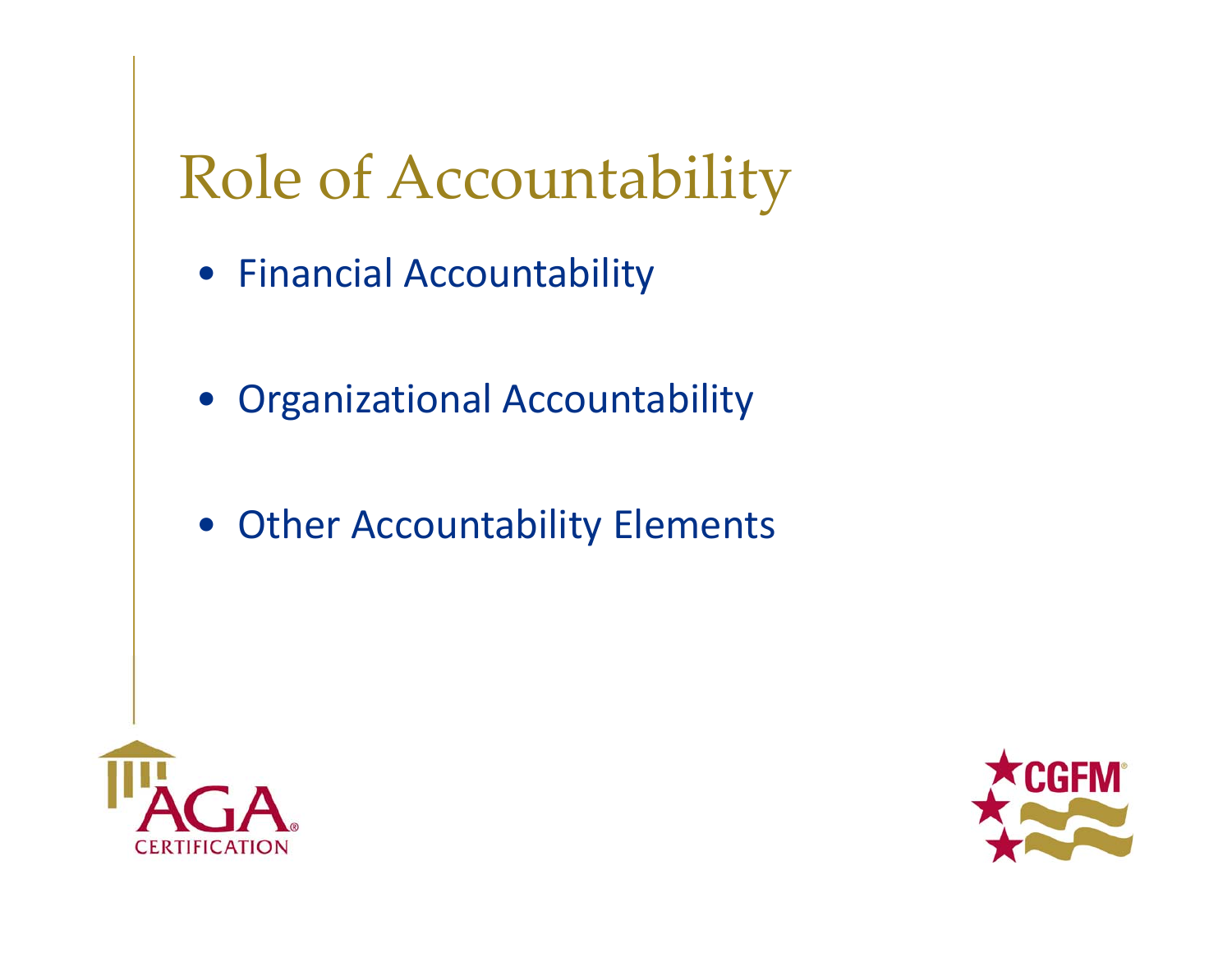### Legal Foundations

- Constitutions
- Charters
- Statutes
- State Manuals
- Budget Laws
- Restrictions on debt and taxation
- Professional qualifications



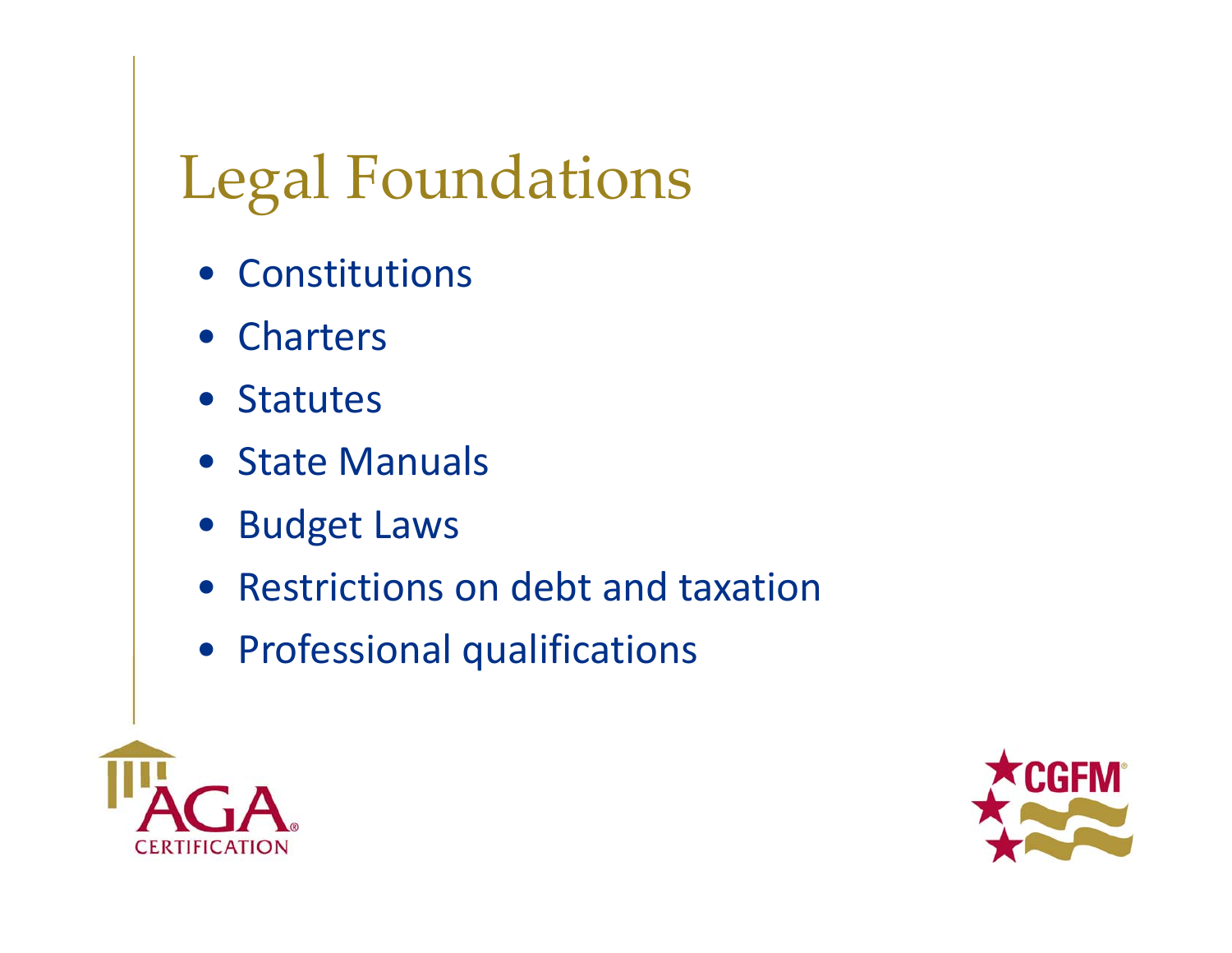#### FASAB and GASB Guidance

- Per FASAB, governments are accountable for:
	- **Budgetary integrity**
	- **Derating performance**
	- **Stewardship**
	- **Internal Controls**
	- **Per GASB, the five levels of government** accountability are:
	- **Probity and legal authority**
	- **Process accountability**
	- **Performance accountability**
	- **Program accountability**
	- **Policy accountability**

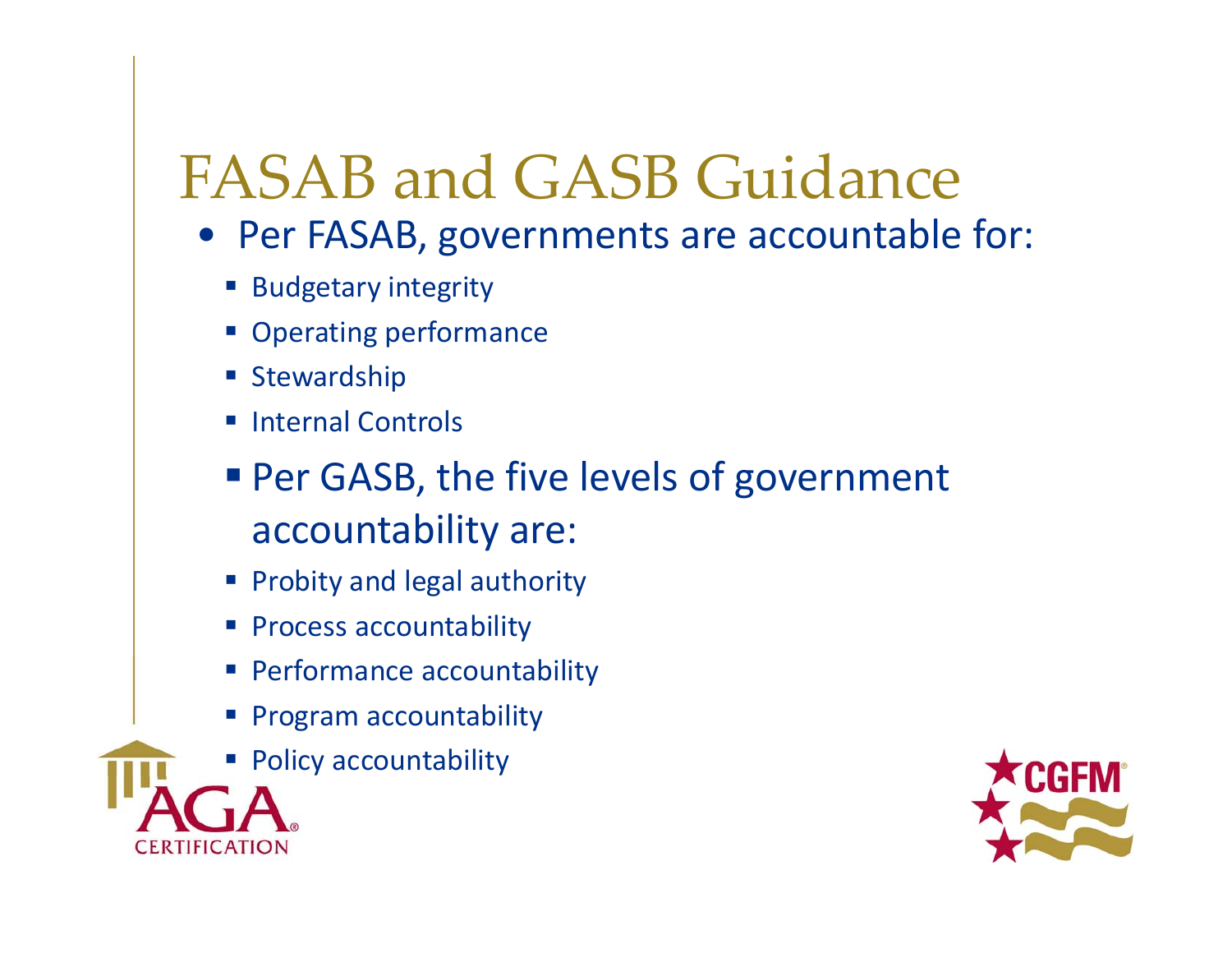### Stakeholders in Accountability

- Citizenry‐ voters, taxpayers, service recipients
- Surrogates- media and other advocacy groups that represent voter interest
- Other Governmental branches and components
- Other government levels
- Investors and Creditors
- Future generations



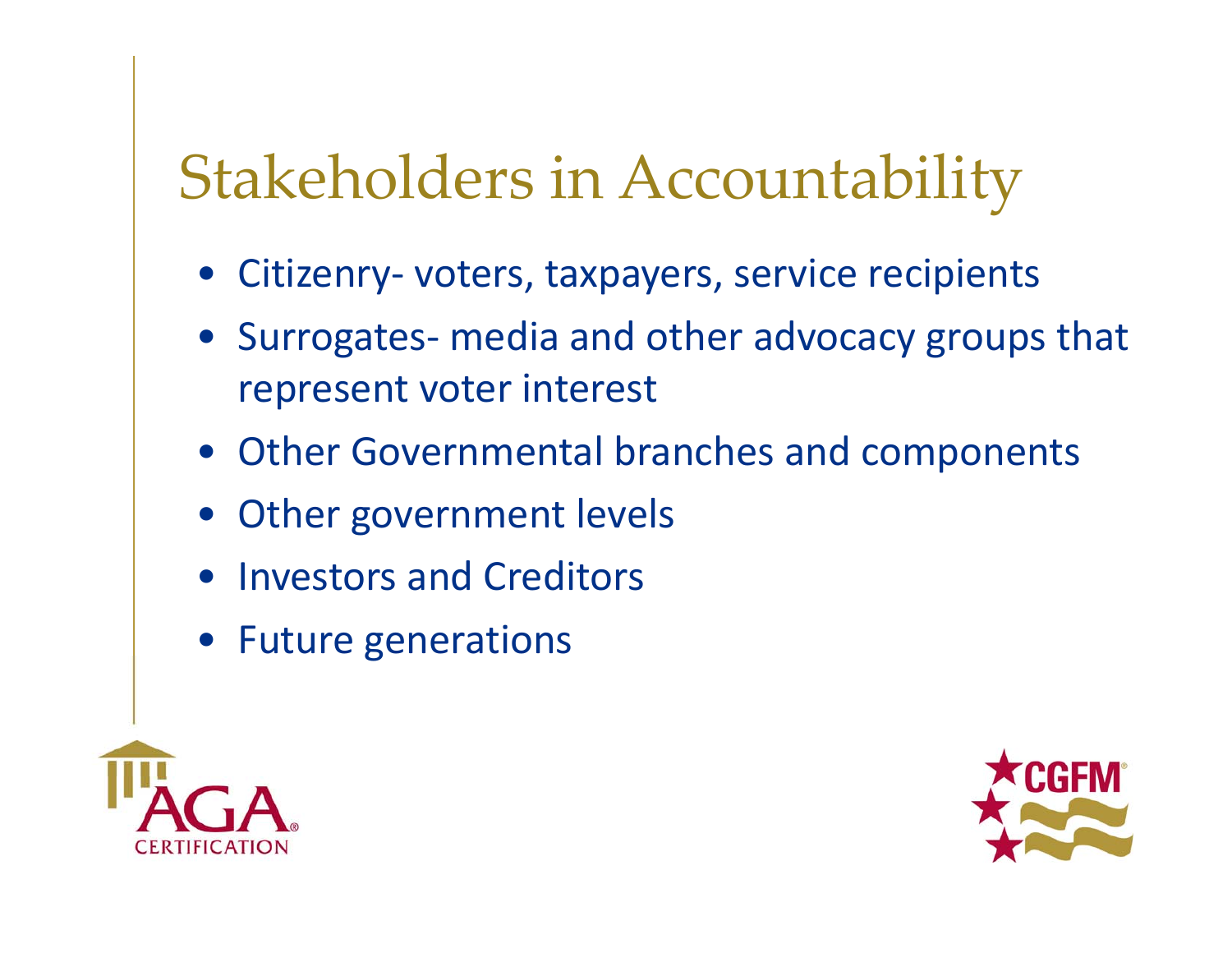Demonstrating and Assessing Accountability

- **Oversight hearings**
- **Evaluations and investigations**
- **Reports**
- Audits
- **Free press**



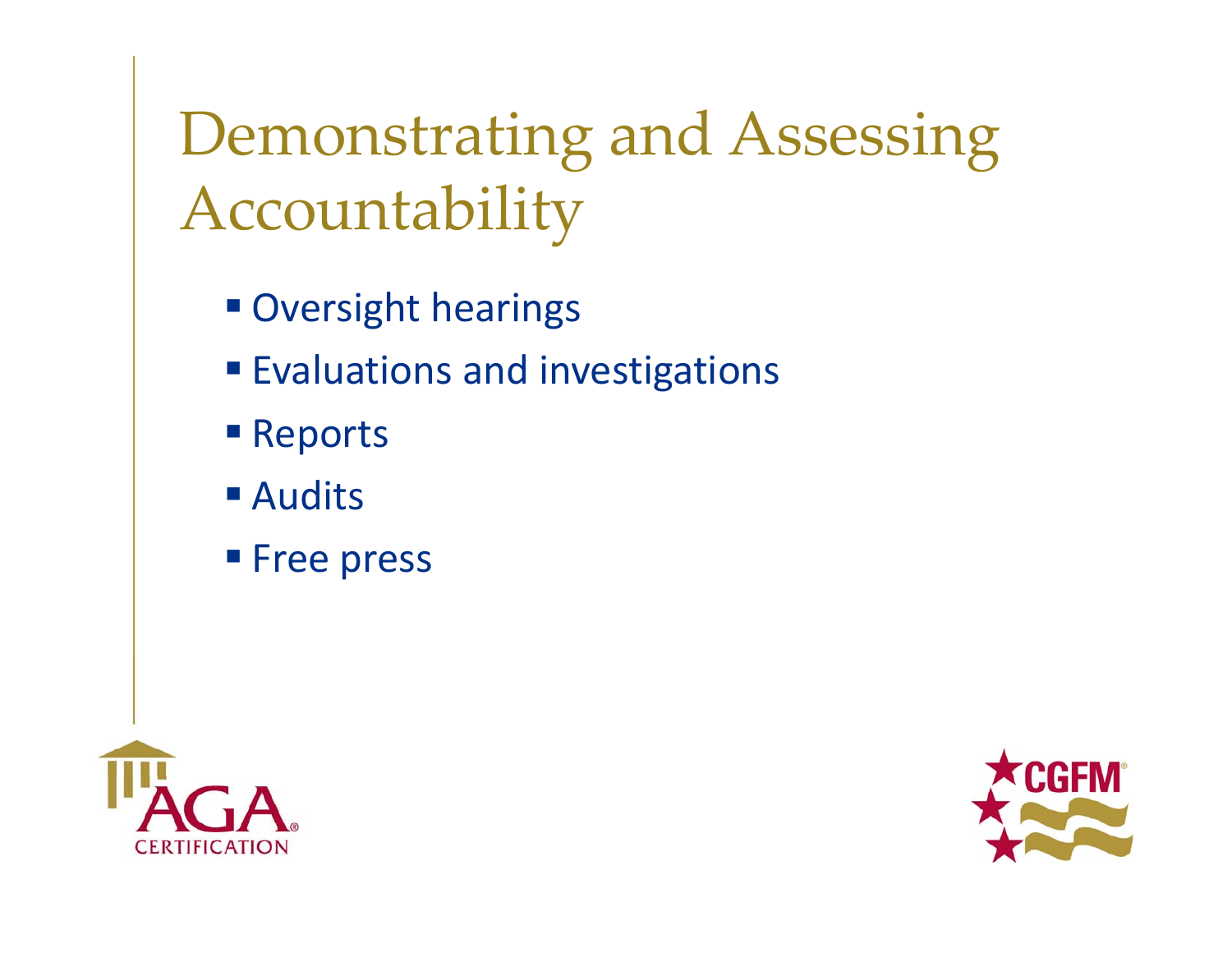

## **Section 6: Ethics in Government**

GOVERNMENTAL ENVIRONMENT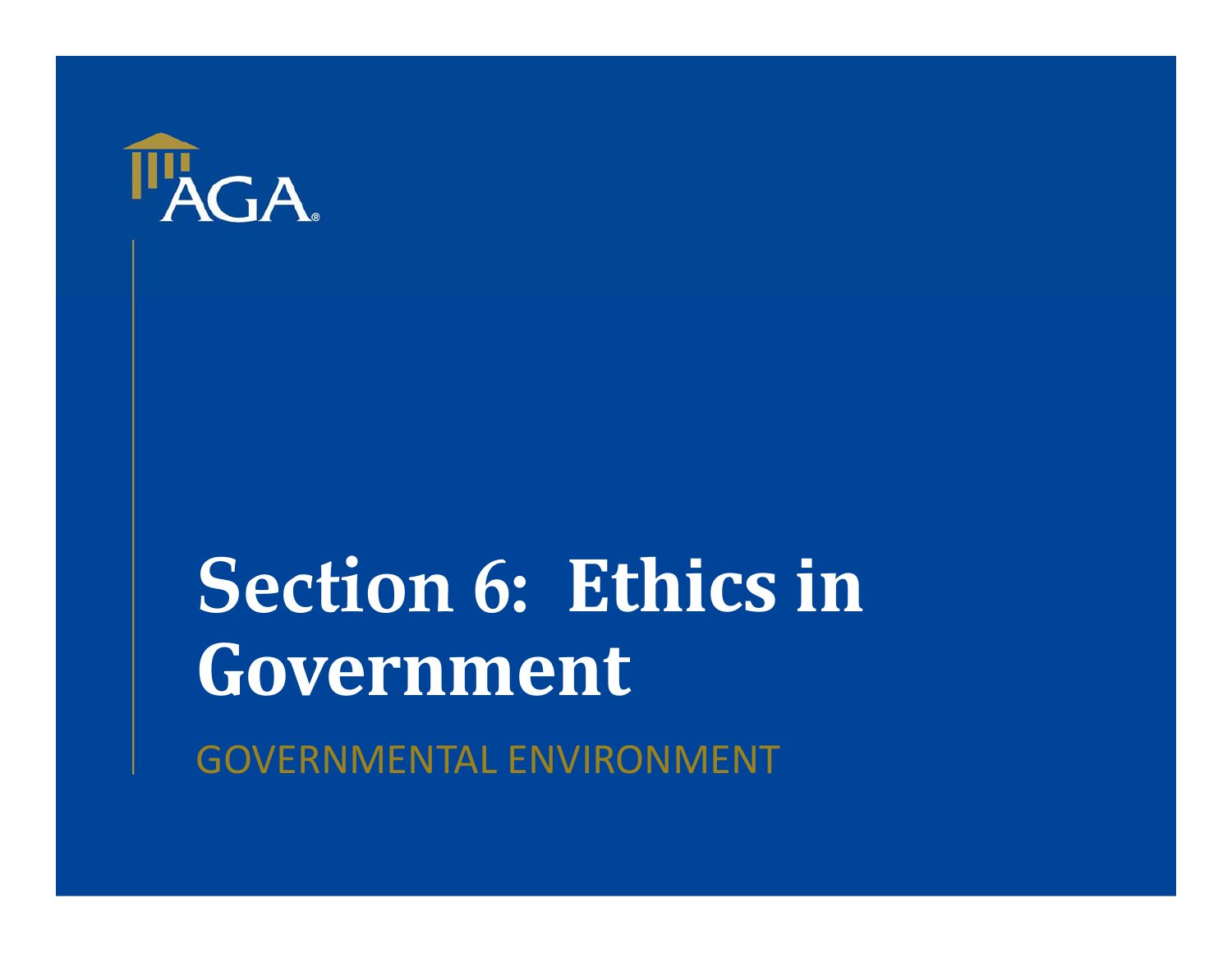# **Public employment is a Public Trust**

**§ 5625. Statement of Policy** *Guam Code Annotated*



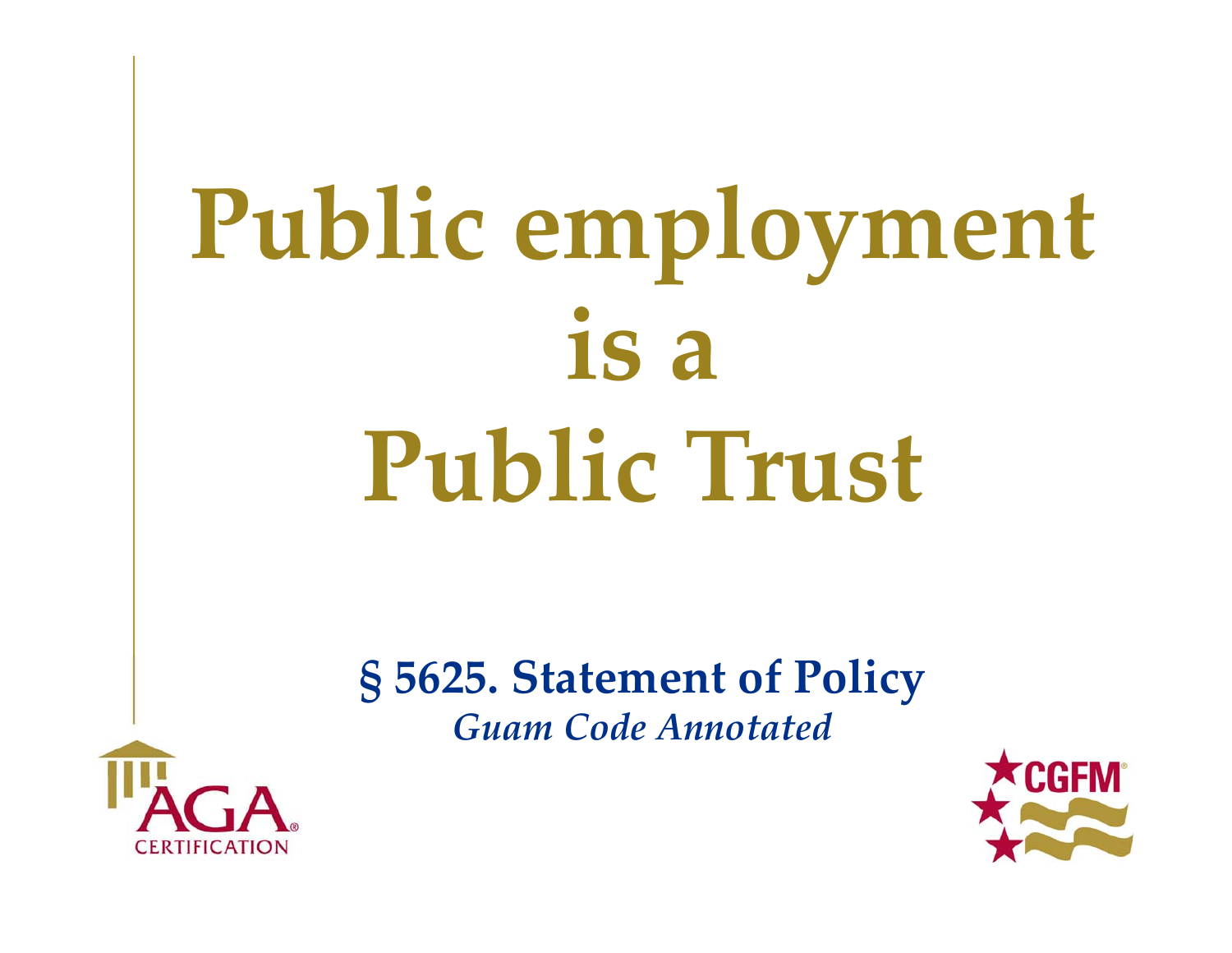**Professional and Ethical Responsibilities**

#### **Ethical behavior is required at all levels and branches**

• **Ethics**

 $\triangleright$  Set of guidelines and beliefs about appropriate behavior

**≻Go beyond the requirements of laws and** regulations

Self‐imposed and rely on voluntary self‐discipline



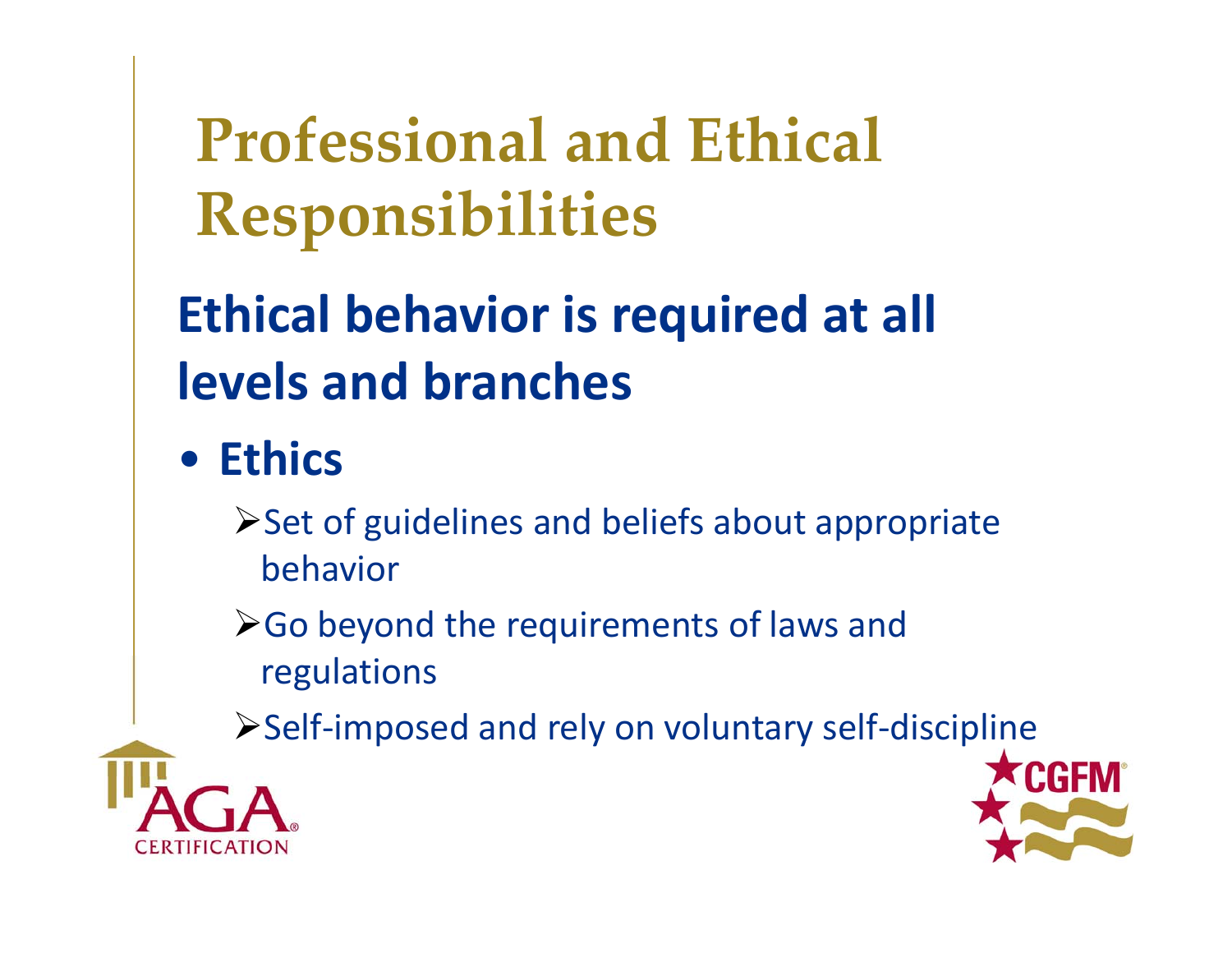### **Professional and Ethical Guidelines**

- •Ethics standards and/or a code of conduct
- • Guidelines point public servants to the requirements for **objectivity, due care, avoidance of conflicts of interest**
- • Some guidelines will also provide more specific instructions on items such as:
	- travel arrangements for official business
	- limits on the amount of personal gifts
	- acceptance of gratuities



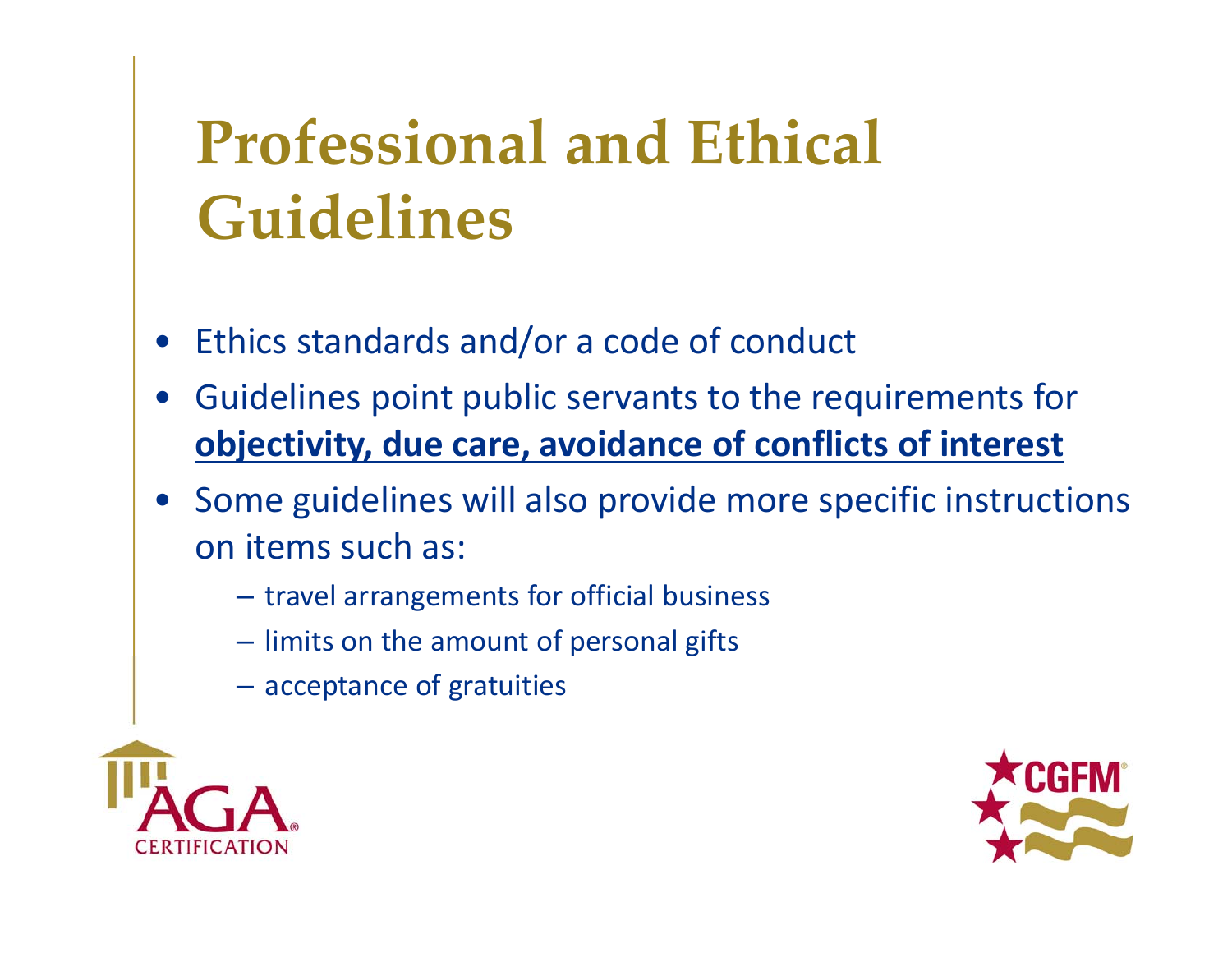### **AGA Code of Ethics**

• AGA's Code of Ethics requires government financial managers to observe certain fundamental principles

–Integrity

- –Objectivity
- –Professional Competence & Due Care
- –Confidentiality
- –Professional Behavior
- –Technical Standards

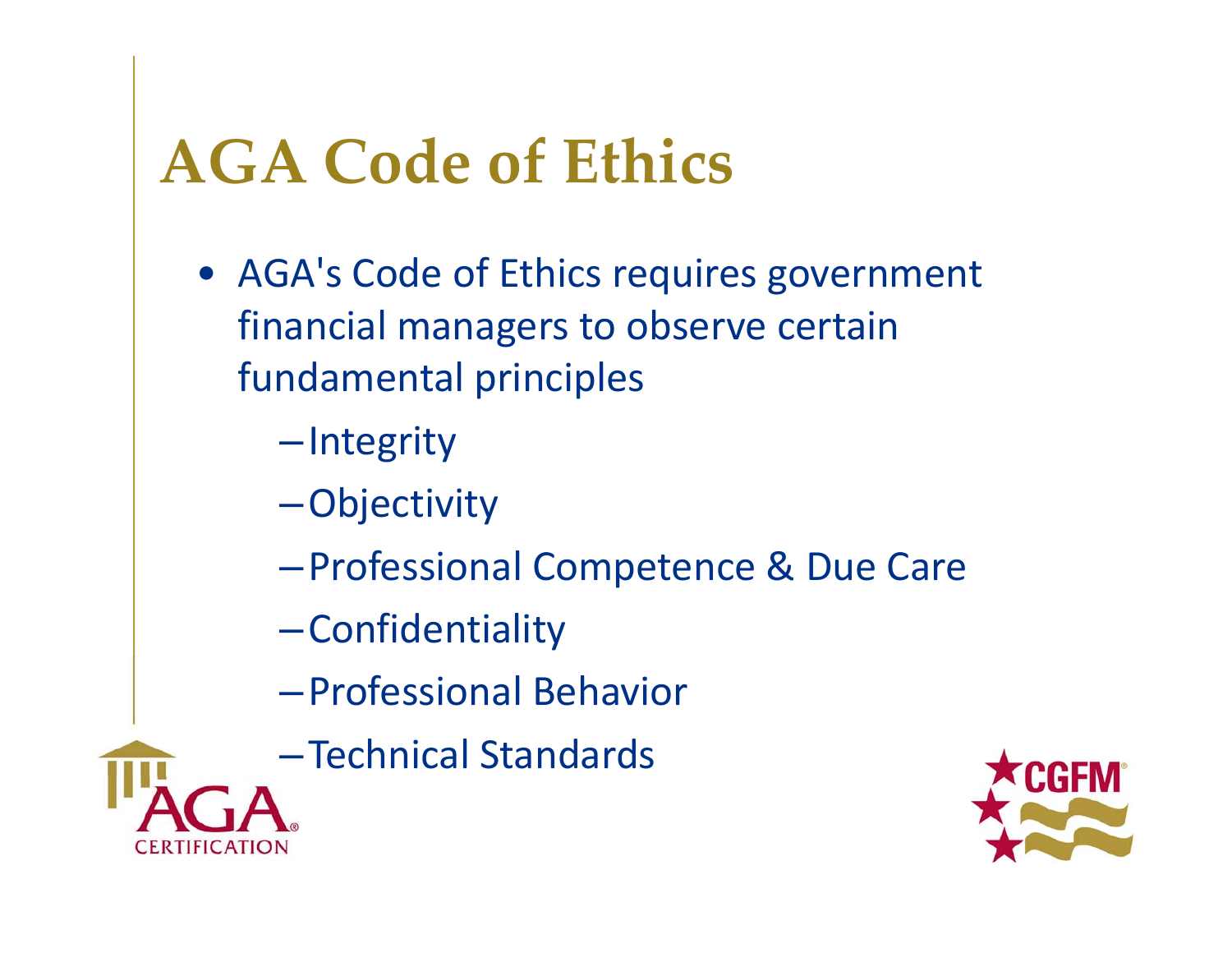### **Keys to Ethical Behavior**

#### **#1. OBJECTIVITY**

- Uphold fairness
- Make decisions on merit
- •Unbiased or impartial
- • Obligation to be impartial, intellectually honest and free of conflicts of interest



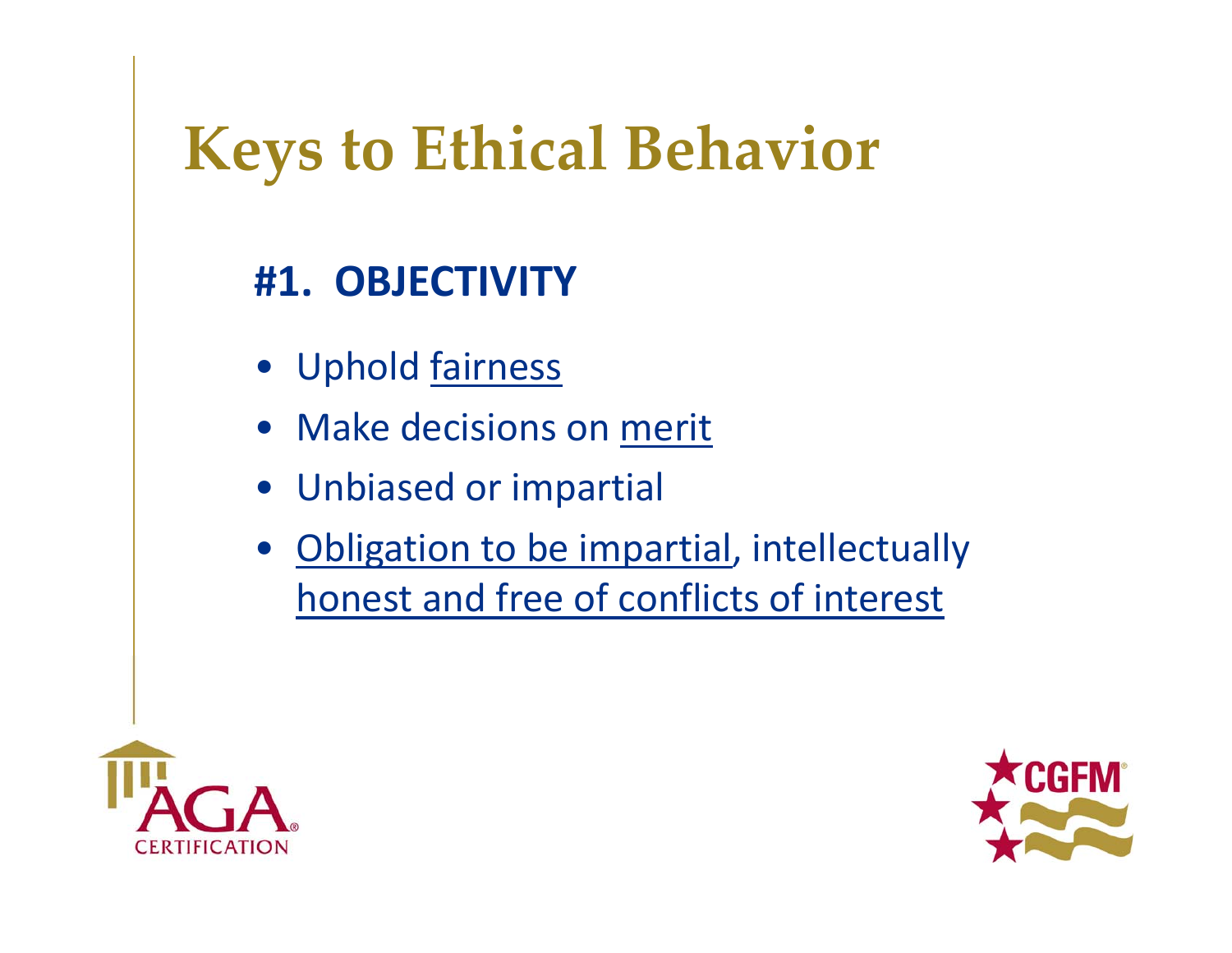### **Keys to Ethical Behavior**

#### **#2. INDEPENDENCE**

- To be free of relationships that may impair, or appear to impair, one's ability to act with objectivity
- Being free of any obligation to particular parties or interests



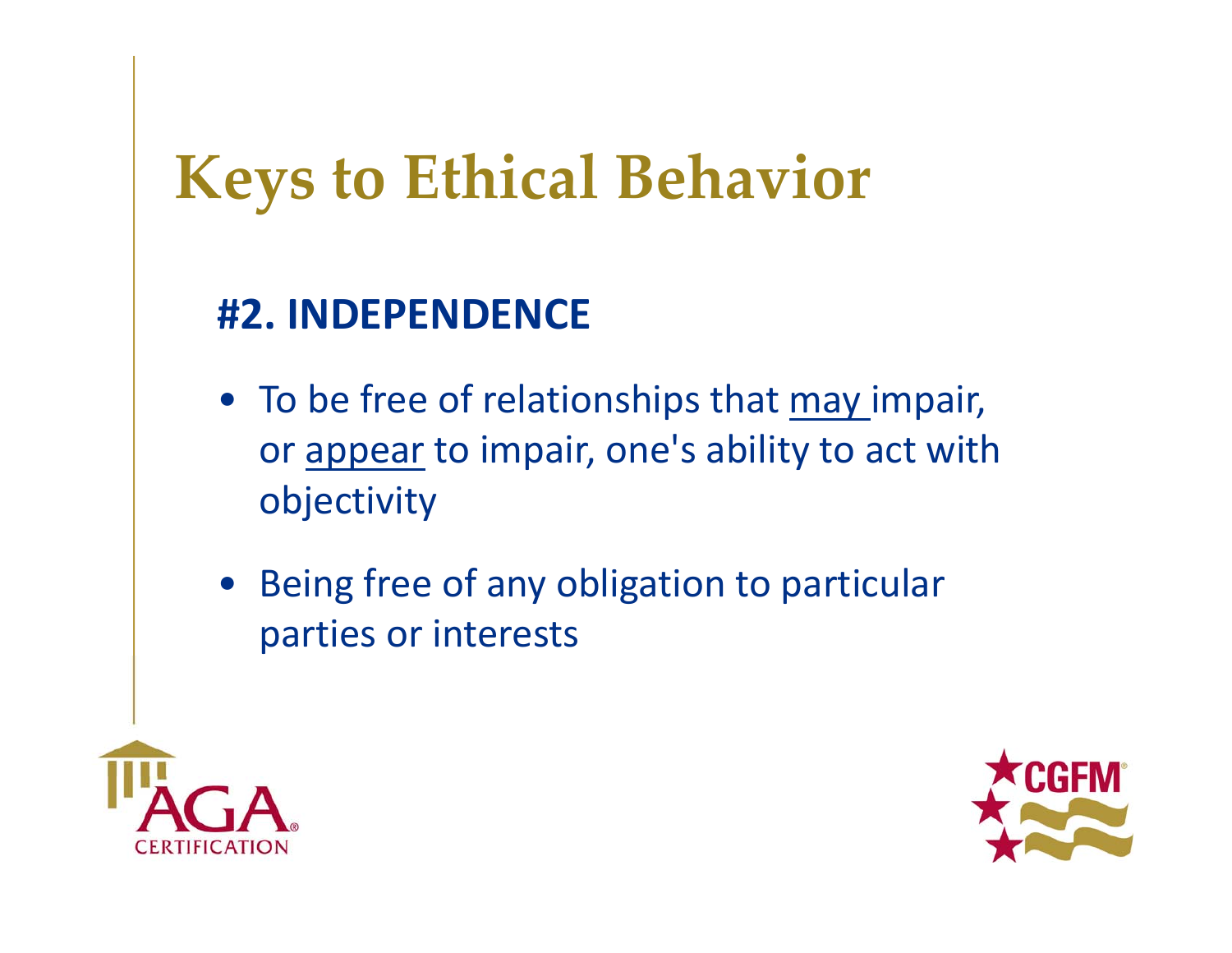#### **Keys to Ethical Behavior**

#### **#3. AVOIDANCE OF CONFLICTS OF INTEREST**

- Conflicts of interest arise when one has a personal interest in matters relating to official duties or activities
- Can destroy objectivity and independence– even the **appearance** of a conflict of interest can destroy the public trust



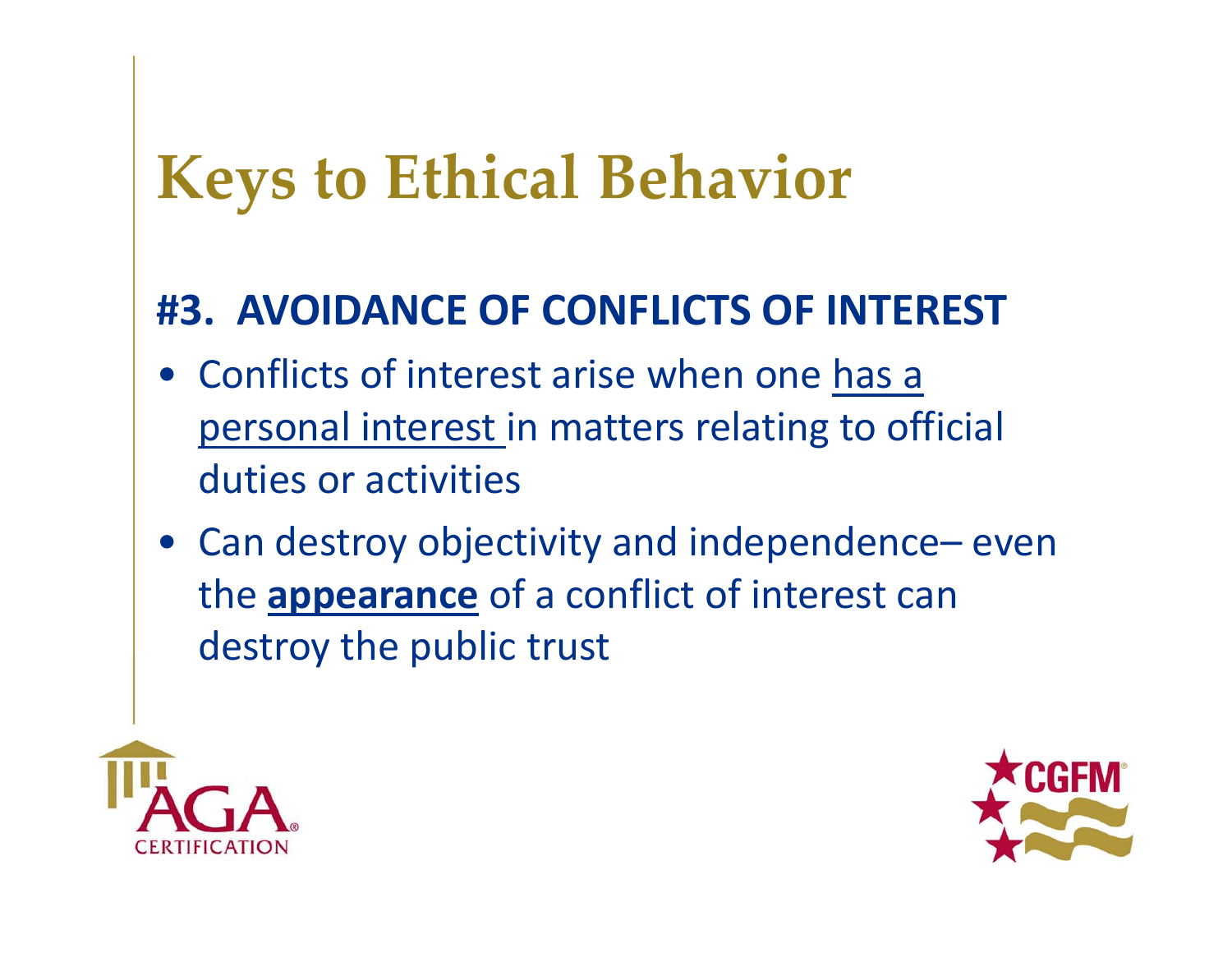### **Keys to Ethical Behavior**

#### **#4. DUE CARE**

- To discharge professional responsibilities with competence and diligence
- Requires one to perform professional services to the best of one's ability
- To act in the best interest of those served



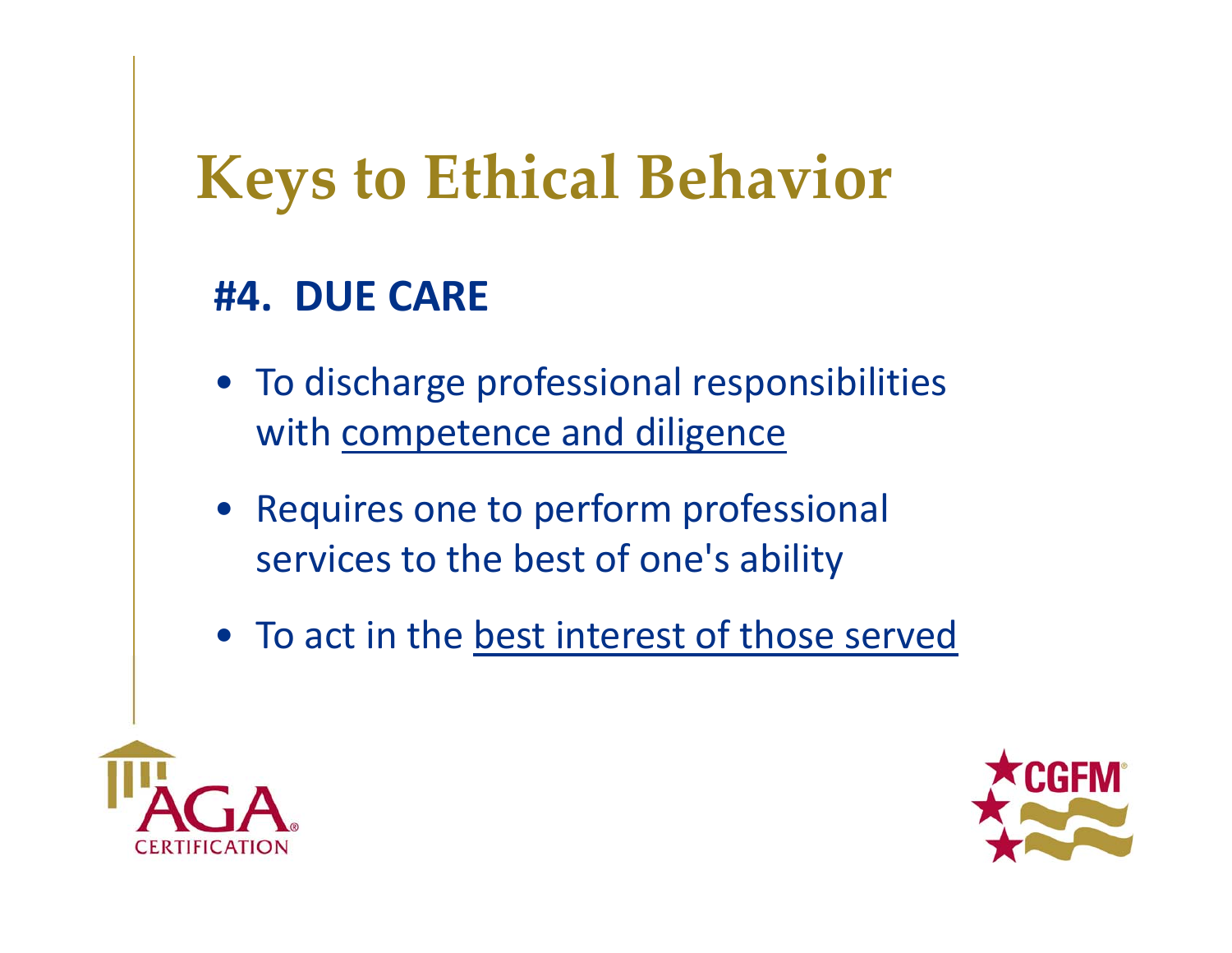# **Ethics Case Studies**



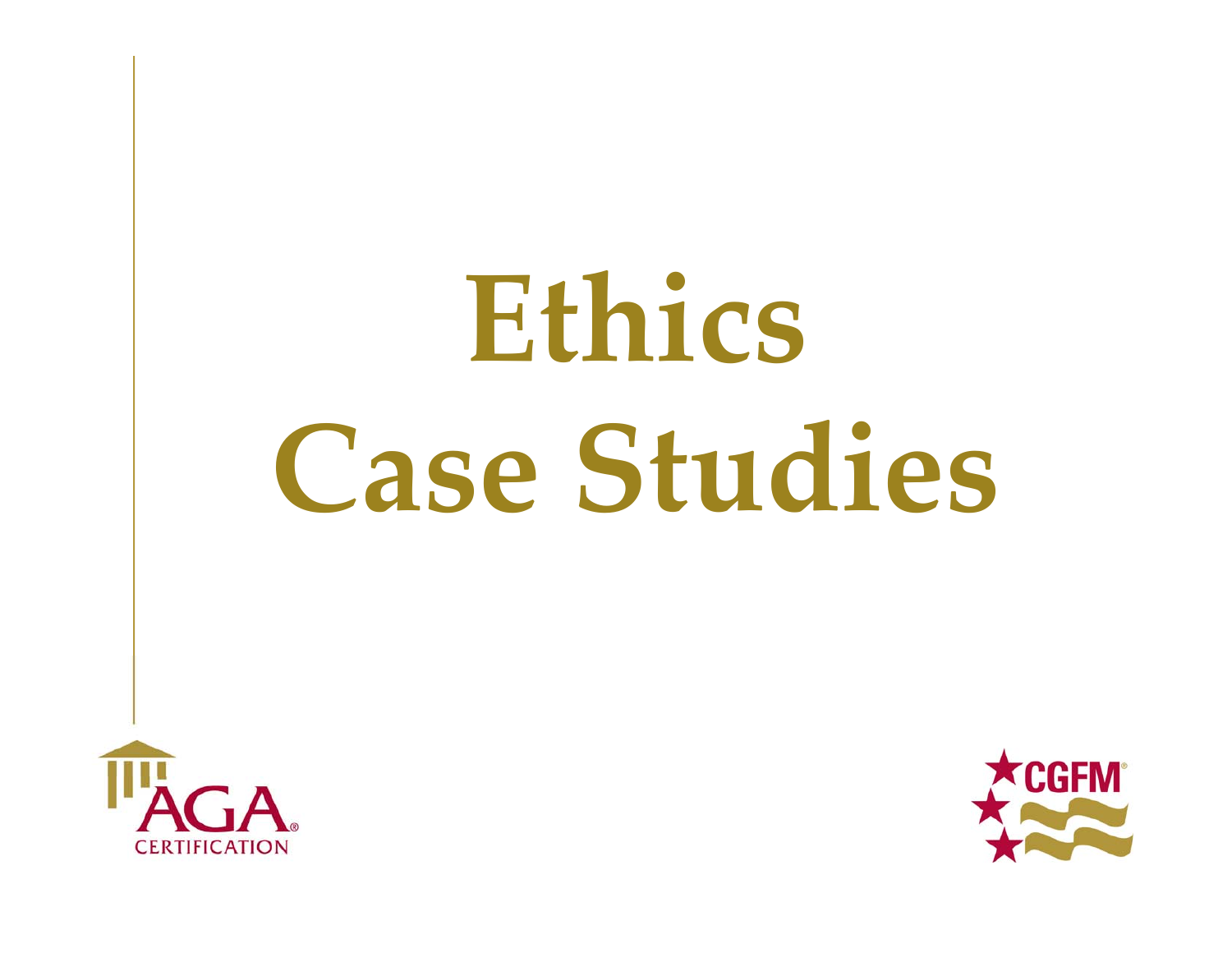- You are a purchasing agent buying pharmaceuticals.
- You meet with manufacturers' representatives in your office during lunch hours.
- Manufacturers' representatives bring sandwiches and soft drinks
- You need to meet with manufacturers' representatives to obtain information about new products.
- The market value of lunches is \$5, with an aggregate value for the year of less than \$50.



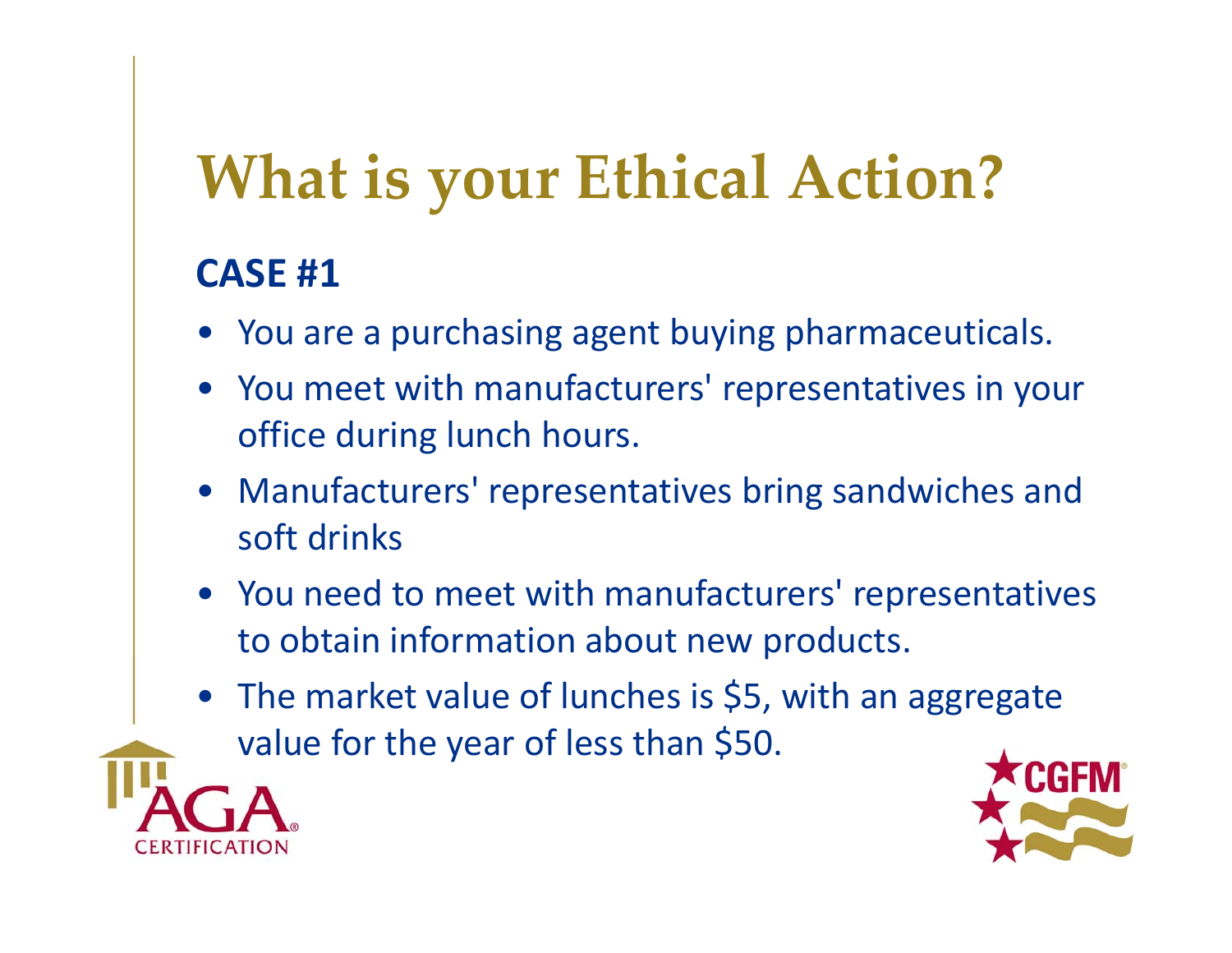- You are employed by the Guam Power Authority.
- You want to buy a 15,000 BTU air conditioning unit.
- You participated in the GPA Energy Sense Program and received \$300 rebate.



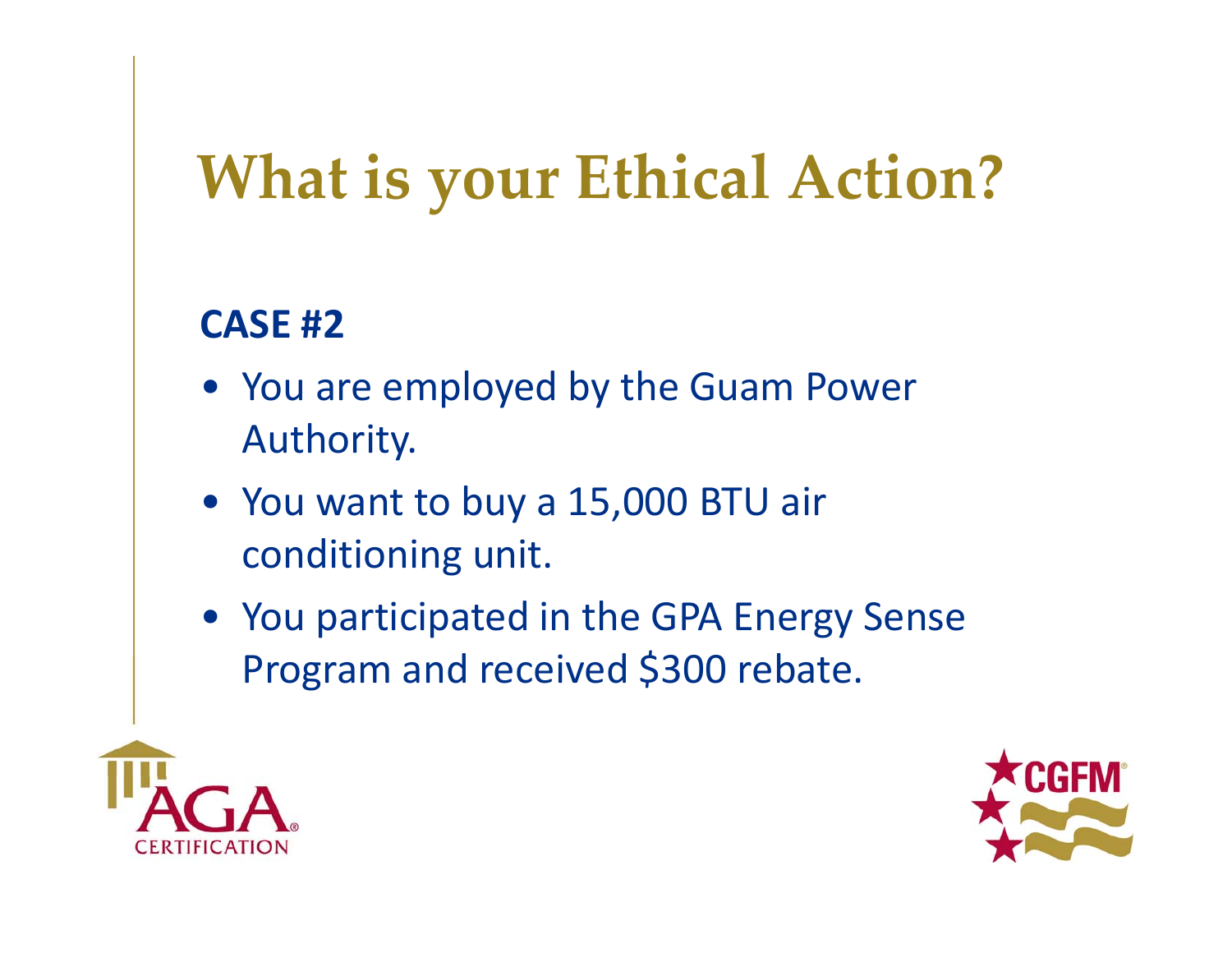- You are asked to serve in the technical evaluation panel for a new financial system.
- A closely held company that employs your spouse, from whom you are currently separated, submits a proposal.
- You are the only person in your agency knowledgeable of the financial system.



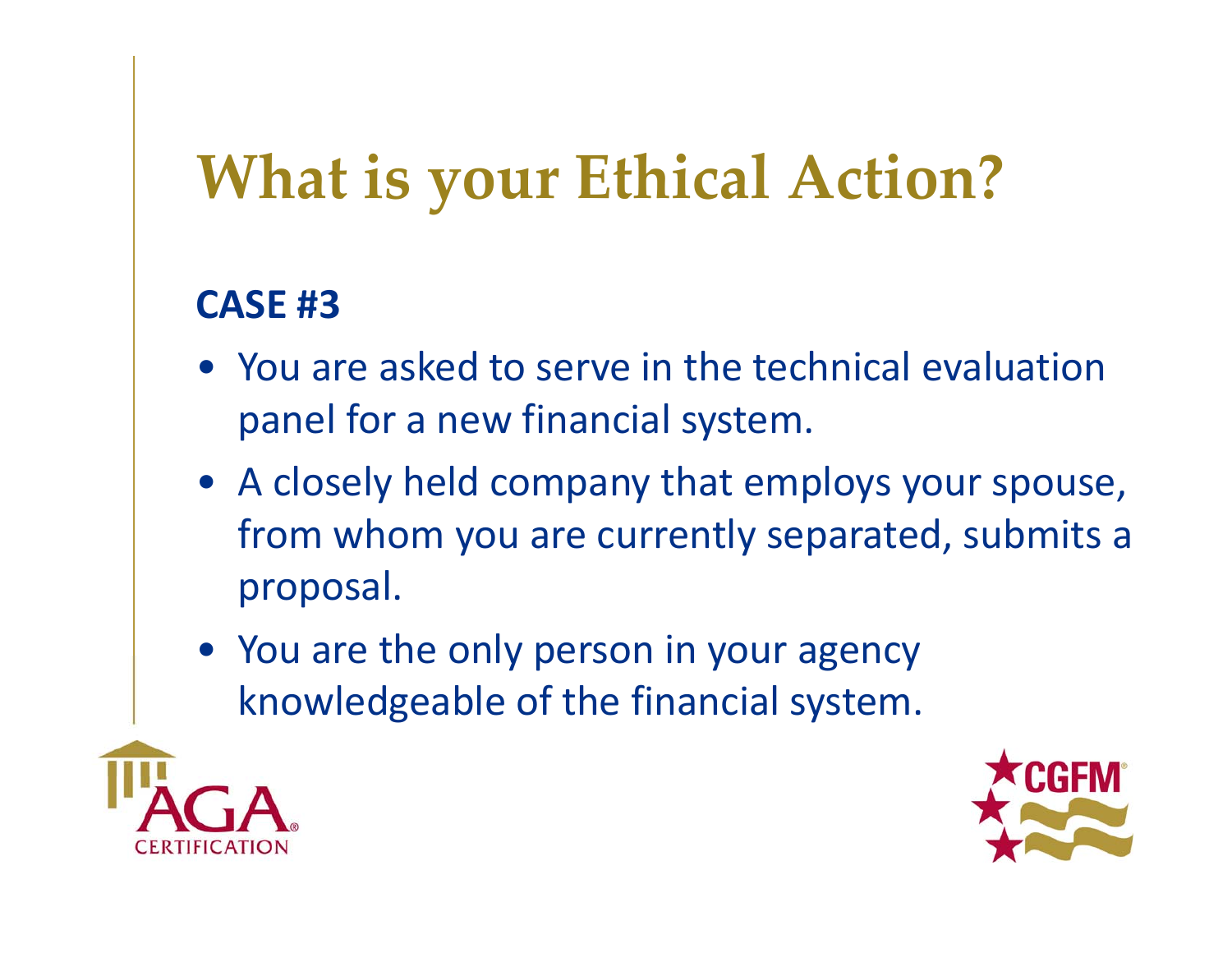- You have recently become the Controller.
- The finance division is currently using a financial system that you have no knowledge and has no idea of how to navigate the system.
- Your responsibilities require skills that you do not have.



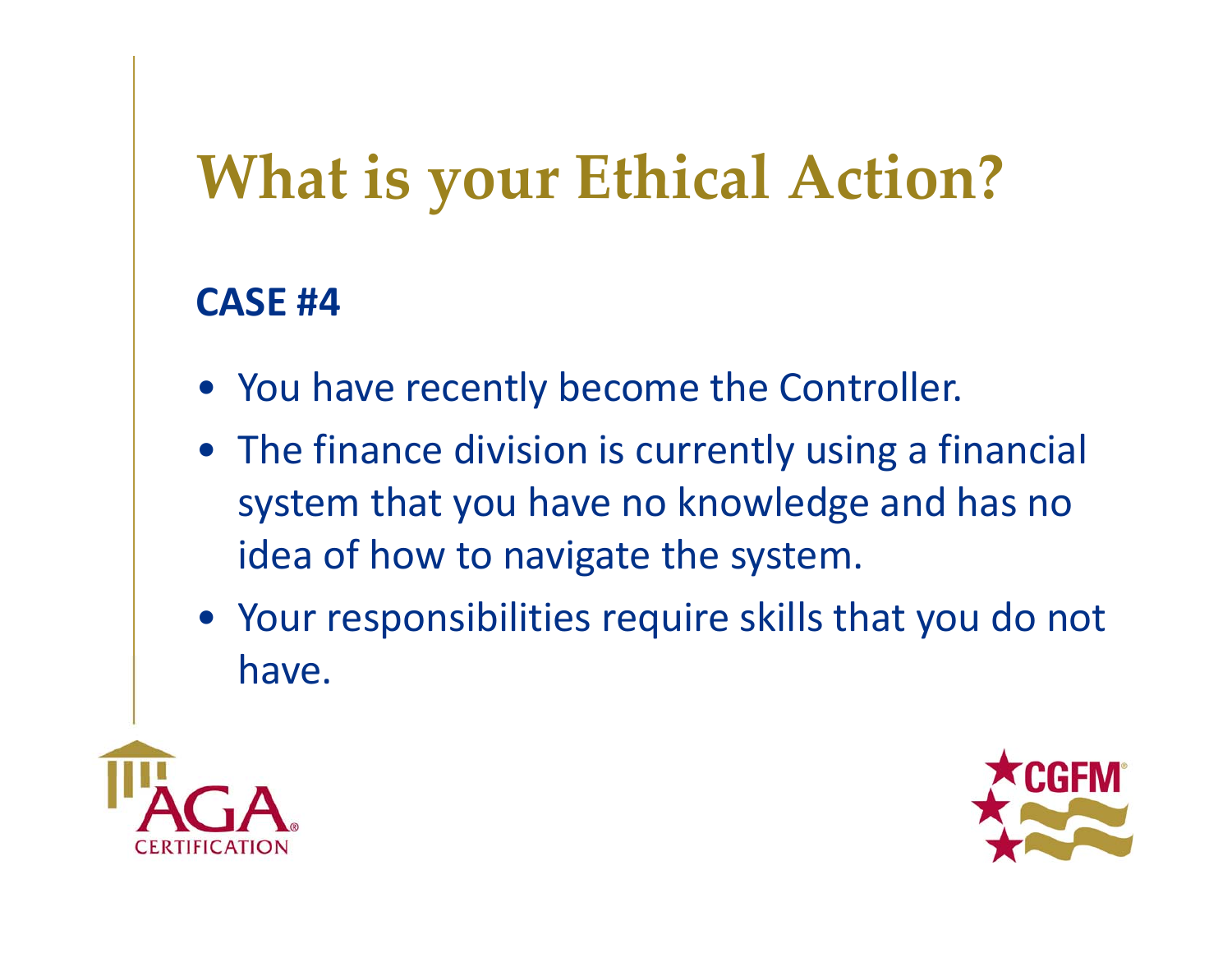

# Section 7: Electronic Services in Government

GOVERNMENTAL ENVIRONMENT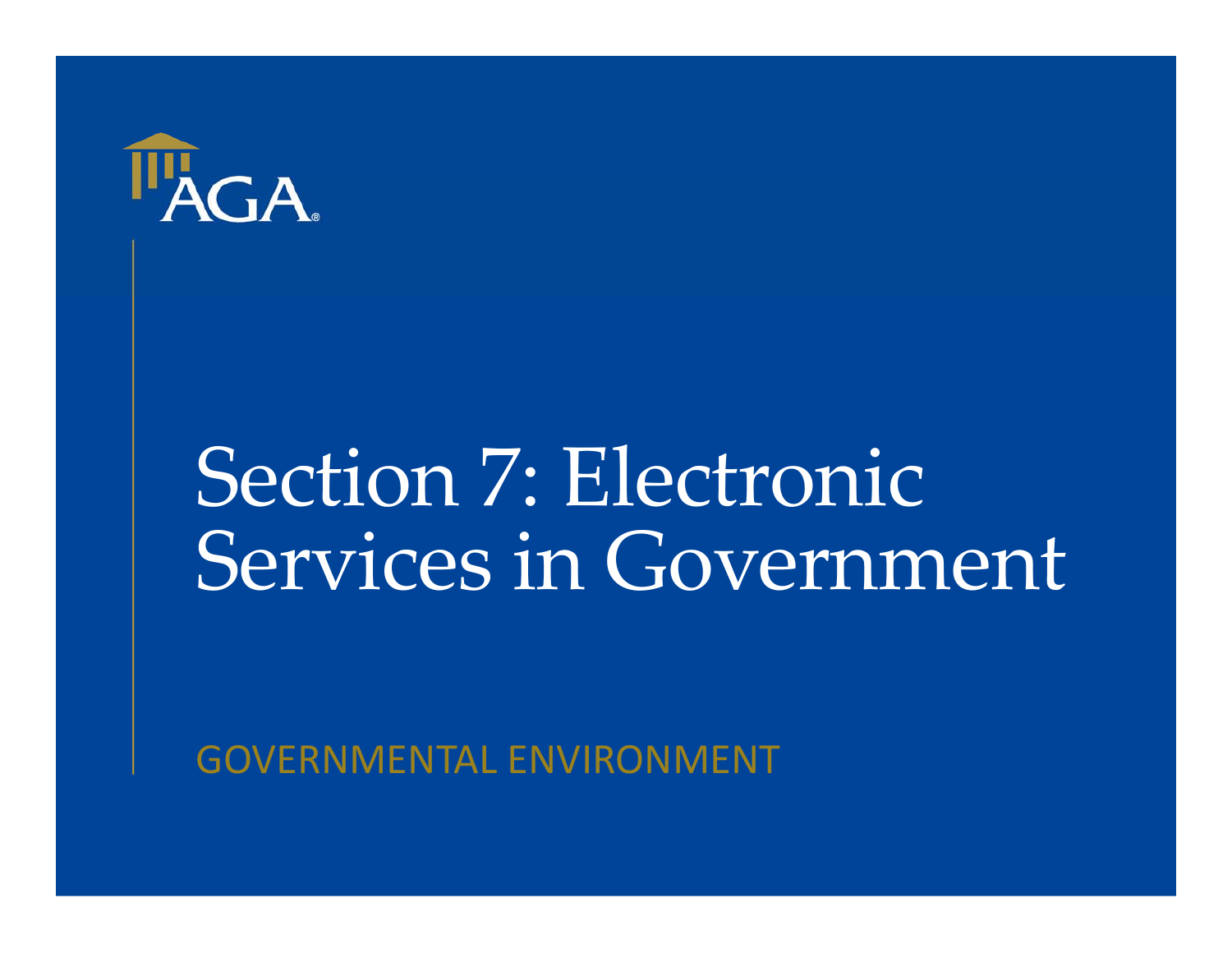#### **Electronic Delivery of Government Services (E‐Gov)**

- E-Government Act of 2002
	- Requires federal agencies to use Internet-based information technology
	- **Established Office of Electronic Government** (OEG)
	- Established e-Government Fund

**Interconnectivity across platforms** 



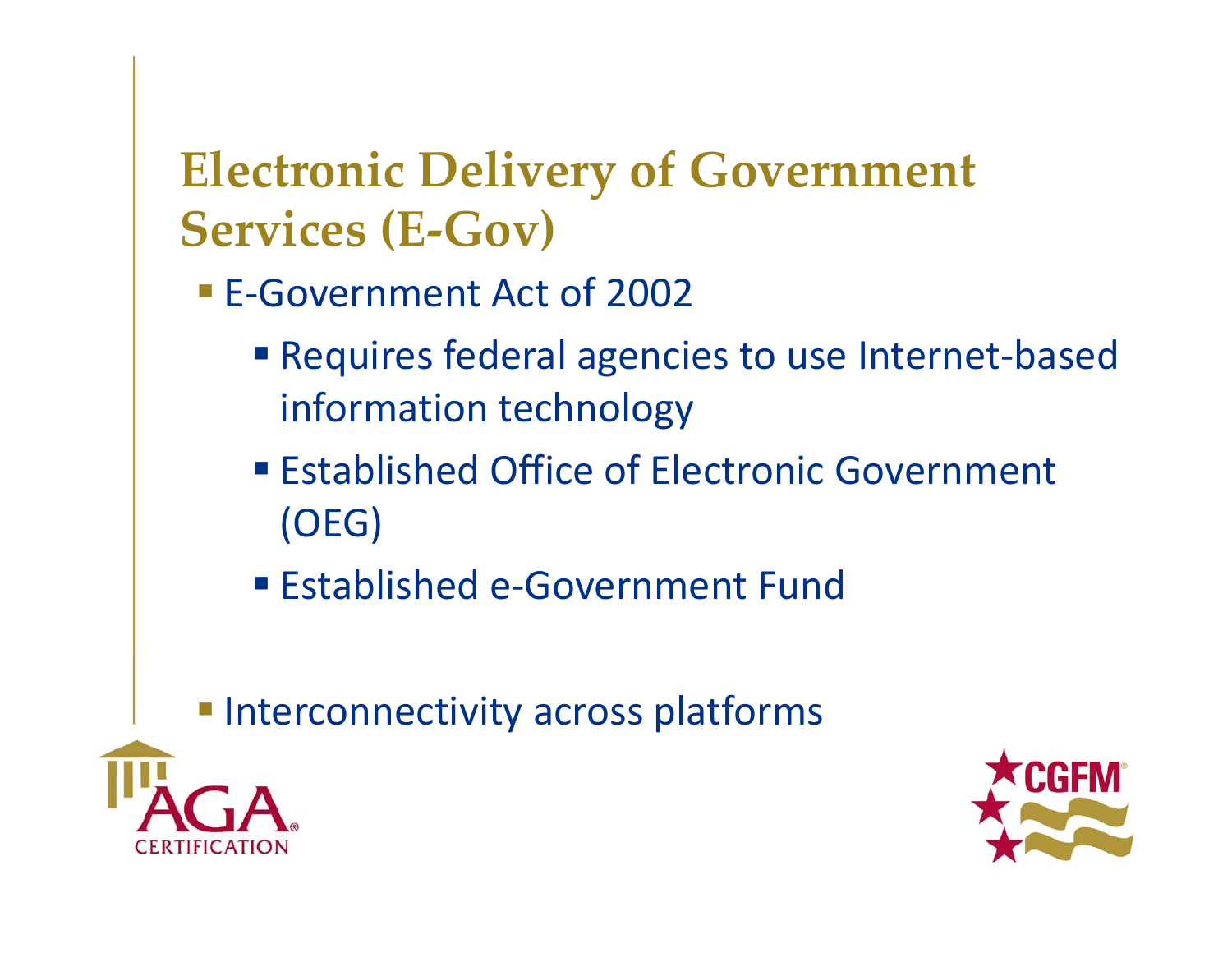#### **Electronic Delivery of Government Services (E‐Gov)**

- E-Gov at work: practical examples
	- **Filing tax returns electronically**
	- USAspending.gov for information on government contracts
	- **State level initiatives**
	- **City level initiatives**



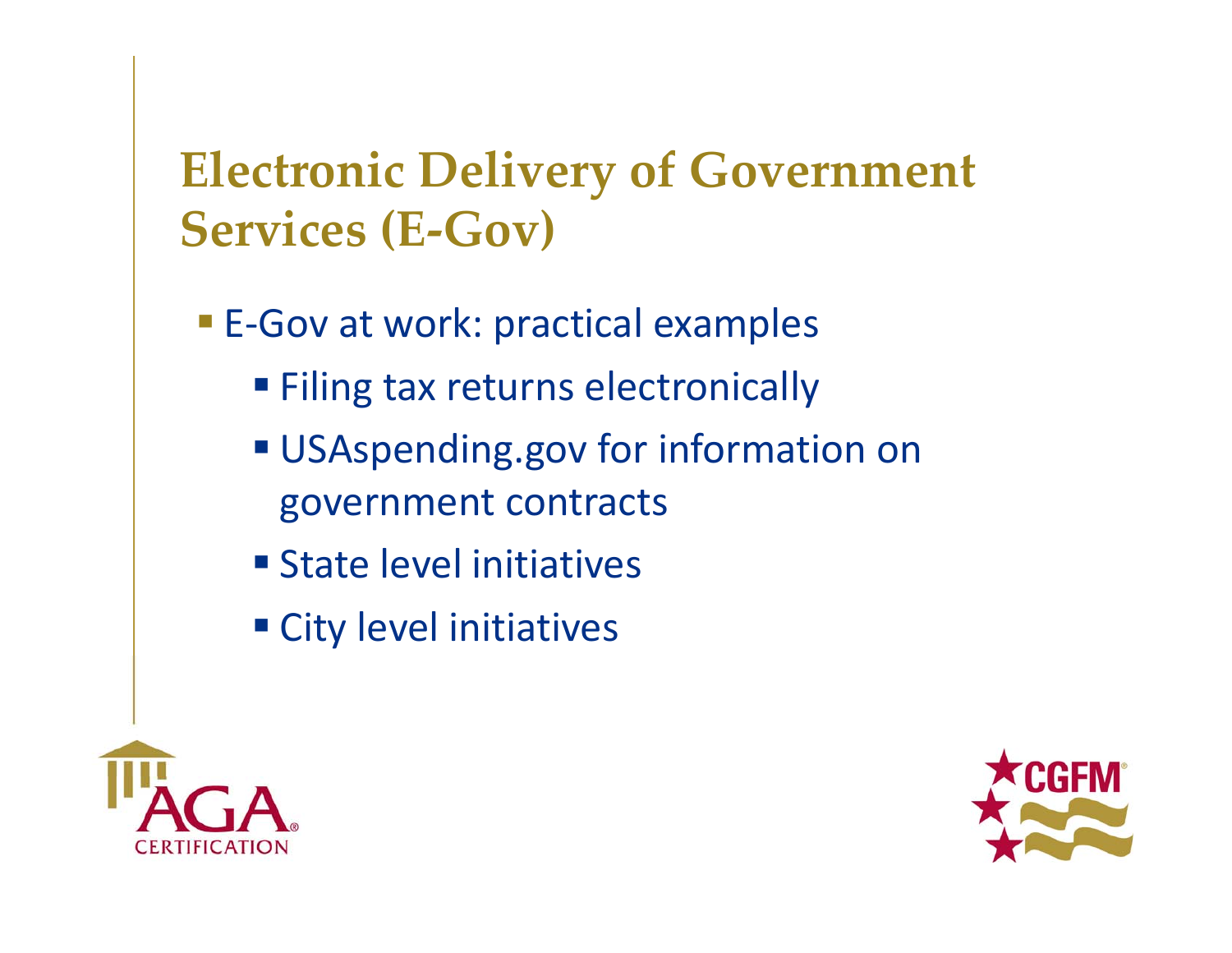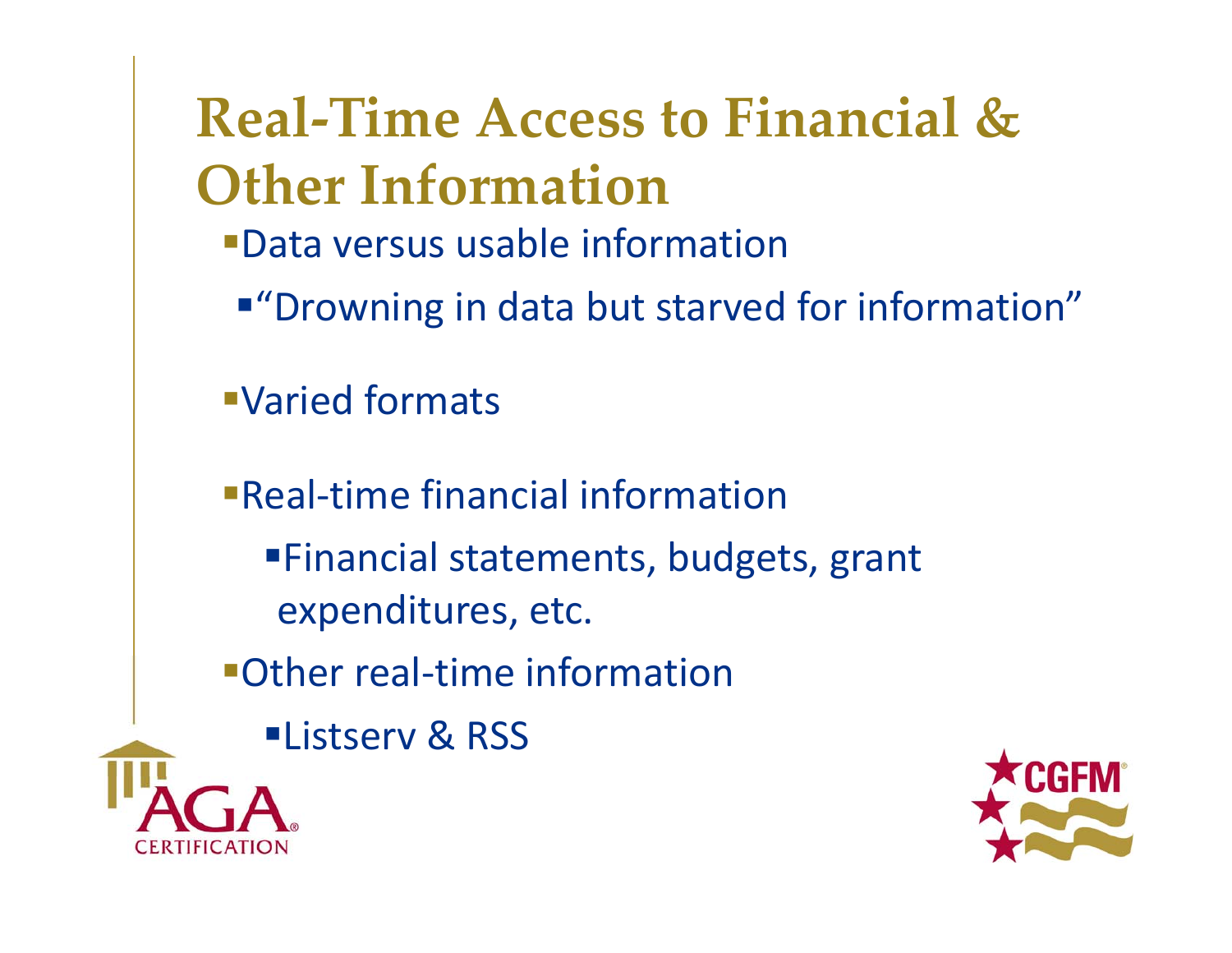#### **Collaboration Through Social Media**

- Selecting optimal social media
	- Facebook, LinkedIn, Twitter, etc.
- Establishing social media policies
- Practical applications of social media
	- Reporting problems & concerns
	- Communicate urgent information



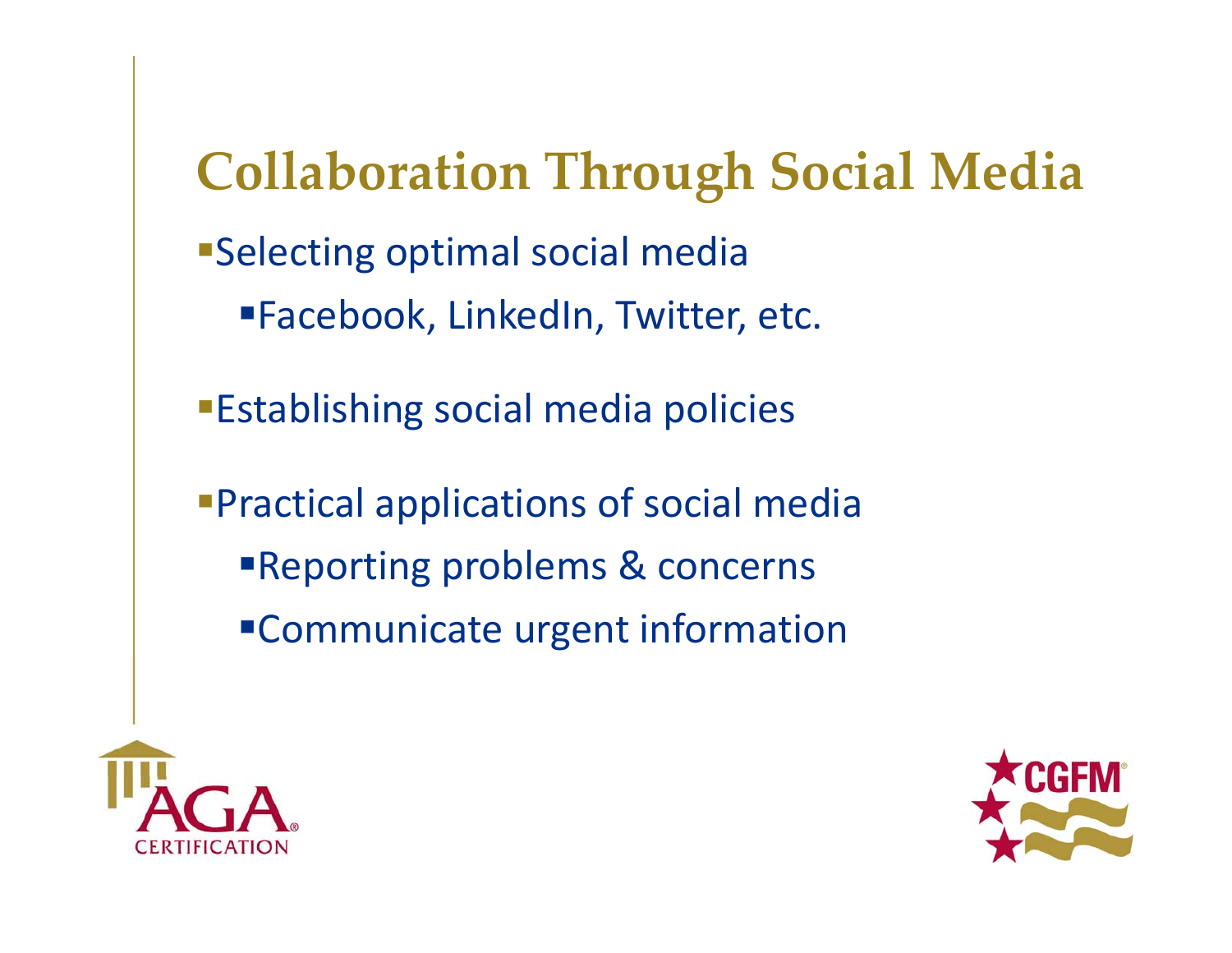#### **E‐Government Ethics**

Preventing inappropriate postings Web monitor

Policies and guidance for employee conduct No sensitive, proprietary, or classified information

No vulgar or abusive language

No endorsement of commercial products



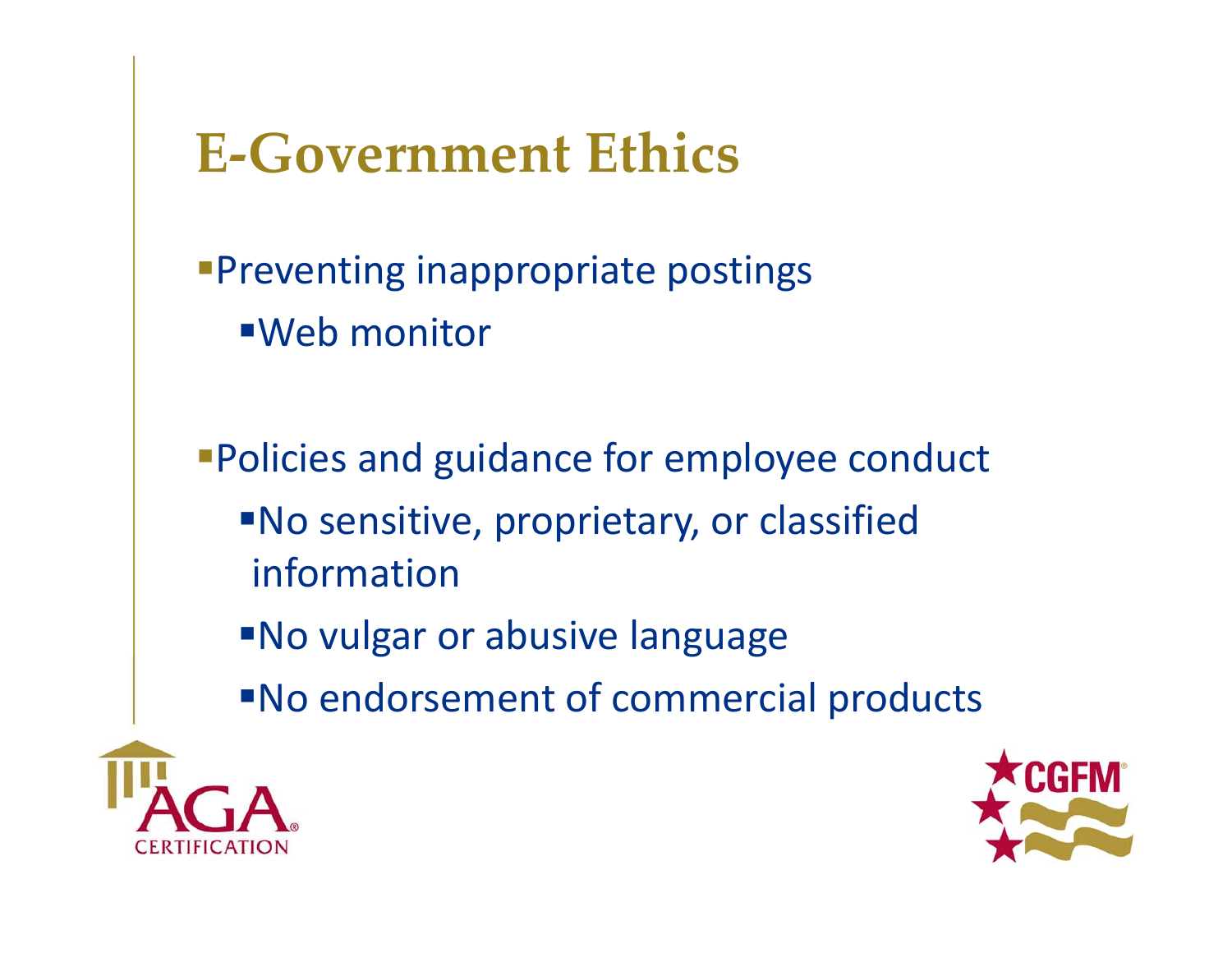- $\overline{\mathbb{R}^2}$  Tension between national security and personal privacy
	- $\mathcal{L}^{\text{max}}$ Eric Snowden
- $\Box$  Section 208 of the E‐Government Act
	- $\mathcal{L}^{\text{max}}$ OMB Memorandum 03‐22



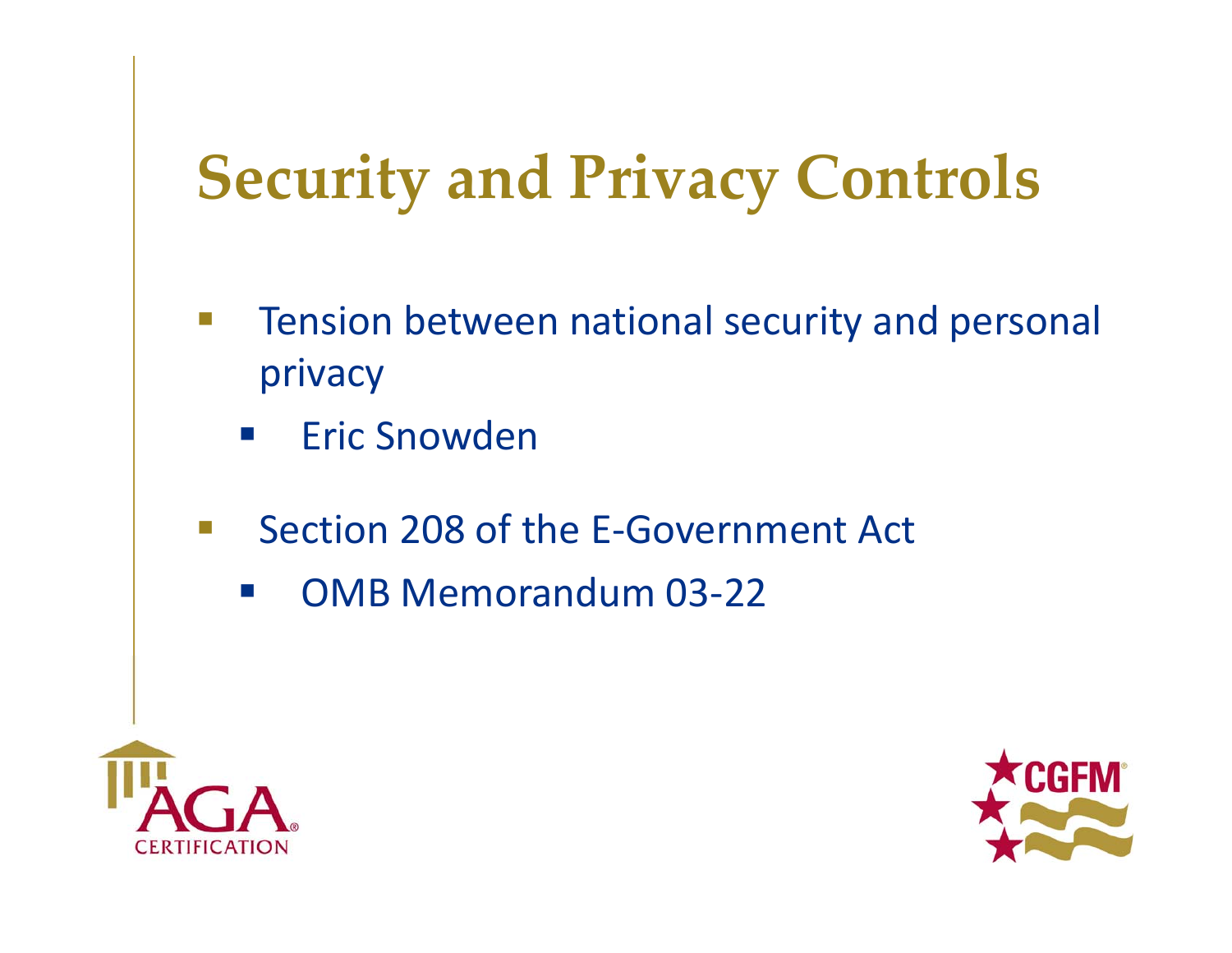- $\mathbb{R}^n$  Privacy impact assessments
	- Assessments are required before new systems procured
	- $\mathcal{L}^{\mathcal{A}}$ Assessments must be made publicly available
	- $\mathcal{O}(\frac{1}{\epsilon})$  Persistent tracking technology (cookies) not allowed
	- Personally identifiable information (PII)
		- **Hart Common**  Encryption
			- Privacy notices on websites



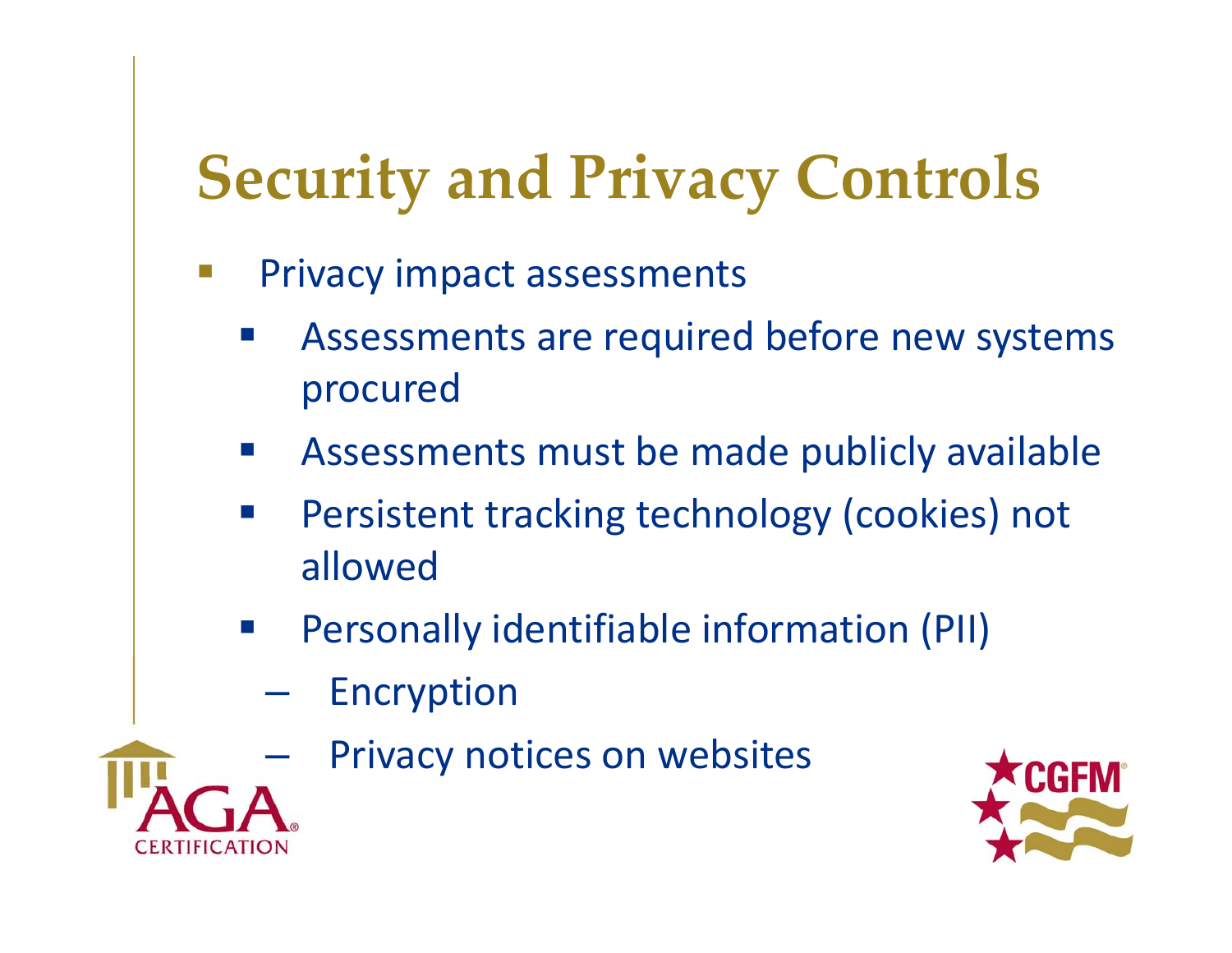- Technical security standards (NIST)
	- **Risk based approach where risk and associated** security levels depend on the interaction of
		- –Confidentiality
		- –Integrity
		- –Availability